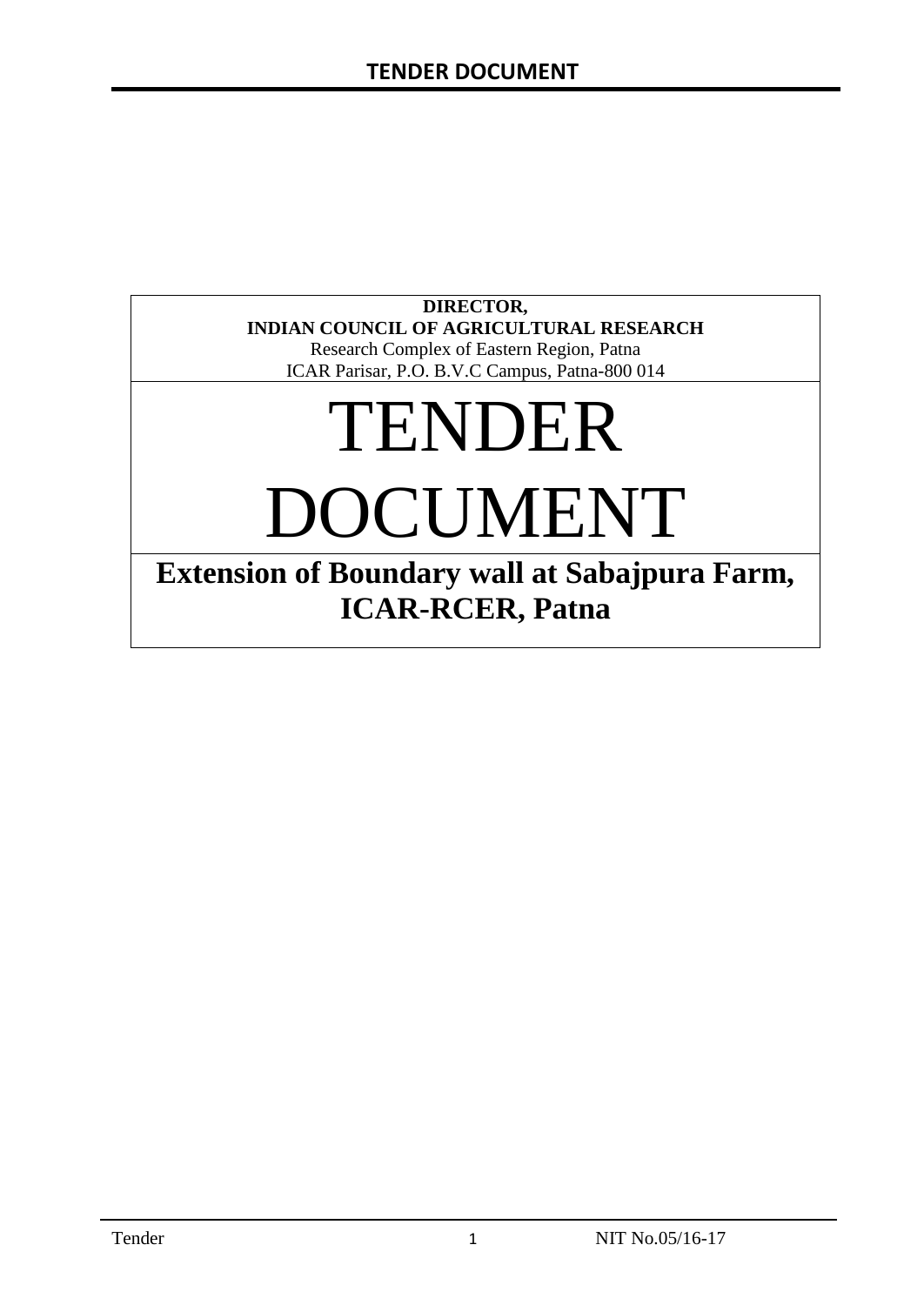# **INDIAN COUNCIL OF AGRICULTURAL RESEARCH RESEARCH COMPLEX OF EASTERN REGION PATNA**

# **TENDER DOCUMENT**

# **Extension of Boundary wall at Sabajpura Farm, ICAR-RCER, Patna**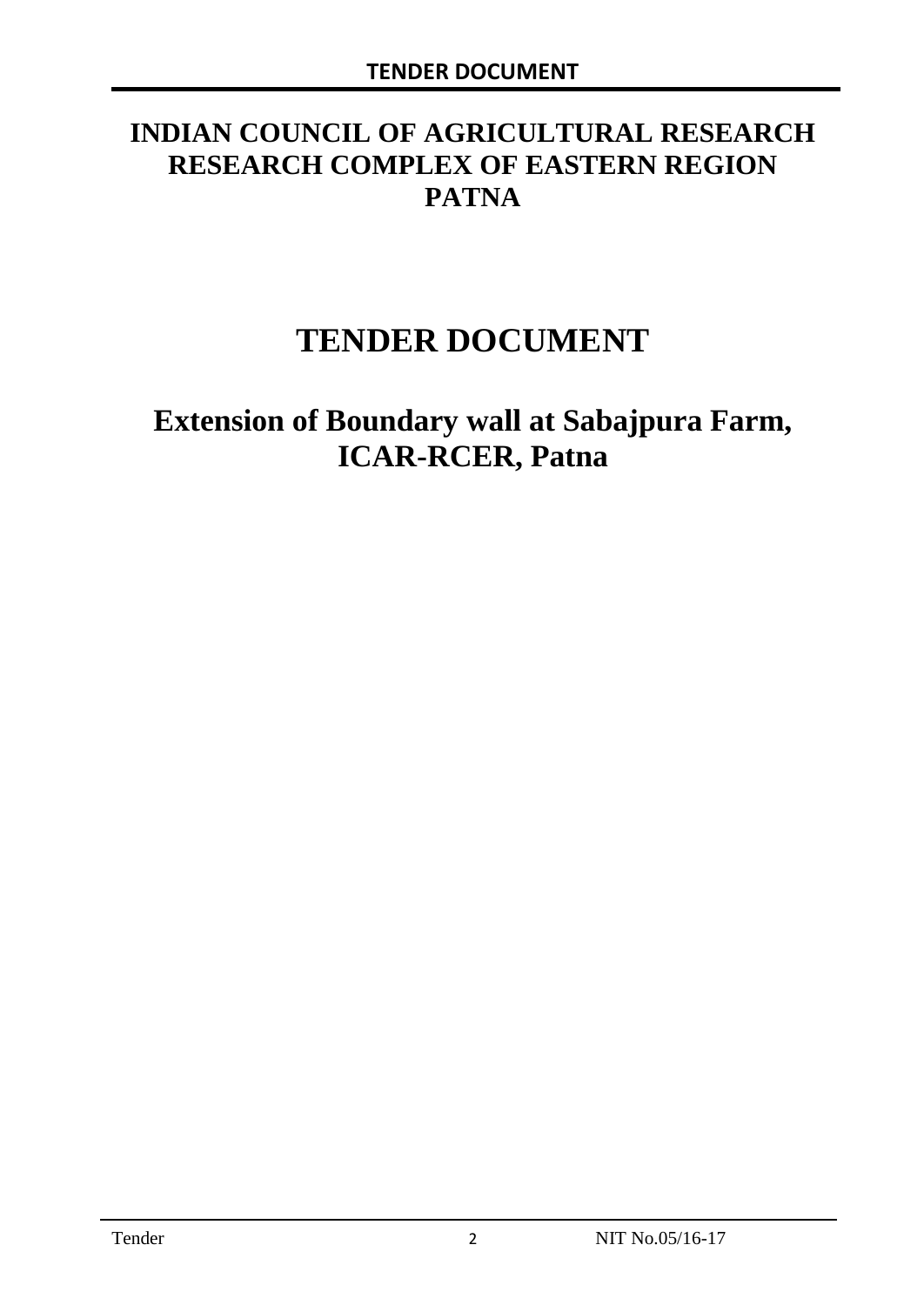# **TENDER DOCUMENT**

# **INDEX**

| Sl. No.                 | <b>Details</b>                                    | Page no.       |
|-------------------------|---------------------------------------------------|----------------|
| 1.                      | <b>NOTICE INVITING TENDERS</b>                    | 5              |
| 2.                      | <b>INSTRUCTIONS TO TENDERERS</b>                  | 6              |
| A)                      | General                                           | 6              |
| B)                      | Tender document                                   | 7              |
| $\mathcal{C}$           | Preparation of tenders                            | $\overline{7}$ |
| D)                      | Submission of tenders                             | 9              |
| E)                      | Tender opening and evaluation                     | 10             |
| F)                      | Award of contract                                 | 11             |
| $\overline{\mathbf{3}}$ | <b>QUALIFICATION INFORMATION (ANNEXURE-I)</b>     | 12             |
|                         | <b>CHECKLIST TO ACOMPANY THE TENDER</b>           |                |
| 4                       | <b>CONDITIONS OF CONTRACT</b>                     | 13             |
|                         | <b>TENDER</b>                                     | 13             |
| $\overline{A}$          | General                                           | 16             |
| B                       | Time for completion                               | 19             |
| $\overline{C}$          | Quality control                                   | 21             |
| D                       | Cost control                                      | 22             |
| E                       | Finishing the contract                            | 25             |
| $\mathbf{F}$            | Special conditions                                | 26             |
| 5                       | <b>ADDITIONAL CONDITIONS TO TENDER NOTICE</b>     | 38             |
| 6                       | <b>GENERAL SPECIFICATIONS</b>                     | 39             |
| $\overline{7}$          | <b>DRAWINGS</b>                                   | 40             |
| 8                       | <b>BILL OF QUANTITIES</b>                         | 41             |
| 9                       | SCHEDULE - A: PRICE SCHEDULE & BILL OF QUANTITIES | 45             |
| A)                      | Price schedule of contract                        | 46             |
| B)                      | Price summary                                     | 48             |
| $\mathcal{C}$           | Price schedule and Plan/Layout                    | 49             |
| 10                      | <b>Contract Form</b>                              | 50             |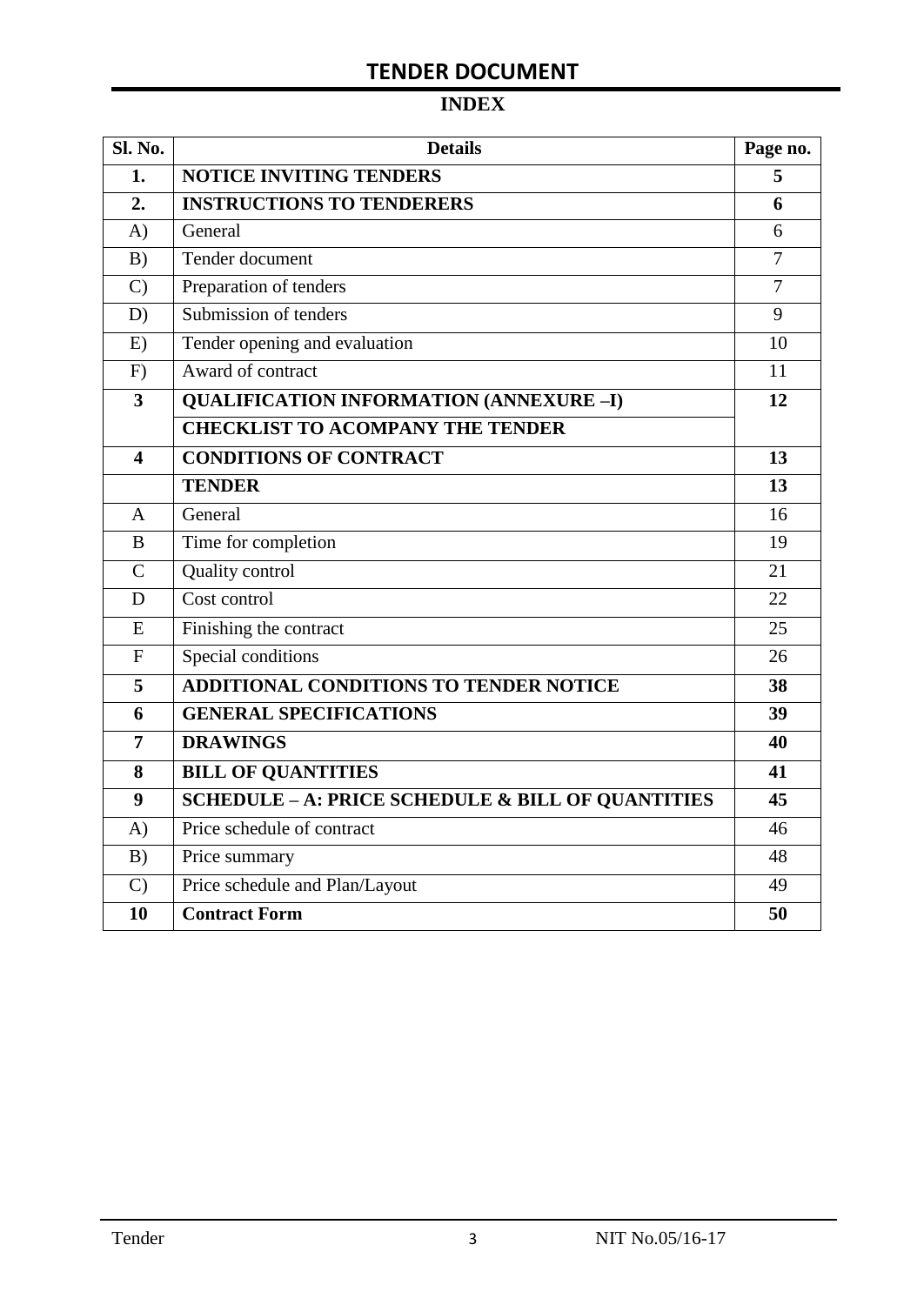# **NOTICE INVITING TENDERS**

# **No. 05/16-17**

# **INDIAN COUNCIL OF AGRICULTURAL RESEARCH RESEARCH COMPLEX OF EASTERN REGION PATNA**

**Name of Work: Extension of Boundary wall at Sabajpura Farm, ICAR-RCER, Patna**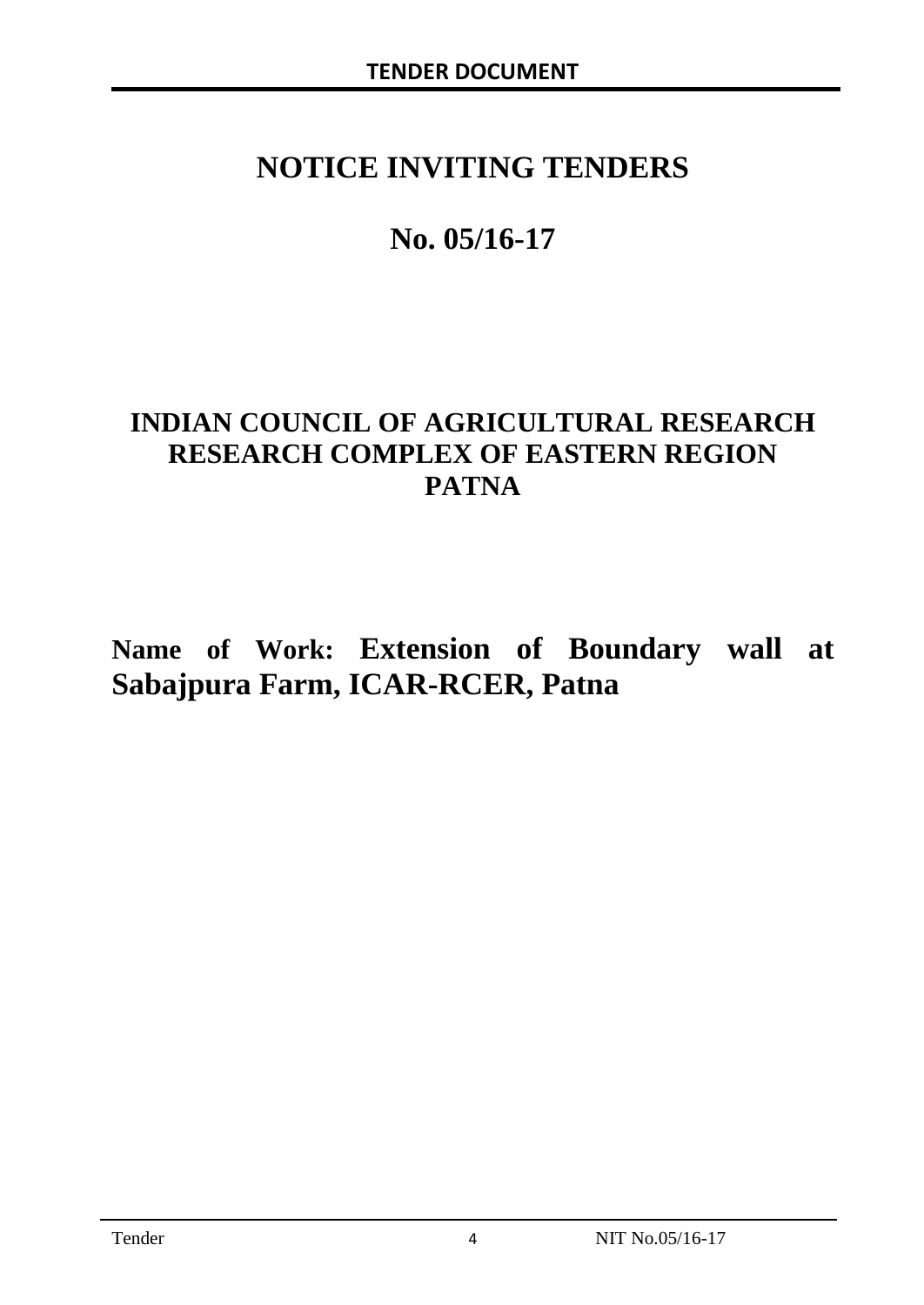## **Notice Inviting Tenders No. 05/16-17**

I) Tenders are invited from eligible Contractors for the work mentioned below:-

| 1.               | <b>Name of the Work</b>                                      | Extension of Boundary wall at Sabajpura Farm,           |
|------------------|--------------------------------------------------------------|---------------------------------------------------------|
|                  |                                                              | <b>ICAR-RCER, Patna</b>                                 |
| 2.               | <b>Estimated cost of the work</b>                            | <b>Rs. 2.36 lakhs</b>                                   |
| 3.               | Period of completion of work                                 | 30 days from the award of the work                      |
| $\overline{4}$ . | Form of contract / class of firms                            | PWD/<br>CCW/<br>Registered<br>from<br>contractor        |
|                  | eligible.                                                    | CPWD/RWD and similar govt. agencies undertaking         |
|                  |                                                              | construction work of similar nature.                    |
| 5.               | E.M.D to be paid in the shape of                             | Rs. 5900.00 (Rs. Five thousand nine hundred only)       |
|                  | Demand Draft obtained from                                   |                                                         |
|                  | Nationalized Bank only.                                      |                                                         |
| 6.               | Issue of tender document                                     | Tender documents can be purchased on payment of         |
|                  |                                                              | Rs.500/- for the work which estimated cost is less than |
|                  |                                                              | Rs.3.0 lakhs and Rs. 1000/- for the work which          |
|                  |                                                              | estimated cost is higher than 3.0 lakhs) in shape of    |
|                  |                                                              | demand draft towards cost of tender document or         |
|                  |                                                              | down loaded from website: www.icarreer.in in which      |
|                  |                                                              | case, a demand draft for Rs.500/- or Rs.1000/- per      |
|                  |                                                              | work to be enclosed alongwith tender in favour of       |
|                  |                                                              | "ICAR Unit-ICAR-RCER, Patna", payable at Patna.         |
| 7.               | date<br>time<br>for<br>Last<br>and                           | 27.07.2016 up to 11.00 A.M.                             |
|                  | submission of tender.                                        |                                                         |
| 8.               | Date and time of opening of $\vert$ 27.07.2016 at 11.30 A.M. |                                                         |
|                  | tender.                                                      |                                                         |

#### II) **Eligibility criteria for tenderer.**

- a) Registered contractor from CCW/CPWD/ PWD/ RWD and similar govt. agencies undertaking construction work of similar nature.
- b) Any type of single civil work of not less than Rs.3.50 lakhs in preceding three years.
- c) Should have a net worth of at least Rs.3.50 lakhs
- d) Certificates in support of existing Commitments.
- e) Valid Labour license and Income Tax Clearance certificate for last Financial Year must be submitted alongwith tender document.
- III) To purchase tender documents by paying an amount of Rs. 500/- or Rs. 1000/- (as applicable) towards cost of tender document including VAT etc. Those not able to purchase tender document can down load the application from web site www.icarrcer.in and submit the D.D for Rs.500/- or Rs. 1000/- (as applicable) along with EMD in the shape of Demand Draft @ 2.5% on Tender Value issued by any Nationalized Bank/Scheduled Commercial bank in favour of "**ICAR Unit: ICAR-RCER, Patna**" to be valid for 3 months from the date of NIT along with bid. The tenderer shall invariably furnish original DD towards EMD to the tender inviting authority along with the Tender Document.
- IV) The tenders will be opened by the Tender Cum Works committee, ICAR-RCER, Patna in the presence of tenderers/or their authorized representatives on the date mentioned above.
- V) If the office happens to be closed on the dates specified above, the respective activity will be performed at the designated time on the next working day without any notification.
- VI) Any other details can be obtained from the Office of the **AAO, ICAR-RCER, Patna or www.icarrcer.in**.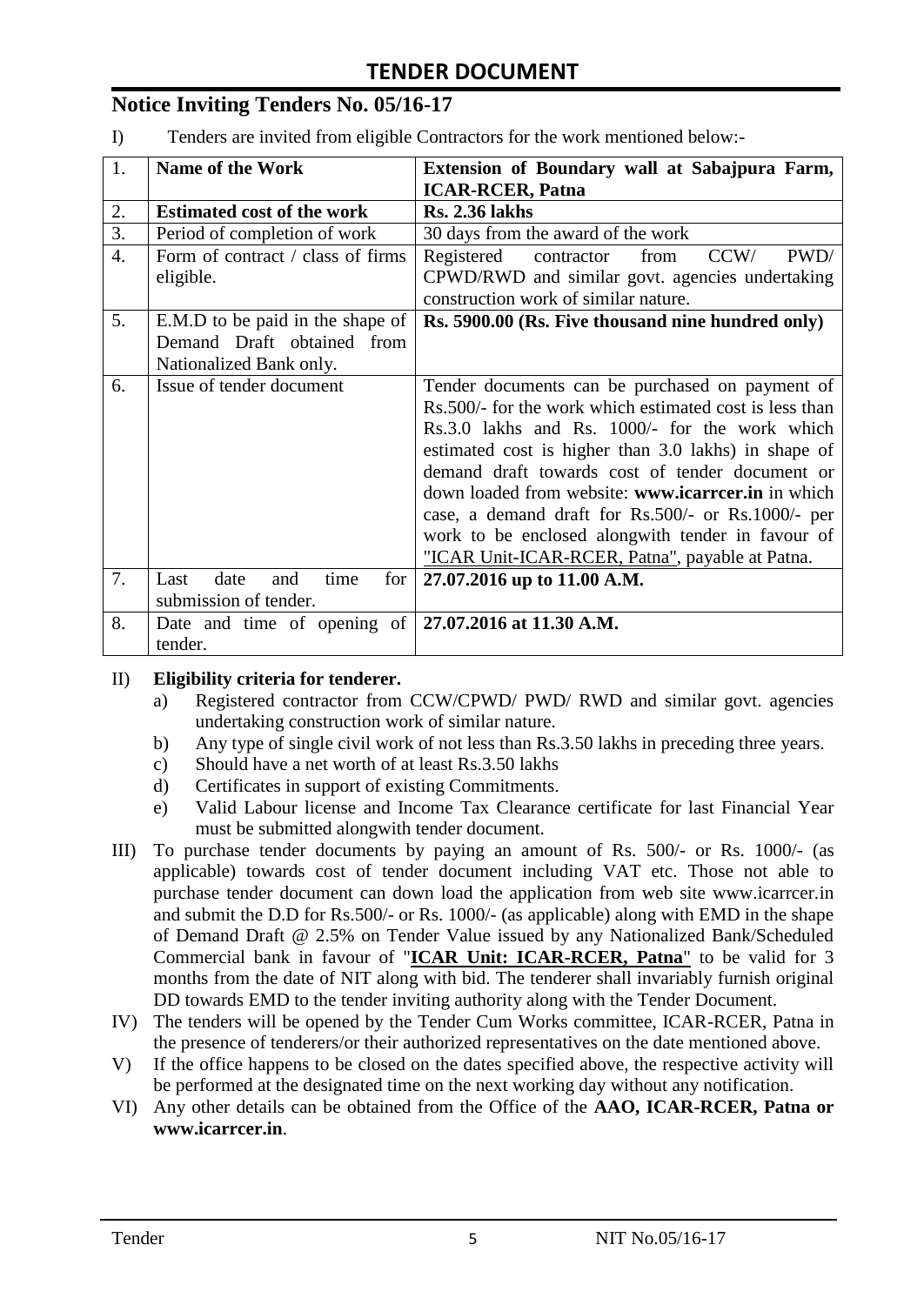#### **INSTRUCTIONS TO TENDERERS A – GENERAL**

#### **1. Name & Scope of work:**

1.1 Brief details of the work are as follows:

|                  | A   Brief description and   Extension of Boundary wall at Sabajpura Farm, ICAR-RCER, |
|------------------|--------------------------------------------------------------------------------------|
| location of work | Patna                                                                                |
| Scope of work:   | Civil work                                                                           |
| Period           | of 30 days from the award of the work                                                |
| Completion       |                                                                                      |

- **1.2** The Director, ICAR-RCER, Patna invites tenders along with EMD of Rs. 5900/- in the shape of Demand Draft issued by any Nationalized Bank**, Payable at Patna** to be valid for 3 months from the date of NIT along with bid. Bids without EMD will be summarily rejected.
- **1.3** The successful tenderer is expected to complete the work within the stipulated time period, as specified in 1.1 C.

#### **2. Firms Eligible to Tender:**

- 2.1 The Firms who are having;
	- a) Registered contractor from CCW/PWD/CPWD/RWD and similar govt. agencies undertaking construction work of similar nature.
	- b) Any type of single civil work of not less than **Rs.3.50** lakhs in preceding the years.
	- c) Should have net worth of at least **Rs.3.50** Lakhs.
	- d) Experience in any type of civil work.
	- e) Certificates in support of Existing Commitments.
	- f) Valid Labour license and Income Tax Clearance certificate for last Financial Year must be submitted alongwith tender document.

#### **3. Qualification data of the Tenderers:**

- 3.1 The tenderer shall furnish the following particulars in the formats enclosed, supported by documentary evidence as specified in the formats.
	- a) Check slip to accompany the tender **(in Annexure-I)**.
	- b) Attested copies of documents relating to experience in the similar type of works.
- 3.2 Even though the tenderers meet the above qualifying criteria, they are liable to be disqualified / debarred / suspended / blacklisted if they have
	- Furnished false / fabricated particulars in the forms, statements and /annexure submitted in proof of the qualification requirements and/or
	- Not turned up for entering into agreement, when called upon.
	- Record of poor progress such as abandoning the work, not properly completing the contract, inordinate delays in completion, litigation history or financial failures etc. and/or
	- Participated in the previous bidding for the same work and had quoted unreasonably high tender rate and
	- Even while execution of the work, if found that the work was awarded to the Contractor based on false / fake certificates of experience, the Contractor will be blacklisted and work will be taken over invoking relevant standard rules of GOI.
- 3.3 **A tenderer submitting a Tender which the tender accepting authority considers excessive and or indicative of insufficient knowledge of current prices or definite attempt of profiteering will render him liable to be debarred permanently from tendering or for such period as the tender accepting authority may decide. The tenderer overall quote should be based on the controlled prices for the materials, if any, fixed by the Government or the reasonable prices permissible for the tenderer**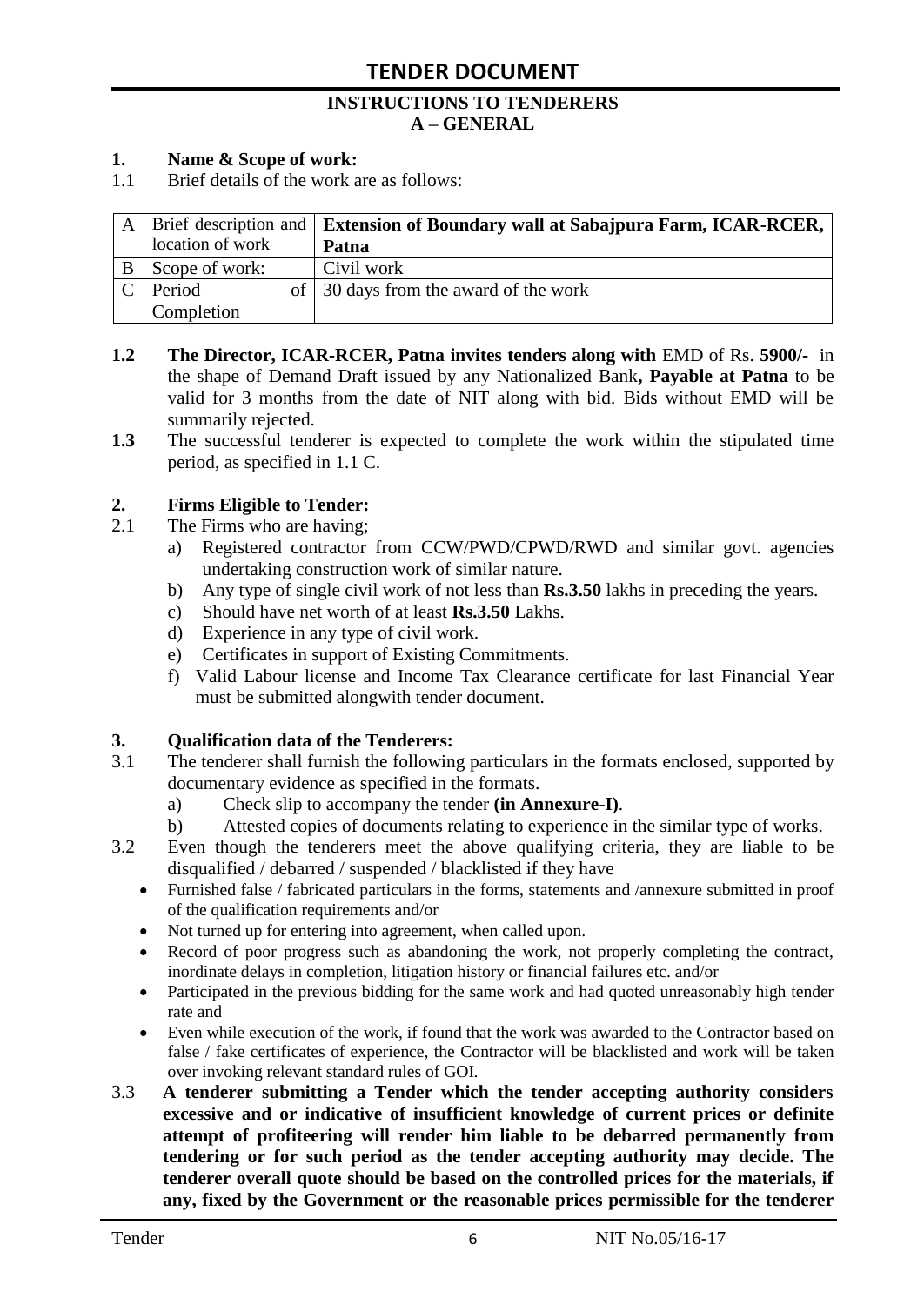**to charge a private purchaser under the provisions of clause-6 of the hoarding and profiteering prevention ordinance of 1943 as amended from time to time and on similar principle in regard to labour supervision on the construction.**

#### **4. One Tender per Tenderer:**

4.1 Each Tenderer shall submit only one Tender for the work. A Tenderer who submits more than one Tender will cause disqualification of all the Tenders submitted by the Tenderer.

#### **5. Cost of Tendering**

5.1 The Tenderer shall bear all costs associated with the preparation and submission of his Tender and the tender inviting authority will in no case be responsible and liable for those costs.

#### **6. Site Visit.**

6.1 The Tenderer, at the Tenderer"s own responsibility and risk is advised to visit and examine the Site of Work and its surroundings and obtain all information that may be necessary for preparing the Tender for entering into a contract, for construction of the work. The costs of visiting the site shall be at the Tenderer's own expenses.

## **B. TENDER DOCUMENT**

#### **7. Contents of Tender document.**

- 7.1 One set of Tender document, comprises of the following:
	- 1) **Notice Inviting Tenders (NIT)**
	- **2) Instruction to Tenderers**
	- **3) Forms of Tender and qualification information**
	- **4) Conditions of Contract.**
	- **5) Specifications.**
	- **6) Drawings.**
	- **7) Forms of Securities. i.e., EMD, Additional Security etc.**
	- **8) Bill of quantities and Price.**

#### **8. Clarification on Tender Documents.**

8.1 A prospective Tenderer requiring any clarification on Tender documents may contact the Administrative Officer at the address **indicated in the NIT**. The Administrative Officer will also respond to any request for clarification, received through post.

#### **9. Amendment to Tender Documents.**

- 9.1 Before the last date for submission of Tenders, the Tender Inviting Officer may modify any of the Contents of the Tender Notice, Tender documents by issuing amendment / Addendum.
- 9.2 Any addendum/amendments issued by the Tender Inviting Officer shall be part of the Tender Document and it shall either be communicated in writing to all the purchasers of the Tender documents or notified in the News Papers in which NIT was published.
- 9.3 To give prospective Tenderers reasonable time to take an addendum into account in preparing their bids, the Tender Inviting Officer may extend if necessary, the last date for submission of tenders.

# **C. PREPARATION OF TENDERS**

**10. Language of the Tender:** All documents relating to the tender shall be in the English Language only.

#### **11. Documents comprising of the Tender.**

- 11.1 The bidders are requested to submit a proposal as detail in this document.<br>11.2 The bidders, who are desirous of participating in the Tender, shall sign on
- The bidders, who are desirous of participating in the Tender, shall sign on all the statements, documents, certificates, tender document purchased by him, owning responsibility for their correctness/authenticity.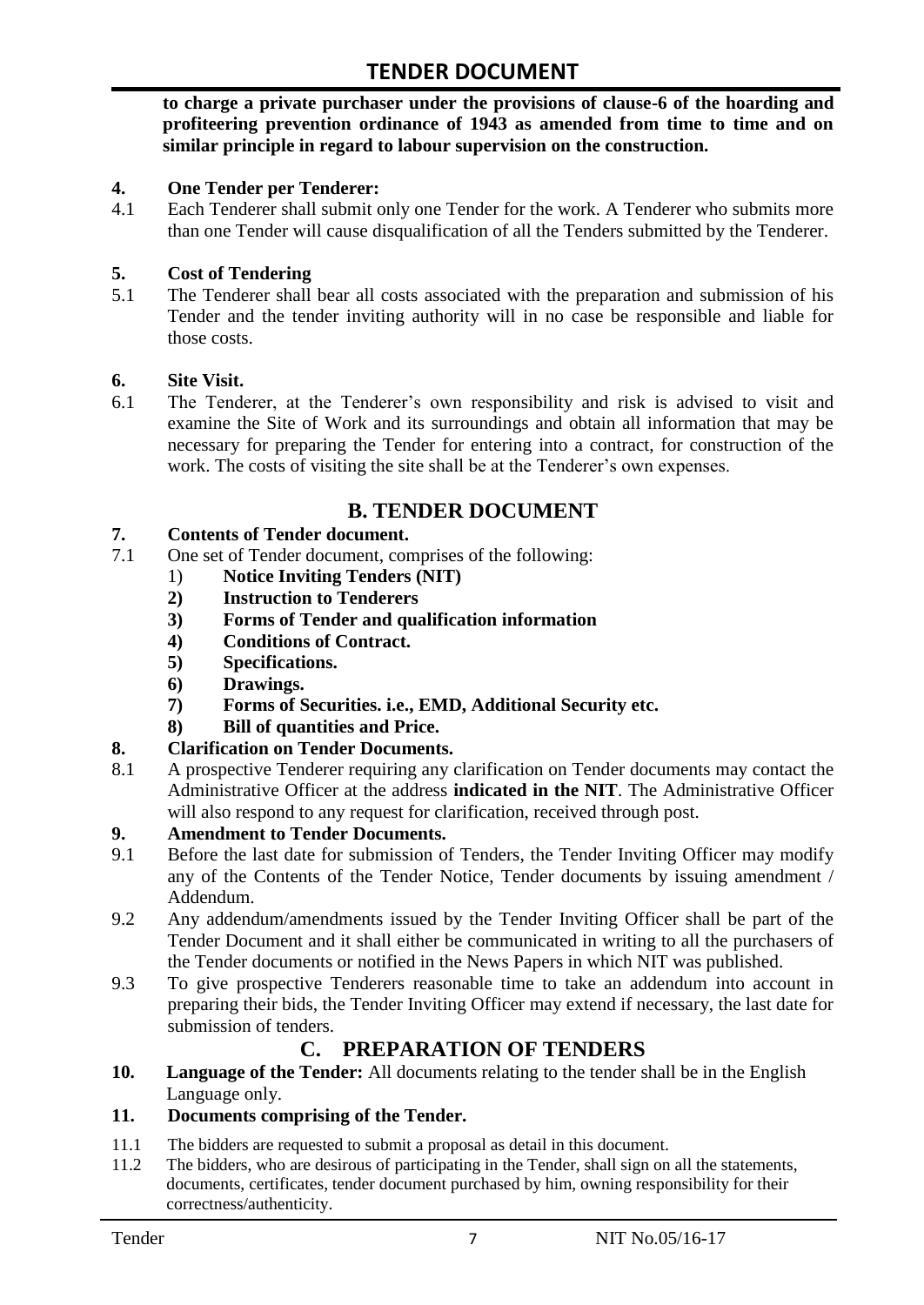- 11.3 **Earnest Money Deposit (EMD):** The bidders shall submit EMD as indicated earlier along with the Proposal. The proposals without EMD are liable for rejection.
- **11.4 The tenderer should place two bids in separate envelopes namely;**
	- **a) Technical bid**
	- **b) Financial bid or Price bid Both the envelope should clearly mention the NIT No. and type of bid i.e. technical or financial or price bid.**

#### **11.5 Proposal of Technical Bid**

- a. In preparing the Technical bid, bidders are expected to examine the documents comprising this tender document in detail. Material deficiencies in providing the information requested may result in rejection of a Proposal.
- b. While preparing the Technical bid, bidders must give particular attention to the following:
	- I) If a bidder considers that they do not have all the expertise for the Assignment, it may obtain a full range of expertise by associating with other firms as appropriate.
	- II) The Technical Proposal should provide the following information using the attached Standard Forms, where ever applicable
	- III) A brief description of the bidder organization and an outline of recent experience on assignments of a similar nature. For each assignment, the outline should indicate, inter alia, duration of the assignment, contract amount, and bidder involvement.
	- IV) List of equipment make, model etc with technical brochures, if any equipment is to be supplied.
	- V) List of personnel who will be looking after the work execution.
	- VI) Any comments or suggestions on the proposed scope of work, list of services, and any facilities expected to be provided by the **ICAR-RCER, Patna**.
	- VII) Any additional comments/ remarks.
- c. The Technical Proposal shall not include any financial information.
- **11.6** The Technical proposal will be reviewed by Tender cum Works Monitoring Committee of the **ICAR-RCER, Patna** and the clarifications, particulars if any required from the bidders will be obtained or in the conventional method by addressing the bidders.
- **11.7 The Tender Document will be opened in front of Tender cum Works Monitoring Committee of the ICAR-RCER, Patna at the time and date as specified in the tender documents.**

#### **12. Price Offer:**

- 12.1 The tenderer should however quote his lump sum tender based on this schedule of quantities. He should quote his offer as an overall tender percentage. The over all tender percentage should be written both in words and figures. The bid offers i.e., percentage shall be written both in figures and words legibly and free from erasures, over writings or corrections of figures. Corrections where unavoidable should be made by crossing out, and rewriting duly initialising with date.
- 12.2 The Schedule A contains not only the quantities but also the rates worked out by the department and the amount for each item and total value of the estimated contract. The tenderer should workout his own rates keeping in view the work, site conditions and quote his overall tender percentage with which he intends to execute the work.
- 12.3 The bid offer shall be for the whole work and not for individual items / part of the work.
- 12.4 All duties, taxes, and other levies payable by the contractor as per State / Central Government rules, shall be included in the tender percentage quoted by the tenderer.
- 12.5 **The tendered contract amount as computed based on overall tender percentage is subject to variation during the performance of the Contract in accordance with variation in quantities etc.**
- **13. Validity of Tenders:**
- 13.1 Tenders shall remain valid for a period of not less than six months from the last date for receipt of Tender.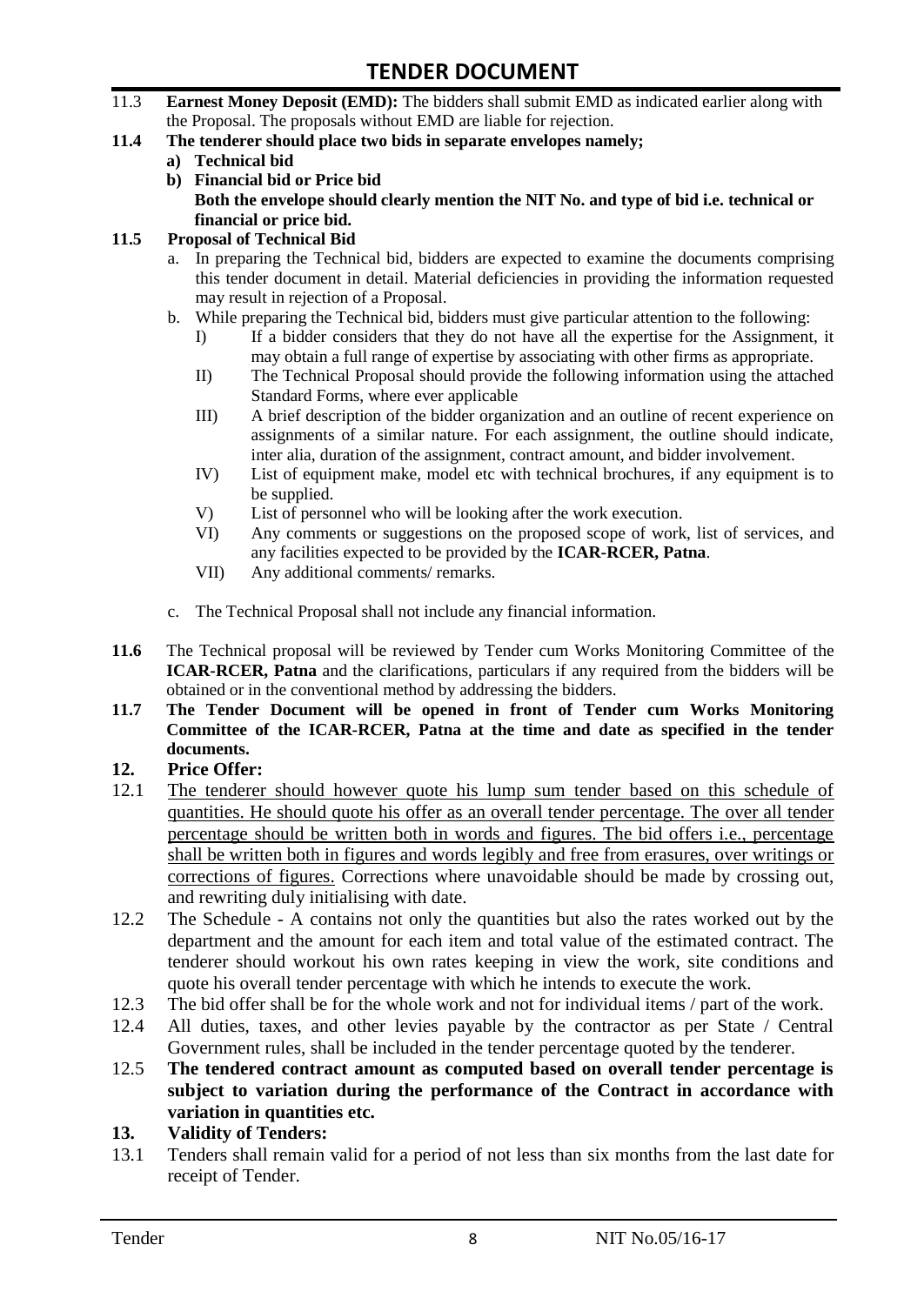- 13.2 During the above mentioned period no plea by the tenderer for any sort of modification of the tender based upon or arising out of any alleged misunderstanding or misconceptions or mistake or for any reason will be entertained.
- 13.3 In exceptional circumstances, prior to expiry of the original time limit, the Tender Inviting Officer may request the bidders to extend the period of validity for a specified additional period. Such request to the Tenderers shall be made in writing. A Tenderer may refuse the request without forfeiting his E.M.D. A tenderer agreeing to the request will not be permitted to modify his Tender, but will be required to extend the validity of his E.M.D for a period of the extension.

# 14. **Signing of Tenders**<br>14.1 If the tender is mag

- If the tender is made by an individual, it shall be signed with his full name and his address shall be given. If it is made by a firm, it shall be signed with the co-partnership name by a member of the firm, who shall also sign his own name, and the name and address of each member of the firm shall be given, if the tender is made by a corporation it shall be signed by a duly authorized officer who shall produce with his tender satisfactory evidence of his authorization. Such tendering corporation may be required before the contract is executed, to furnish evidence of its corporate existence. Tenders signed on behalf of G.P.A holder will be rejected.
- 14.2 The tender shall contain no alterations or additions, except those to comply with instructions issued by the tender inviting officer, or as necessary to correct errors made by the tenderer, in which case all such corrections shall be initialled by the person signing the tender.
- 14.3 No alteration which is made by the tenderer in the contract form, the conditions of the contract, the drawings, specifications or statements / formats or quantities accompanying the same will be recognized, and, if any such alterations are made the tender will be void.

# **D. SUBMISSION OF TENDERS.**

#### **15. Submission of Tenders:**

- 15.1 The tenderer shall invariably ensure that the following are to be submitted along with tender document.
	- **a) Check slip**
	- **b) Copy of Experience Certificate in Similar type of Work.**
	- **c) Any type of single civil work of not less than Rs.3.50 lakhs in preceding three years.**
	- **d) DD towards EMD.**
	- **e) Declaration towards the genuineness of the certificates**
- 15.2 The successful tenderer shall furnish the original hard copies of all the documents/ EMD / certificates / statements by them before concluding the agreement.
- 15.3 Submit tenders in as explained above. The tender should be submitted in a water proof covers and duly sealed. The cover should clearly indicate the Tender Number, Name of work tendered, due date for opening, address of the bidder and the Bid schedule. The EMD should be enclosed prominently along with the BID.

# **16. Last date / time for submission of the tenders.**

- 16.1 Tenders must be submitted not later than the date and time specified in NIT. In the event of the specified date / time for the submission of bids declared as holiday, the bids will be received on the next working day.
- 16.2 The Director, ICAR-RCER may extend the dates for issue and receipt of Tenders by issuing an amendment in which case all rights and obligations of the Incharge and the Tenderers will remain same as previously.

#### **17. Late tenders**

17.1 Any tender received after the last date / time prescribed will be summarily rejected.<br>18. Modification to the tender

# **18. Modification to the tender**<br>18.1 No tender shall be modified

No tender shall be modified after the last date / time of submission of tenders.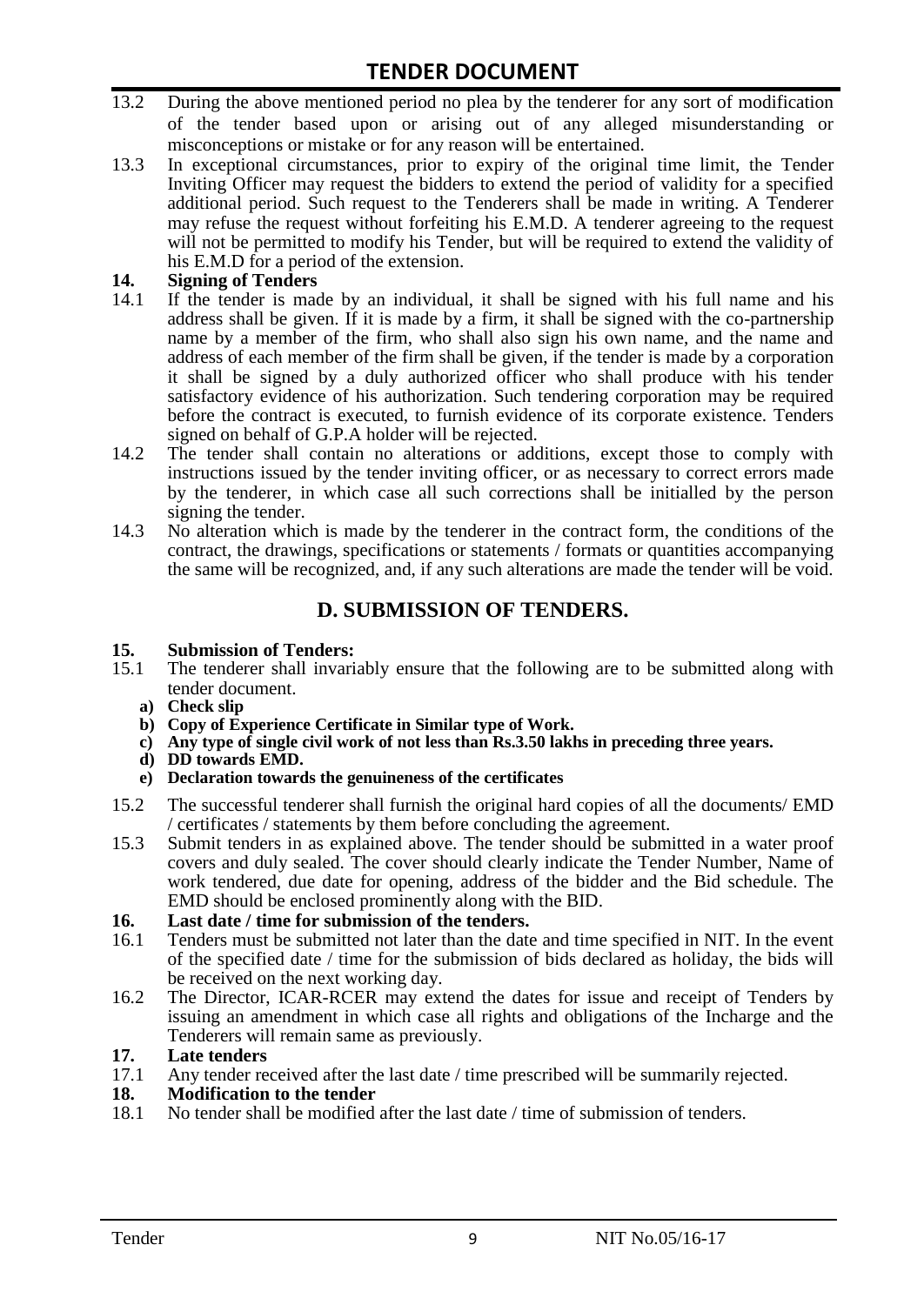## **E. TENDER OPENING AND EVALUATION**

- **19. Tender opening**
- 19.1 **The tenderers or their authorized representatives can be present at the time of opening of the tenders. Either the tenderer himself or one of his representative with proper authorization only will be allowed at the time of tender opening. If any of the tenderer is not present at the time of opening of tenders, the tender opening authority will, on opening the tender of the absentee tenderer, reads out and record the deficiencies if any, which shall be binding on the tenderer.**
- 19.2 **The technical bid containing qualification requirements as per Annexure: I and statement I to VII in 11:5 (b) will be evaluated by the tender opening authority and the minutes are recorded which will be signed by the tender opening authority as well as tenderers or their authorized representatives present.**

#### **20. Clarification of the Tender Document.**

- 20.1 The tender opening authority may call upon any tenderer for clarification on the statements, documentary proof relating to the Tender Document. The request for clarification and response thereto shall be in writing and it shall be only on the qualification information furnished by the tenderer. The clarification called for from the tenderers shall be furnished within the stipulated time, which shall not be more than a week.
- 20.2 The tenderer if so desirous, shall agree in writing to furnish the clarification called for within the stipulated time and, for disqualification and rejection of his tender in the event of failure to do so.

# **21. Examination of Tender Document and determination of responsiveness**

- 21.1 The Director, ICAR-RCER will evaluate whether each tenderer is satisfying the eligibility criteria prescribed in the tender document and declares them as a qualified tenderer.
- 21.2 If any alteration is made by the tenderer in the tender documents, the conditions of the contract, the drawings, specifications or statements / formats or quantities the tender will be rejected.
- 21.3 Tenders shall be scrutinized in accordance with the conditions stipulated in the Tender document. In case of any discrepancy of non-adherence conditions the tender accepting authority shall communicate the same which will be binding both on the tender opening authority and the tenderer. In case of any ambiguity, the decision taken by the tender accepting authority on tenders shall be final.
- 21.4 Those proposals which are found to meet the minimum standards as prescribed by the Director, ICAR-RCER will be treated as responsive bids.

# **22. Evaluation and comparison of price.**

- The committee will evaluate and compare the price of all the qualified tenderers.
- 22.2 Negotiations at any level are strictly prohibited. However, good gesture rebate, if offered by the lowest tenderer prior to finalization of tenders may be accepted by the tender accepting authority.
- 22.3 Selection of tenderer among the lowest and equally quoted tenderers will be in the following orders:
	- **a) The tenderer whose bid capacity is higher will be selected.**
	- **b) In case the bid capacity is also same the tenderer whose annual turnover is more will be preferred.**
	- **c) Even if the criteria incidentally become the same, the turnover on similar works and thereafter machinery available for the work and then the clean track record will be considered for selection.**

#### **23. Process to be confidential**

- 23.1 Information relating to the examination, clarification, evaluation and comparison of tenders and recommendations for the award of a contract shall not be disclosed to tenderers or any other persons not officially concerned with such process until the award to the successful tenderer has been announced by the tender accepting authority. Any effort by a tenderer to influence the processing of tenders or award decisions may result in the rejection of his tender.
- 23.2 No Tenderer shall contact the Director, ICAR-RCER or any authority concerned with finalisation of tenders on any matter relating to its Tender from the time of the Tender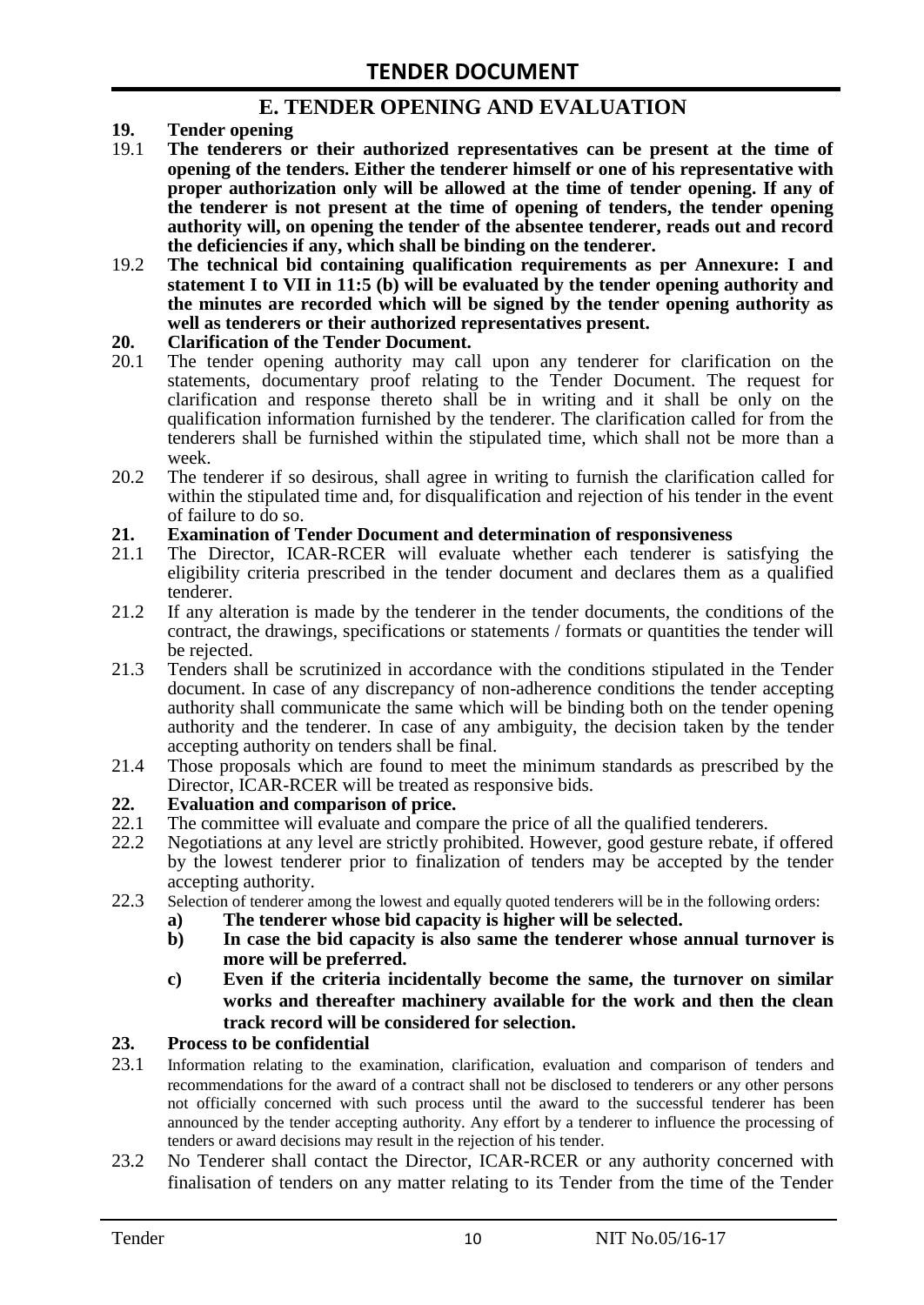opening to the time the Contract is awarded. If the Tenderer wishes to bring additional information to the notice of the Director, it should do so in writing.

23.3 Before recommending / accepting the tender, the tender recommending / accepting authority shall verify the correctness of certificates submitted to meet the eligibility criteria and specifically experience. The authenticated agreements of previous works executed by the lowest tenderer shall be called for.

# **F. AWARD OF CONTRACT**

## **24. Award Criteria**

- 24.1 The Director, ICAR-RCER will award or recommend to the competent tender accepting authority for award of the contract to the tenderer who is found technically qualified as per the tender conditions and whose price is lowest.
- 24.2 The tender accepting authority reserves the right to accept or reject any tender or all tenders and to cancel the tendering process, at any time prior to the award of contract, without thereby incurring any liability to the affected tenderer or tenderers or any obligation to inform the affected tenderer or tenderers of the reasons for such action.
- 25. Notification of award and signing of agreement
- 25.1 **The Tenderer whose Tender has been accepted will be notified of the award of the work by The Director ICAR-RCER prior to expiration of the Tender validity period by registered letter. This letter (hereinafter and in the Conditions of Contract called "Letter of Acceptance") will indicate the sum that the Government will pay the Contractor in consideration of the execution, completion, and maintenance of the Works by the Contractor as prescribed by the Contract (hereinafter and in the Contract called the "Contract Amount").**
- 25.2 The successful tenderer has to sign an agreement within a period of 15 days from the date of receipt of communication of acceptance of his tender. On failure to do so his tender will be cancelled duly forfeiting the E.M.D., paid by him without issuing any further notice and action will be initiated for black listing the tenderer.

#### **26. Corrupt or fraudulent practices**

- 26.1 The Government requires that the bidders / suppliers / contractors under Government financed contracts, observe the highest standard of ethics during the procurement and execution of such contracts. In pursuance of this policy, the Government
- (a) Define for the purposes of the provision, the terms set forth below as follows:
- (i) "corrupt practices" means the offering, giving, receiving or soliciting of anything of value to influence the action of a Government official in procurement process or in contract execution: and
- (ii) "fraudulent practice" means a misrepresentation of facts in order to influence a procurement process or the execution of a contract to the detriment of the Government and includes collusive practice among Tenderers (prior to or after Tender submission) designed to establish in Tender prices at artificial noncompetitive levels and to deprive the Government of the benefits of free and open competition.
- (b) Will reject a proposal for award if it determines that the tenderer recommended for award has engaged in corrupt or fraudulent practices in competing for the contract in question.
- (c) Will blacklist / or debar a firm, either indefinitely or for a stated period of time, if at any time determines that the firm has engaged in corrupt or fraudulent practices in competing for, or in executing a Government contract.
- (d) Further more, tenderers shall be aware of the provisions stated in the general conditions of contract.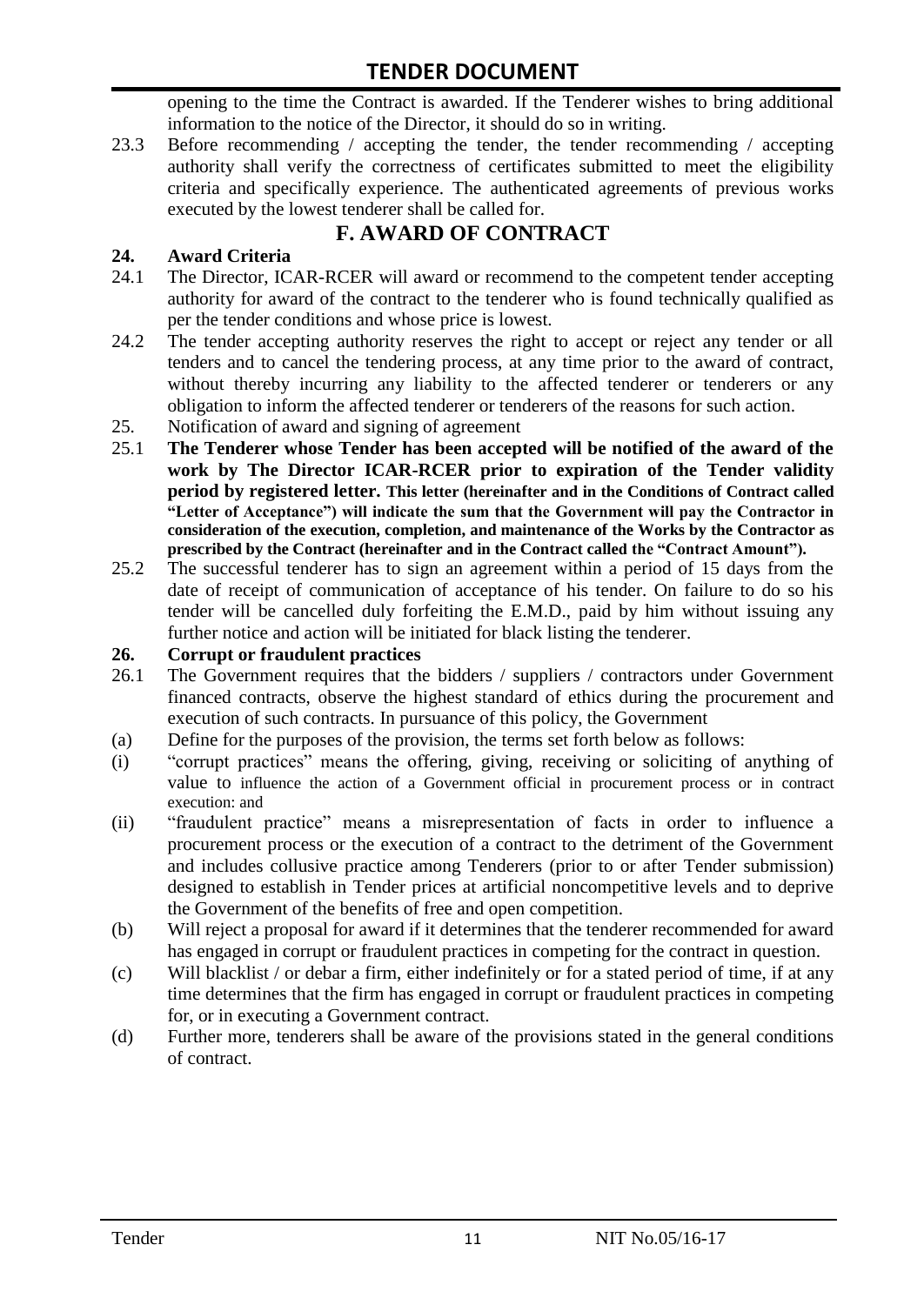# **QUALIFICATION INFORMATION Annexure –I**

| <b>CHECKLIST TO ACOMPANY THE TENDER</b> |  |
|-----------------------------------------|--|
|                                         |  |

| SI.<br>No.     | <b>Description</b>                                                                                | <b>Submitted</b><br>Yes/No | Page No.<br>(see Note<br>below) |
|----------------|---------------------------------------------------------------------------------------------------|----------------------------|---------------------------------|
| 1              | 2                                                                                                 | 3                          | 4                               |
| $\mathbf{1}$   | Attested photocopy of Registered contractor from                                                  | Yes / No                   |                                 |
|                | CCW/CPWD/ PWD/ RWD and similar govt. agencies<br>undertaking construction work of similar nature. |                            |                                 |
| 2              | Any type of single civil work of not less than Rs.3.50<br>Yes / No                                |                            |                                 |
|                | lakhs in preceding three years.                                                                   |                            |                                 |
| 3              | Certificates in support of Existing Commitments.                                                  | Yes / No                   |                                 |
| 4              | DD towards EMD.                                                                                   | Yes / No                   |                                 |
| 5              | Declaration towards the genuineness of the certificates                                           | Yes / No                   |                                 |
| 6              | <b>Experience :</b> Experience in any type of civil work                                          | Yes / No                   |                                 |
| $\overline{7}$ | Valid Labour license and Income Tax Clearance                                                     | Yes / No                   |                                 |
|                | certificate for last Financial Year must be submitted                                             |                            |                                 |
|                | alongwith tender document.                                                                        |                            |                                 |

#### **Notes:-**

- 1) All the statements copies of the certificates, documents etc., enclosed to the Tender Document shall be given page numbers on the right corner of each certificate, which will be indicated in column (4) against each item. The statements furnished shall be in the formats appended to the tender document.
- 2) The information shall be filled-in by the Tenderer in the checklist and **statements VI & VII** of section 11.5 (b) and shall be enclosed to the Technical bid for the purposes of verification as well as evaluation of the tenderer"s Compliance to the qualification criteria as provided in the Tender document. All the Certificates, documents, statements as per check-list shall be submitted by the tenderer.
- 3) The bidder shall sign all the statements/documents/certificates received by him owing responsibility for their correctness/authenticity. The successful tenderer shall furnish the original hard copies of all the documents / certificates / statements received by them before concluding the Agreement.

#### **DECLARATION**

I / WE ………………………………………………………………. have gone through carefully all the Tender conditions and solemnly declare that the certificates or the documents uploaded by me/us are genuine and I/We will abide by any penal action such as disqualification or black listing or determination of contract or any other action deemed fit, taken by, the Institute against us, if it is found that the statements, documents, certificates produced by me/us are false/fabricated.

I / WE hereby declare that, I / WE have not been blacklisted / debarred / Suspended / demoted in any department in any State due to any reasons.

Signature of the Tenderer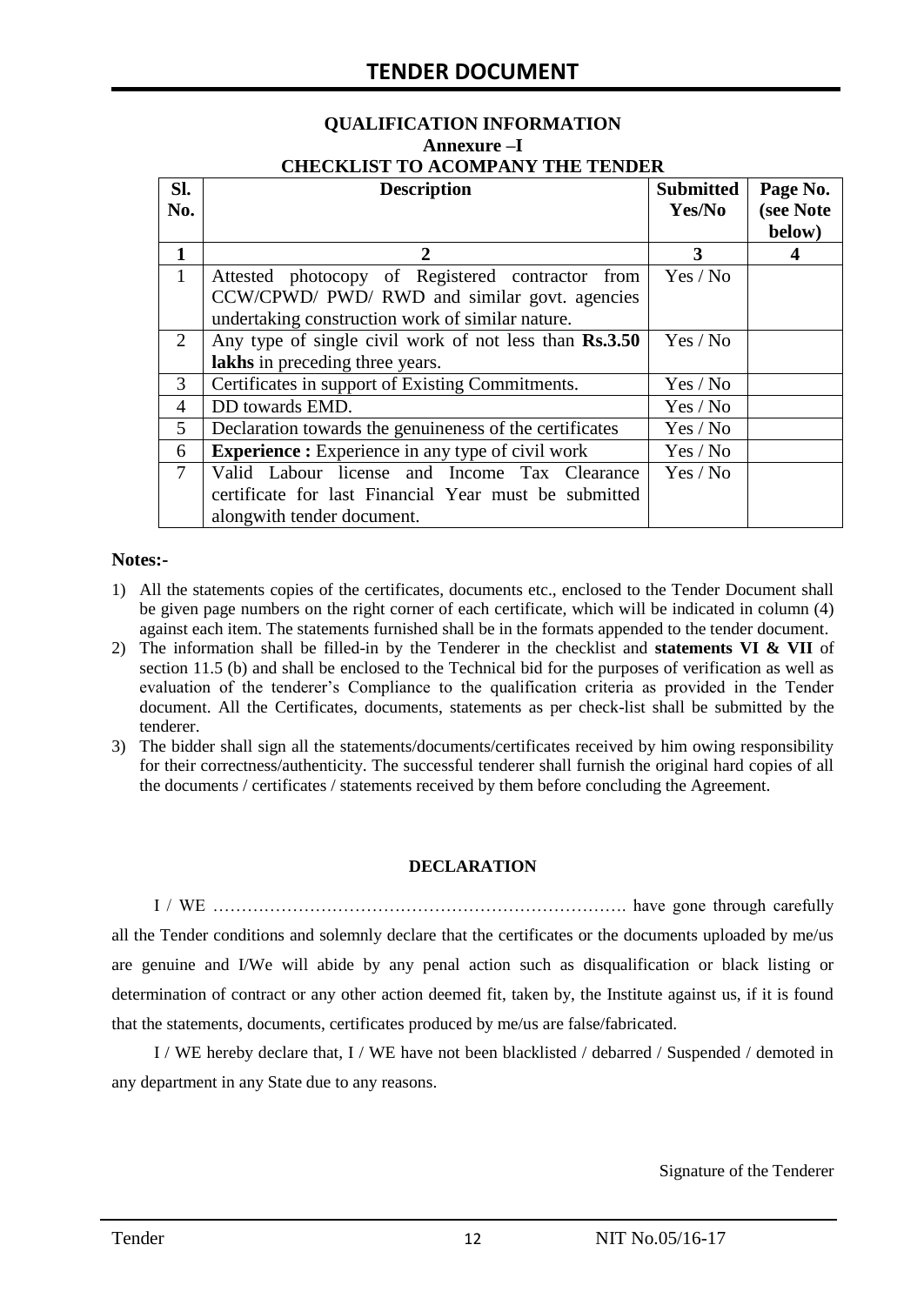## **CONDITIONS OF CONTRACT**

#### **TENDER**

Date: ……………

To The Director, ICAR-RCER, Patna

Sir,

I / We do hereby tender and if this tender be accepted, under take to execute the work entitled "**Extension of Boundary wall at Sabajpura Farm, ICAR-RCER, Patna"** as shown in the drawings and as per specifications described in this document of ICAR-RCER, Patna for the sum of **Rs. 2.36 lakhs** or such other sum as may be arrived under the clause of the standard preliminary specifications relating to "Payment by final measurement at unit rates"

I/WE have also quoted rates in Schedule "A", annexed (in words and figures) for which I/We agree to execute the work when the lumpsum payment under the terms of the agreement is varied by payment on measurement quantities.

I/WE have quoted rates in Schedule 'A' both in words  $\&$  figures. In case of any discrepancy between the Percentage excess or less on E.C.V., in words and figures, the rates quoted words only shall prevail.

I/WE agreed to keep the offer in this tender valid a period of six month(s) mentioned in the tender notice and not to modify the whole or any part of it for any reason within above period. If the tender is withdrawn by me/us for any reasons whatsoever, the earnest money paid by me/us will be forfeited to Government

I/WE hereby distinctly and expressly, declare and acknowledge that, before the submission of my/our tender I/We have carefully followed the instructions in the tender notice and have read the preliminary specifications and that I/We have made such examination of the contract documents and the plans, specifications and quantities and of the location where the said work is to be done, and such investigation of the work required to be done, and in regard to the material required to be furnished as to enable me/us to thoroughly understand the intention of same and the requirements, covenants, agreements, stipulations and restrictions contained in the contract, and in the said plans and specifications and distinctly agree that I/We will not hereafter make any claim or demand upon the Government based upon or arising out of any alleged misunderstanding or misconception /or mistake on my/or our part of the said requirement, covenants, agreements, stipulations, restrictions and conditions.

I / WE enclosed to my/our application for tender schedule a crossed demand draft (No.

dated: \_\_\_\_\_\_\_\_\_\_\_) for Rs: \_\_\_\_\_\_\_\_\_\_\_\_\_\_\_\_\_\_\_\_\_\_\_\_\_\_\_\_\_\_\_\_\_\_\_\_\_\_\_\_\_\_\_\_\_\_\_\_\_\_\_\_\_\_

as earnest money not to bear interest.

I / WE shall not assign the contractor or sublet any portion of the same. In case if it becomes necessary such subletting with the permission of the shall be limited to (1) Labour contract, (2) Material contract, (3) Transport contract and (4) Engaging specialists for special item of work.

IF MY / OUR tender is not accepted the sum shall be returned to me/us on application when intimation is sent to me/us of rejection or at the expiration of three months from last date of receipt of this tender, whichever is earlier. If my/our tender is accepted the earnest money shall be retained by the Government as security for the due fulfilment of this contract. If upon written intimation to me/us by the Office, I/We fail to attend the said office on the date herein fixed or if upon intimation being given to me/us or acceptance of my/our tender, and if I/We fail to make the additional security deposit or to enter into the required agreement as defined in tender document, then I/We agree the forfeiture of the earnest money. Any notice required to be served on me/us here under shall be sufficiently served on me/us if delivered to me/us hereunder shall be sufficiently served on me/us if delivered to me/us personally or forwarded to me/us by post to (registered or ordinary) or left at my/our address given herein. Such notice shall if sent by post be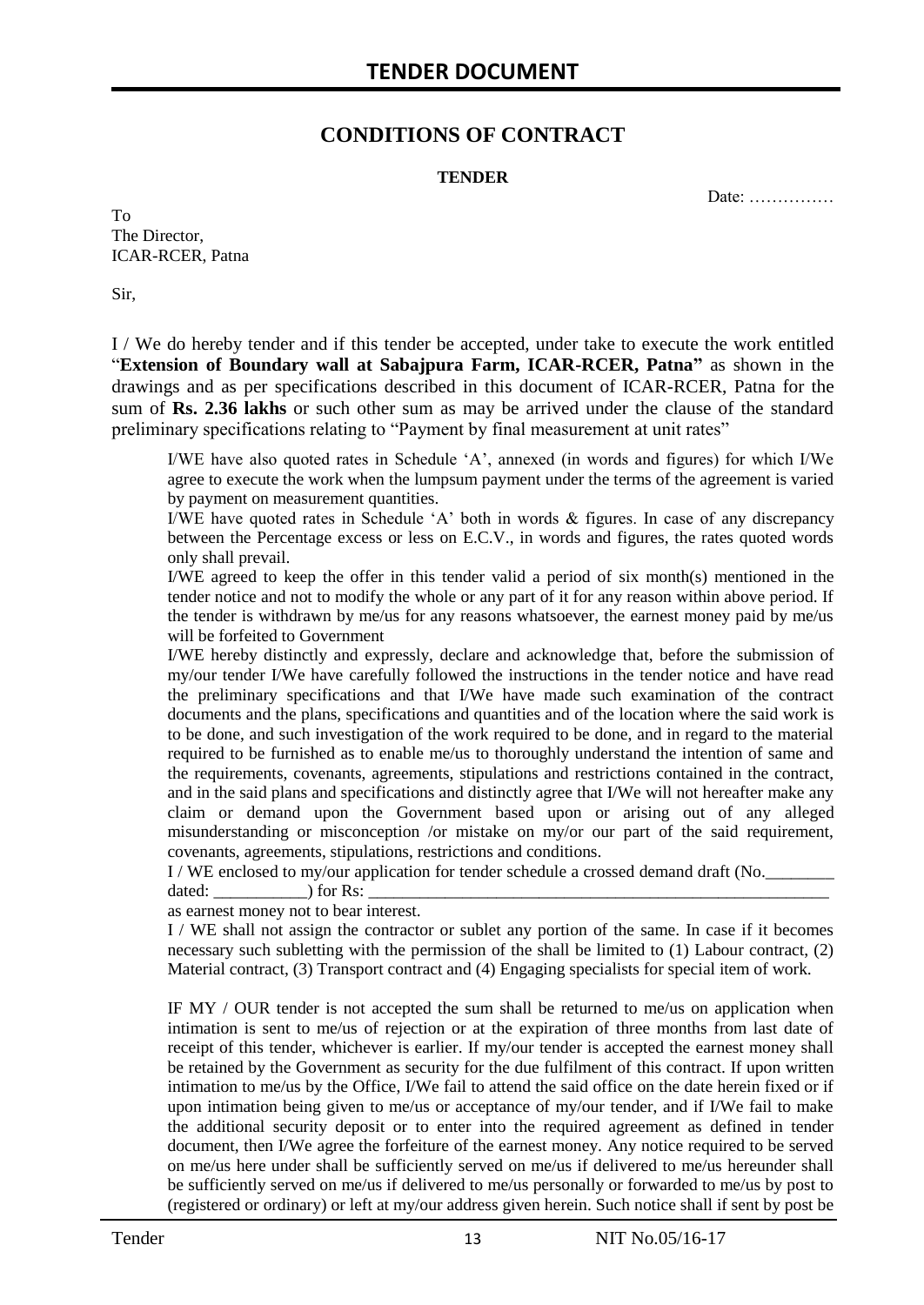deemed to have been served on me/us at the time when in due course of post it would be delivered at the address to which it is sent.

I/WE fully understand that the written agreement to be entered into between me/us and Government shall be the foundation of the rights of the both the parties and the contract shall not be deemed to be complete until the agreement has first been signed by me/us and then by the proper officer authorized to enter into contract on behalf of Government.

I AM/WE ARE professionally qualified and my/our qualifications are given below:

| S. No. | Name | Qualification |
|--------|------|---------------|
|        |      |               |
|        |      |               |
|        |      |               |
|        |      |               |
|        |      |               |
|        |      |               |
|        |      |               |
|        |      |               |

I/WE will employ the following technical staff for supervising the work and will see that one of them is always at site during working hours, personally checking all items of works and paint extra attention to such works as required special attention (eg) Main panel boards, Cable connections etc.,

| S. No. | Name | Qualification |
|--------|------|---------------|
|        |      |               |
|        |      |               |
|        |      |               |
|        |      |               |
|        |      |               |
|        |      |               |

I / WE declare that I / WE agree to recover the salaries of the technical staff actually engaged on the work by the department, from the work bills, if I / We fail to employ technical staff as per the tender condition.

#### **TENDERERS / CONTRACTOR'S CERTIFICATE.**

- (1) I/WE hereby declare that I/We have perused in detail and examined closely the Indian Standard Specifications, all clauses of the preliminary specifications with all amendments and have either examined all the standards specifications or will examine all the standard specifications for items for which I/We tender, before I/We submit such tender and agree to be bound and comply with all such specifications for this agreement which I/We execute in the different Government Departments.
- (2)I/WE certify that I/We have inspected the site of the work before quoting my price, I /We have satisfied about the quality, availability and transport facilities for all the materials.
- (3)I / WE am/are prepared to furnish detailed data in support of all my quoted rates, if and when called upon to do so without any reservations.
- $(4)$ I / WE hereby declare that I / We will not claim any price escalation.
- (5)I / WE hereby declare that I am / We are accepting for the defect liability period as 24 months.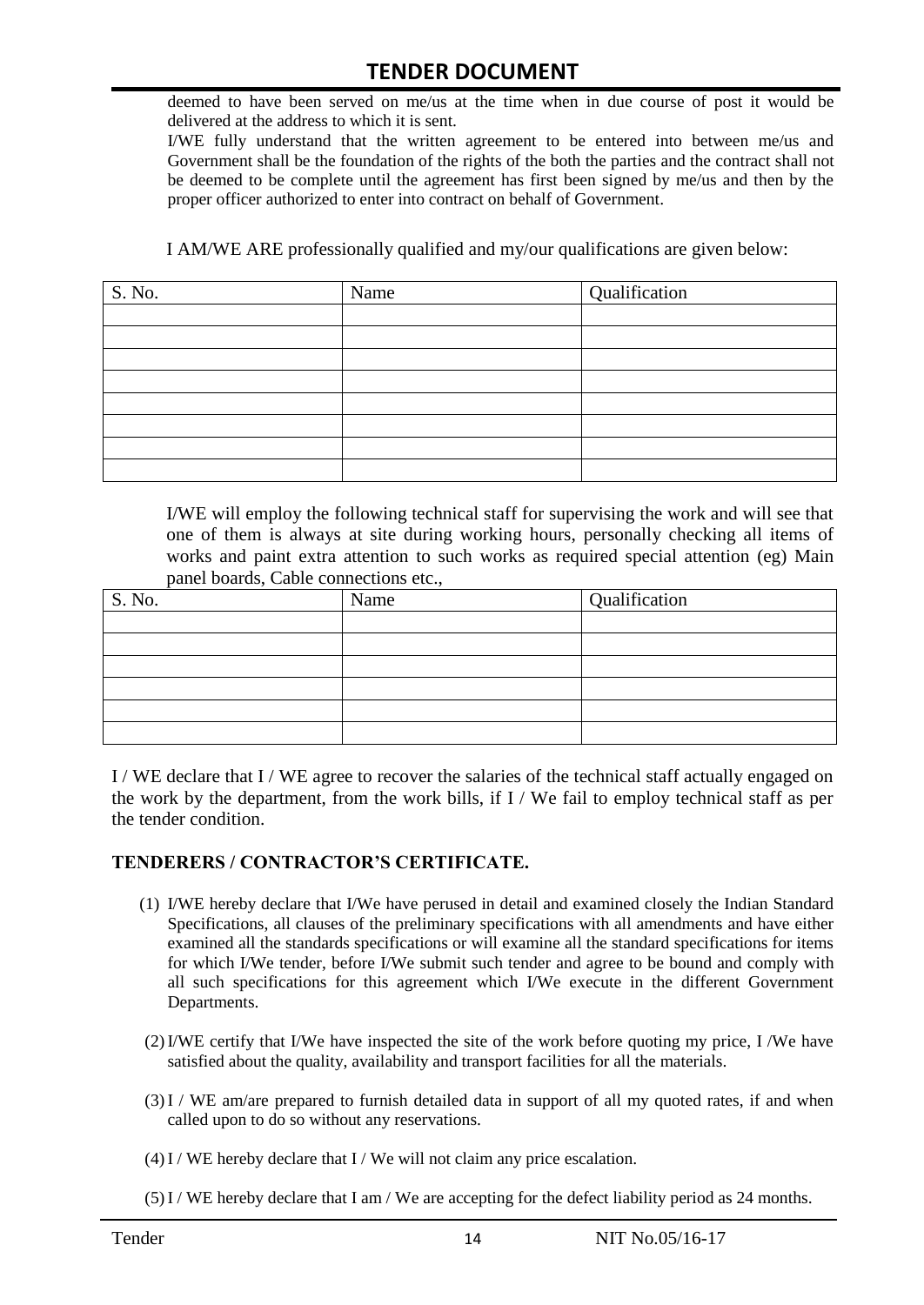- (6)I / WE declare that I / WE will not claim any extra amount towards any material used for the work other than the quoted works for respective schedule 'A' items.
- $(7)$  I / WE declare that I / WE will execute the work as per the mile stone programme, and if I / WE fail to complete the work as per the mile stone programme I abide by the condition to recover liquidated damages as per the tender conditions.
- (8)I / WE declare that I / WE will abide for settlement of disputes as per the tender conditions.

#### **DECLARATION OF THE TENDERER**

- 1) I/WE have not been black listed in any department due to any reasons.
- 2) I/We declare that all the Certificates/Documents submitted by Me/US are Genuine.
- 3) I/WE agree to disqualify me/us for any wrong declaration in respect of the above and to summarily reject my/our tender.

Address of the Tenderer:

Phone No.: Fax No.: Fax No.: CONTRACTOR.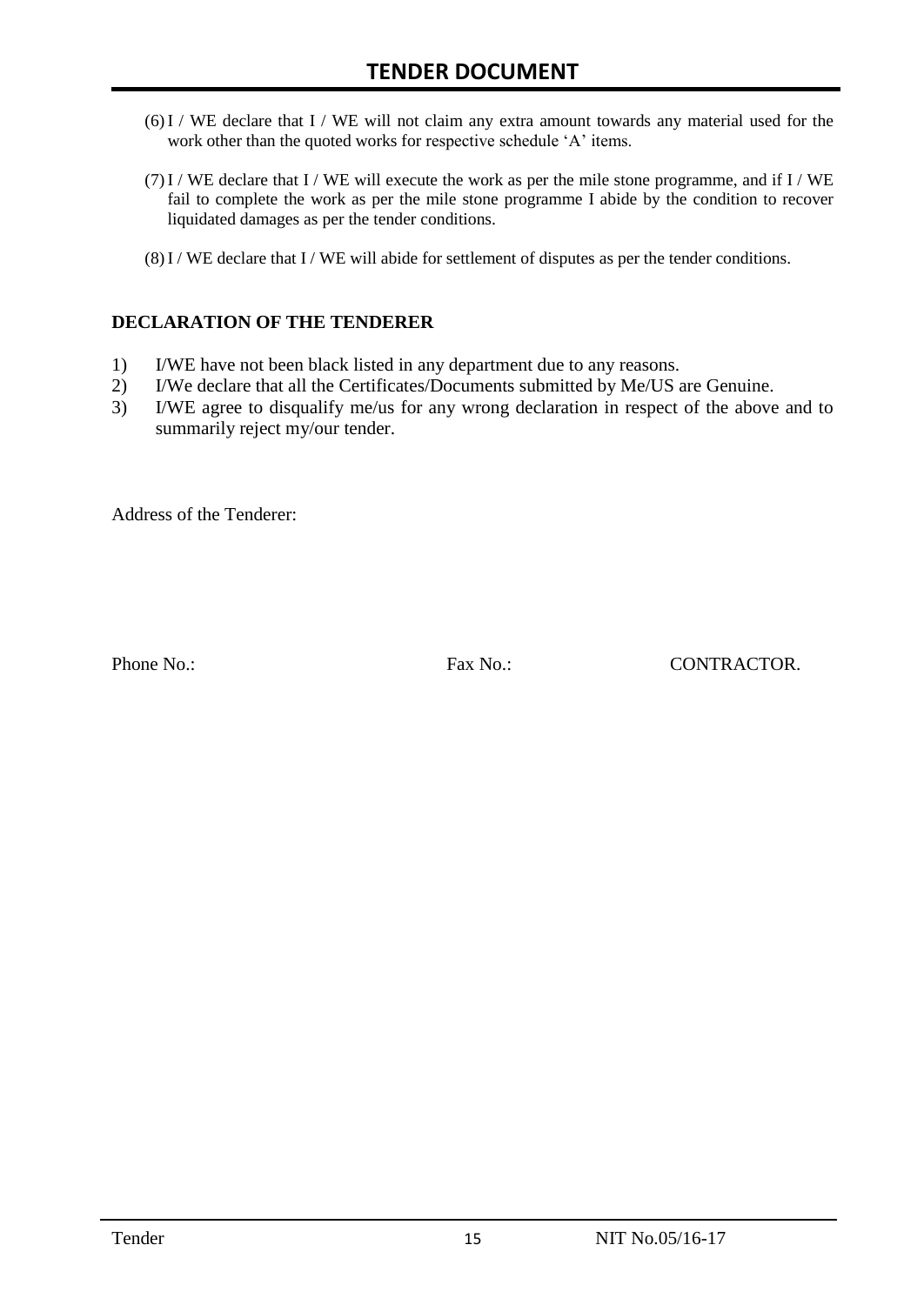# **CONDITIONS OF CONTRACT**

# **A. GENERAL**

#### **1. Interpretation:**

- 1.1 In interpreting these Conditions of Contract, singular also means plural, male also means female, and vice-versa. Headings have no significance. Works have their normal meaning under the language of the contract unless specifically defined. The Incharge will provide instructions clarifying queries about the conditions of Contract.
- 1.2 The documents forming the Contract shall be interpreted in the following order of priority:
- **1) Agreement**
- **2) Letter of Acceptance, notice to proceed with the works**
- **3) Contractor's Tender**
- **4) Conditions of contract**
- **5) Specifications**
- **6) Drawings**
- **7) Bill of quantities**
- **8) Any other document listed as forming part of the Contract.**

#### **2. Decisions:**

2.1 Except where otherwise specifically stated, the Director will decide the contractual matters between the Department and the Contractor in the role representing the Department.

#### **3. Delegation:**

3.1 The Director may delegate any of his duties and responsibilities to other officers and may cancel any delegation by an official order issued.

#### **4. Communications:**

4.1 Communications between parties, which are referred to in the conditions, are effective only when in writing. A notice shall be effective only when it is delivered **(in terms of Indian Contract Act)**

#### **5. Sub-contracting:**

**5.1 If the prime contractor desires to sub-let a part of the work, he should submit the same at the time of filing tenders itself or during execution, giving the name of the proposed Sub-contractor, along with details of his qualification and experience. The Tender Accepting Authority should verify the experience of the Sub-contractor and if the Sub-contractor satisfies the qualification criteria in proportion to the value of work proposed to be sub-let, he may permit the same. The total value of works to be awarded on sub-letting shall not exceed 50% of contract value. The extent of subletting shall be added to the experience of the sub-contractor and to that extent deducted from that of the main contractor.**

#### **6. Other Contractors:**

6.1 The Contractor shall cooperate and share the Site with other contractors, Public authorities, utilities, and the Department. The Contractor shall also provide facilities and services for them as directed by the Incharge.

#### **7. Personnel:**

- 7.1 The Contractor shall employ the required Key Personnel named in the Schedule of Key Personnel to carry out the functions stated in the Schedule or other personnel approved by the Incharge. The Incharge will approve any proposed replacement of Key Personnel only if their qualifications, abilities, and relevant experience are substantially equal to or better than those of the personnel listed in the Schedule.
- 7.2 Failure to employ the required technical personnel by the contractor the institute will depute its own technical person and expenditure of salary will be recovered from contractor.
- 7.3 The technical personnel should be on full time and available at site whenever required by Incharge to take instructions.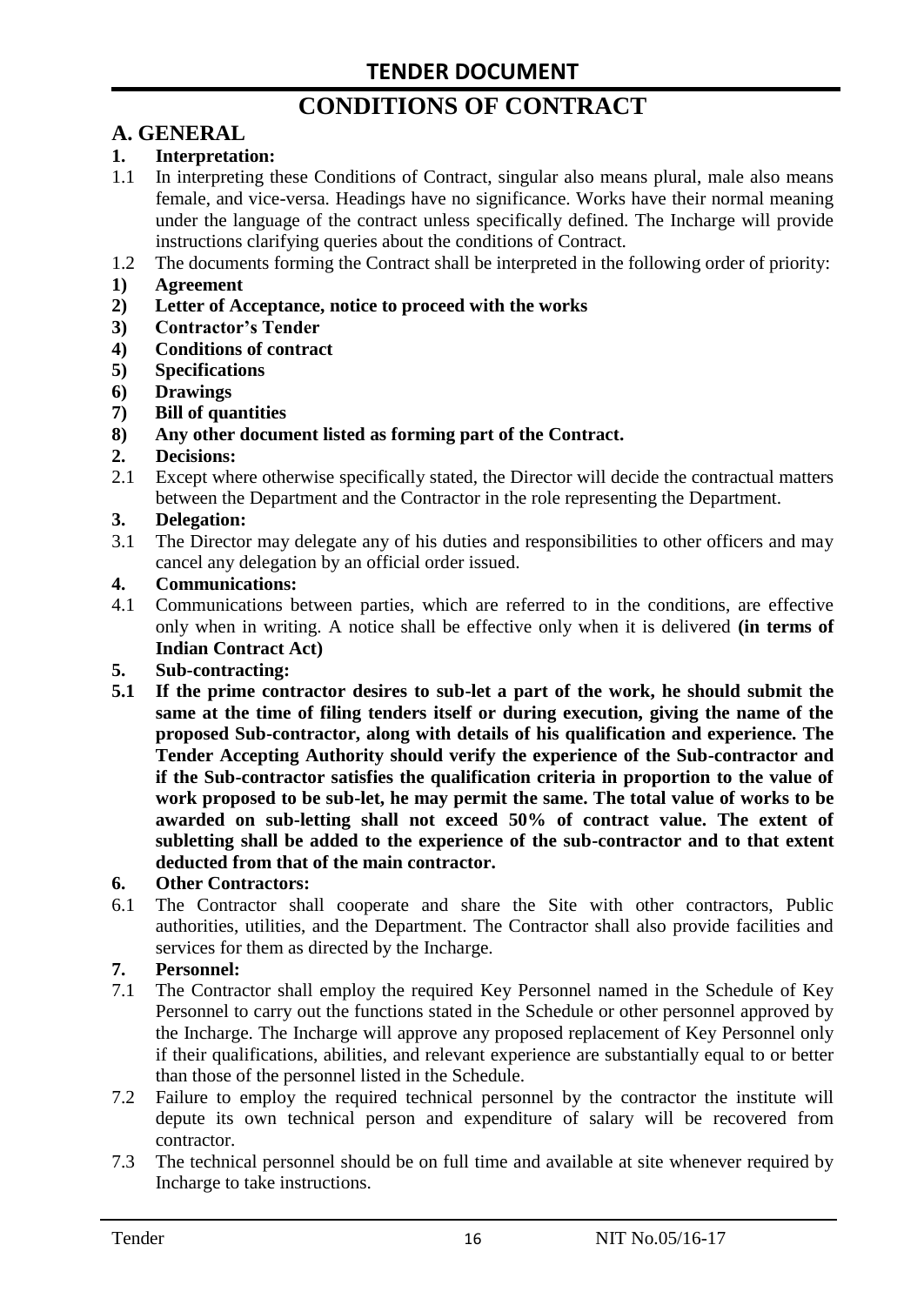- 7.4 The names of the technical personnel to be employed by the contractor should be furnished in the statement enclosed separately.
- 7.5 In case the contractor is already having more than one work on hand and has undertaken more than one work at the same time, he should employ separate technical personnel on each work.
- 7.6 If the contractor fails to employ technical personnel the work will be suspended or department will engage a technical personnel and recover the cost thereof from the contractor.
- 7.7 If the Incharge asks the Contractor to remove a person who is a member of Contractor"s staff or his work force stating the reasons the Contractor shall ensure that the person leaves the site forthwith and has no further connection with the work in the contract.

#### **8. Contractor's Risks:**

- 8.1 All risks of loss of or damage to physical property and of personnel injury and death, which arise during and in consequence of the performance of the Contract are the responsibility of the Contractor.
- **9. Insurance:**
- **9.1 The Contractor shall provide, in the joint names of the Department and the contractor, insurance cover from the Start Date to the end of the Defects Liability Period i.e., 24 months after completion for the following events which are due to the Contractor's risks.**
- **a) loss of or damage to the Works, Plant and Materials;**
- **b) loss of or damage to the Equipment;**
- **c) loss of or damage of property in connection with the Contract; and**
- **d) Personal injury or death of persons employed for construction.**
- **9.2 Policies and certificates of insurance shall be delivered by the Contractor to the Incharge at the time of concluding Agreement. All such insurance shall provide for compensation to be payable to rectify the loss or damage incurred.**
- **i) The contractor shall furnish insurance policy in force in accordance with proposal furnished in the Tender and approved by the Department for concluding the agreement.**
- **ii) The contractor shall also pay regularly the subsequent insurance premia and produce necessary receipt to the Incharge well in advance.**
- **iii) In case of failure to act in the above said manner the department will pay the premium and the same will be recovered from the Contractors payments.**
- **9.3 Alterations to the terms of insurance shall not be made without the approval of the Incharge.**

#### **10. Site Inspections:**

- 10.1 The contractor should inspect the site and also proposed quarries of choice for materials source of water and quote his rate including quarrying, conveyance and all other charges etc.
- 10.2 The responsibility for arranging the land for borrow area rests with the Contractor and no separate payment will be made for procurement or otherwise. The contractor's quoted rate will be inclusive of land cost.

#### **11. Contractor to Construct the Works:**

11.1 The Contractor shall construct and Commission the Work in accordance with the specifications and Drawings.

#### **12. Power Supply.**

- 12.1 The contractor shall make his own arrangements for obtaining power from the Electricity dept., at his own cost. The contractor will pay the bills of Electricity Department for the cost of power consumed by him till the **(Name of work**) is handed over to ICAR-RCER.
- 12.2 **The contractor shall satisfy all the conditions and rules required as per Indian Electricity Act 1910 and under Rule-45(I) of the Indian Electricity Rules, 1956 as amended from time to time and other pertinent rules.**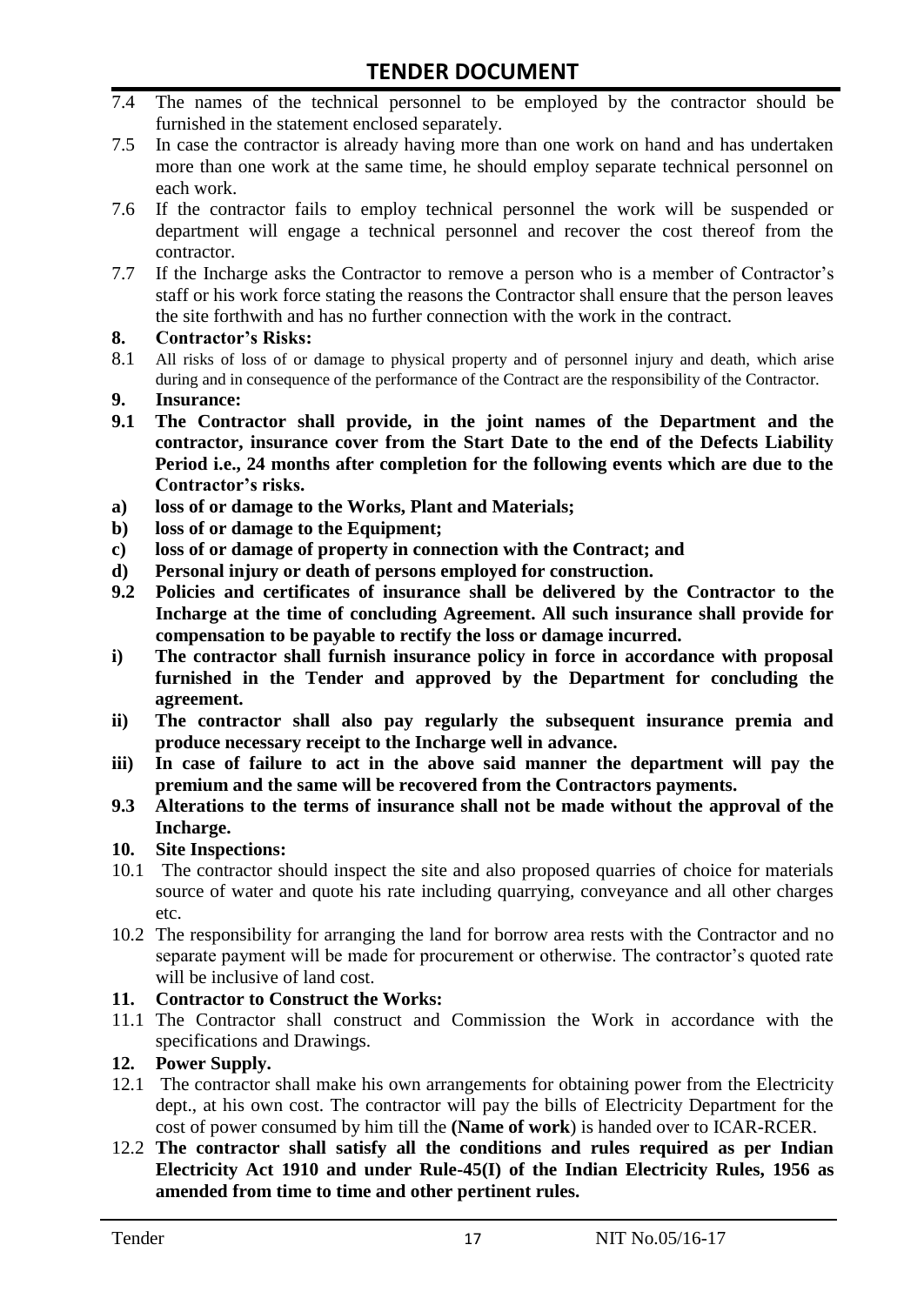12.3 The power shall be used for bonafide Departmental work only.

#### **13. Monsoon Damages:**

Damages due to rain or flood shall have to be made good by the contractor till the work is handed over to the Department. The responsibility of damages making good the damages due to rain or flood rests with the contractor. **No extra payment is payable** for such operations and the contractor shall therefore, have to take all necessary precautions to protect the work done during the construction period.

#### **14. The works to be Completed by the Intended Completion Date:**

14.1 The Contractor may commence execution of the Works on the Start Date and shall carry out the Works in accordance with the programme submitted by the Contractor, as updated with the approval of the Incharge, and complete the work by the Intended Completion Date.

#### **15. Safety:**

15.1 The Contractor shall be responsible for the safety of all activities on the Site.

#### **16. Discoveries:**

16.1 Anything of historical or other interest or of significant value unexpectedly discovered on the Site is the property of the Government. The Contractor is to notify the Incharge of such discoveries and carry out the Incharge instructions for dealing with them.

#### **17. Possession of the Site.**

17.1 The Department shall give possession of the site to the Contractor.

#### **18. Access to the Site:**

18.1 The Contractor shall provide the Incharge and any person authorised by the Incharge, access to the site and to any place where work in connection with the Contract is being carried out or is intended to be carried out.

#### **19. Instructions:**

- 19.1 The Contractor shall carry out all instructions of the Incharge and comply with all the applicable local laws where the Site is located.
- **20. Settlement of disputes:**
- 20.1 **If any dispute of difference of any kind whatsoever arises between the department and the Contractor in connection with, or arising out of the Contract, whether during the progress of the works or after their completion and whether before or after the termination, abandonment or breach of the Contract, it shall in the first place, be referred to and settled by the Incharge who shall, within a period of thirty days after being requested by the Contractor to do so, give written notice of his decision to the Contractor. Upon receipt of the written notice of the decision of the Incharge the Contractor shall promptly proceed without delay to comply with such notice of decision.**
- 20.2 **If the Incharge fails to give notice of his decision in writing within a period of thirty days after being requested or if the Contractor is dissatisfied with the notice of the decision of the Incharge the Contractor may within thirty days after receiving the notice of decision appeal to the Department who shall offer an opportunity to the contractor to be heard and to offer evidence in support of his appeal, the Department shall give notice of his decision within a period of thirty days after the Contractor has given the said evidence in support of his appeal, subject to arbitration, as hereinafter provided. Such decision of the Department in respect of every matter so referred shall be final and binding upon the Contractor and shall forthwith be given effect to by the Contractor, who shall proceed with the execution of the works with all due diligence whether he requires arbitration as hereinafter provided, or not. If the Department has given written notice of his decision to the Contractor and no claim to arbitration, has been communicated to him by the Contractor within a period of thirty days from receipt of such notice the said decision shall remain final and binding upon the Contractor. If the Department fail to give notice of his decision, as**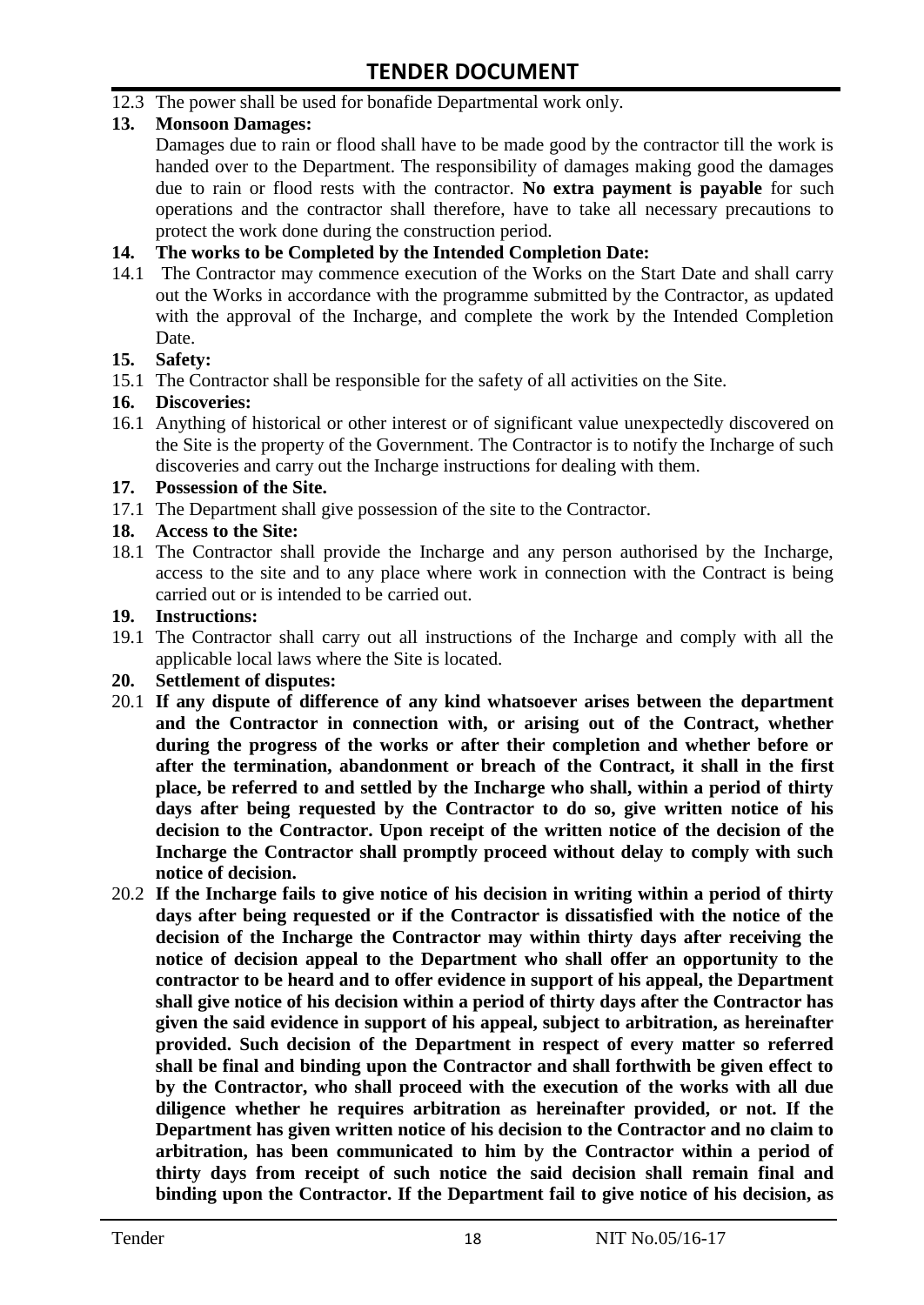**aforesaid within a period of thirty days after being requested as aforesaid, or if the Contractor be dissatisfied with any such decision, then and in any such case the contractor within thirty days after the expiration of the first named period of thirty days as the case may be, require that the matter or matters in dispute be referred to arbitration: jurisdiction of Patna limits.**

## **B. TIME FOR COMPLETION**

#### **21. Program:**

- 21.1 The total period of completion is (**duration of 30 days**) from the date of receipt of Work Order.
- 21.2 The attention of the tenderer is directed to the contract requirement at the time of beginning of the work. The rate of progress and proportionate value of work done from time to time as will be indicated by the Certificate for the value of work done will be required. Date of commencement of their programme will be the date for concluding agreement but not the date of handing over site.
- 21.3 After signing the agreement, the contractor shall forthwith begin the work, shall regularly and continuously proceed with them.
- 21.4 The contractor shall commence the works on site within the period specified under condition 23.1 to 23.2 after the receipt by him of a written order to this effect from the concerned authority and shall proceed with the same with due expedition and without delay, except as may be expressly sanctioned or ordered.
- 21.5 Save in so far as the contractor may prescribe, the extent of portions of the site of which the contractor is to be given possession from time to time and the order in which such portions shall be made available to him and, Subject to any requirement in the contract as to the order in which the works shall be executed, the "s written order to commence the works, give to the contractor possession of so much of the site as may be required to enable the contractor to commence proceed with the execution of the works in accordance with the programme if any, and otherwise in accordance with such reasonable proposals of the contractor as he shall by written notice to the Incharge, make and will from time to time as the works proceed, give to the contractor possession of such further portions of the site as may be required to enable the contractor to proceed with the execution of the works with due dispatch in accordance with the said programme or proposals as the case maybe; if the contractor suffers delay or incurs cost from failure on the part of the Concerned authority to give possession in accordance with the terms of this clause, the Concerned authority shall grant an extension of time for the completion of works.
- 21.6 The contractor shall bear all costs and charges for special or temporary way leases required by him in connection with access to the site. The contractor shall also provide at his own cost any additional accommodation outside the site required by him for the purposes of the work.
- 21.7 Subject to any requirement in the contract as to completion of any section of the works before completion of the whole of the works shall be completed in accordance with provisions of clauses in the Schedule within the time stated in the contract calculated from the last day of the period named in the statement to the tender as that within which the works are to be commenced or such extended time as may be allowed.

#### 21.8 **Delays and extension of time:**

No claim for compensation on account of delays or hindrances to the work from any cause whatever shall lie, except as hereafter defined. Reasonable extension of time will be allowed by the or by the office competent to sanction the extension, for unavoidable delays, such as may result from causes, which in the opinion of the , are undoubtedly beyond the control of the contractor. The shall assess the period of delay or hindrance caused by any written instructions issued by him, at twenty five per cent in excess or the actual working period so lost.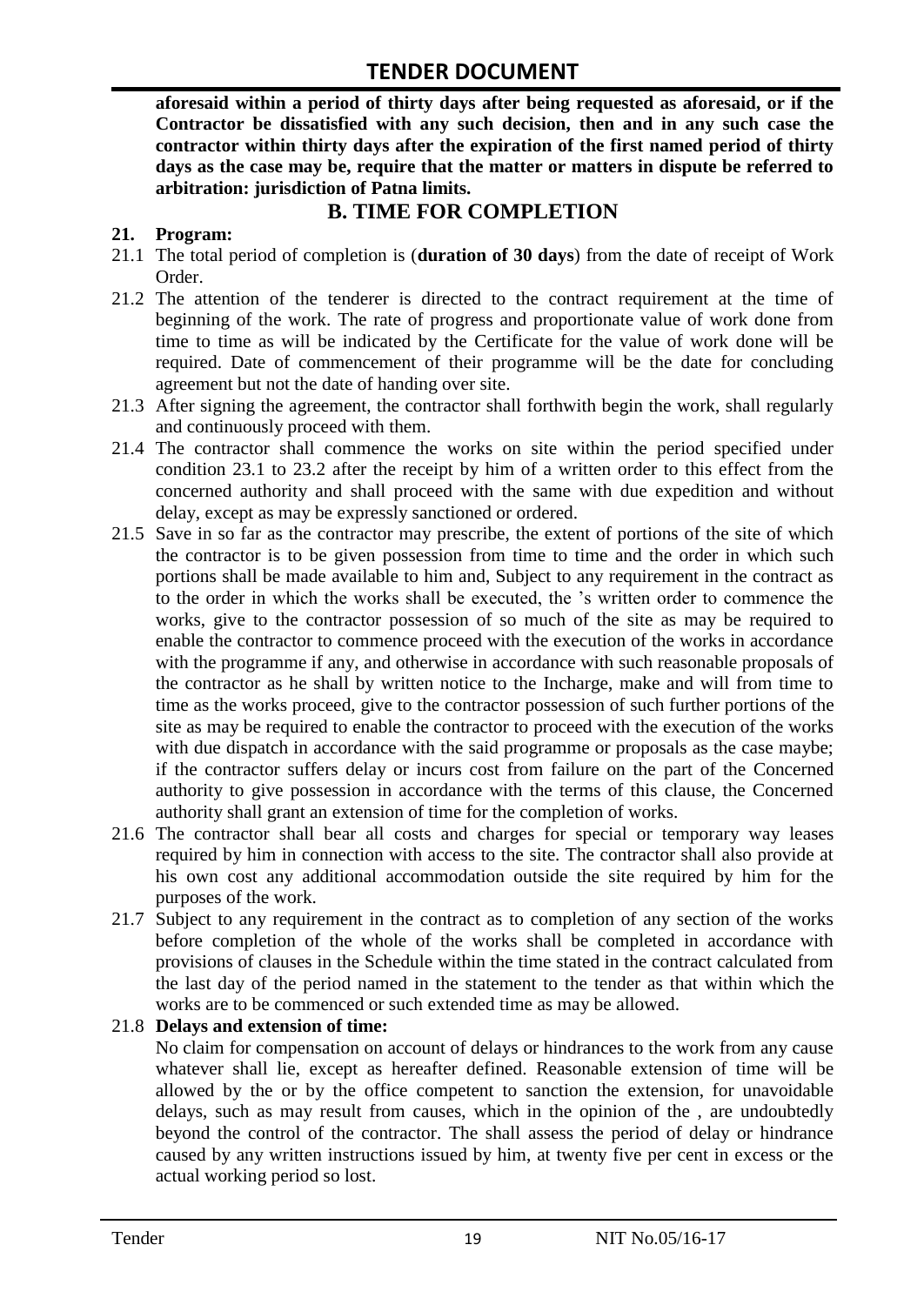In the event of the failing to issue necessary instructions and thereby causing delay and hindrance to the contractor, the latter shall have the right to claim an assessment of such delay by the Director, ICAR-RCER whose decision will be final and binding. The contractor shall lodge in writing with the statement of claim for any delay or hindrance referred to above, within fourteen days from its commencement, otherwise no extension of time will be allowed.

Whenever authorised alterations or additions made during the progress of the work are of such a nature in the opinion of the as to justify an extension of time in consequence thereof, such extension will be granted in writing by the or other competent authority when ordering such alterations or additions.

#### **22. Construction Programme:**

- 22.1 The Contractor shall furnish within 15 days of the order of the work a programme showing the sequence in which he proposed to carry out the work, monthly progress expected to be achieved, also indicating date of procurement of materials plant and machinery. The schedule should be such that it is practicable to achieve completion of the whole work within the time limit fixed and shall obtain the approval of the Incharge. Further rate of the progress as in the program shall be kept up to date. In case it is subsequently found necessary to alter this program, the contractor shall submit sufficiently in advance the revised program incorporating necessary modifications and get the same approved by the Incharge. No revised program shall be operative with out approval of Incharge.
- 22.2 The Director, ICAR-RCER shall have all times the right, without any way violating this contract, or forming grounds for any claim, to alter the order of progress of the works or any part thereof and the contractor shall after receiving such directions proceed in the order directed. The contractor shall also report the progress to the Director, ICAR-RCER within 7 days of the Incharge direction to alter the order of progress of works.
- 22.3 The Contractor shall give written notice to the Incharge whenever planning or progress of the works is likely to be delayed or disrupted unless any further drawings or order including a direction, instruction or approval is issued by the Incharge within a reasonable time. The notice shall include details of the drawing or order required and of why and by when it is required and of any delay or disruption likely to be suffered if it is late.
- 22.4 Rate of progress/percentage of work:

#### i) **(30 days) 100% of contract value**

#### **23. Speed of Work**

- 23.1 The Contractor shall at all times maintain the progress of work to conform to the latest operative progress schedule approved by the Incharge. The contractor should furnish progress report indicating the programme and progress once in a month. The Incharge may at any time in writing direct the contractor to slow down any part or whole of the work for any reason (which shall not be questioned) whatsoever, and the contractor shall comply with such orders of the Incharge. The compliance of such orders shall not entitle the contractor to any claim of compensation. Such orders of the Incharge for slowing down the work will however be duly taken into account while granting extension of time if asked by the contractor for which no extra payment will be entertained.
- 23.2 Delays in Commencement or progress or neglect of work and forfeiture of earnest money, Security deposit and withheld amounts:

If, at any time, the Incharge shall be of the opinion that the Contractor is delaying Commencement of the work or violating any of the provisions of the Contractor is neglecting or delaying the progress of the work as defined by the tabular statement. "Rate of progress" in the Articles of Agreement", he shall so advise the Contractors in writing and at the same time demand compliance in accordance with conditions of Tender notice. If the Contractor neglects to comply with such demand within seven days after receipt of such notice, it shall then or at any time there after, be lawful for the Director, ICAR-RCER to take suitable action in accordance with relevant Clauses.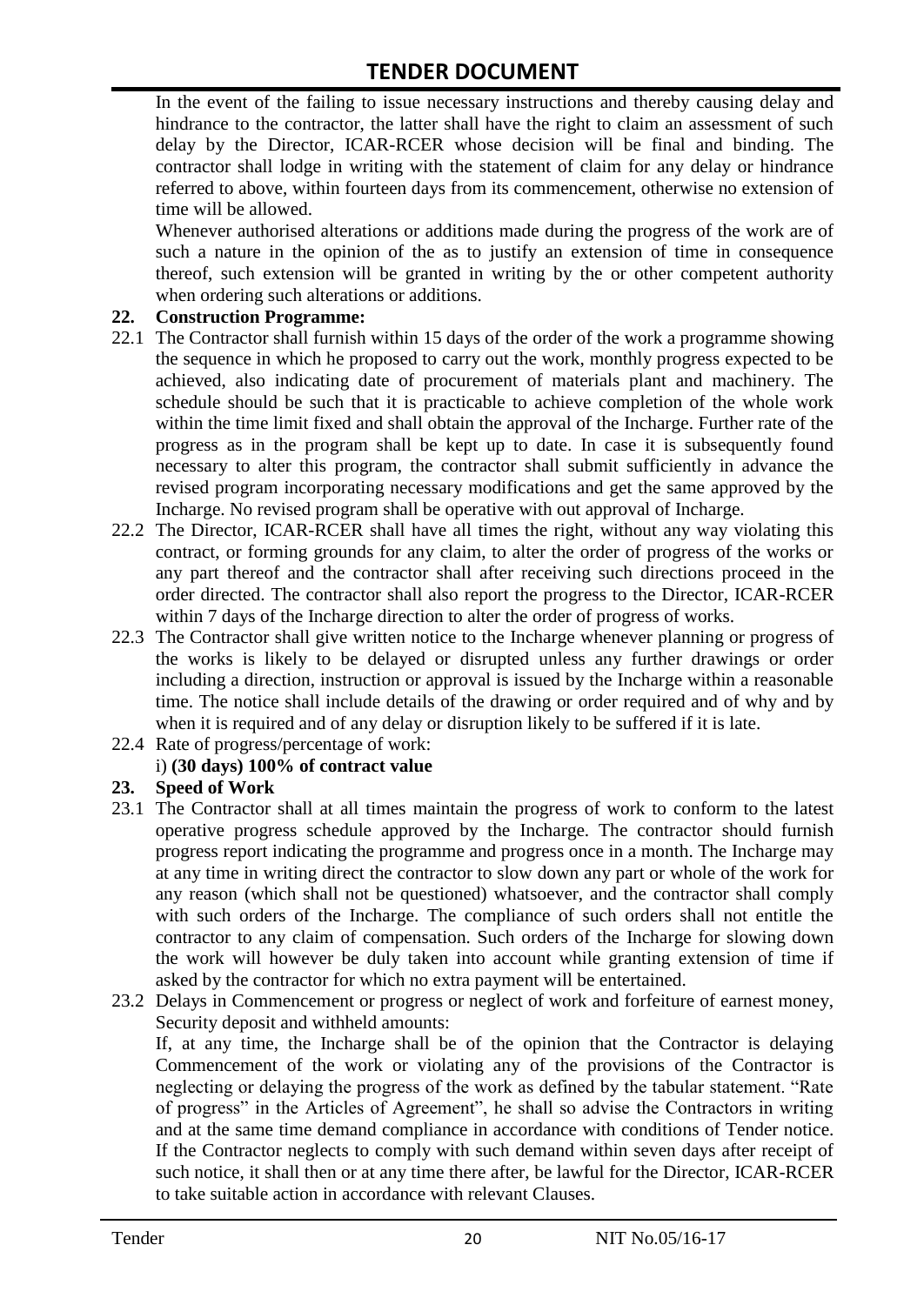#### **24. Suspension of works by the Contractor:**

- 24.1 If the Contractor shall suspend the works, or sublet the work without sanction of the Incharge, or in the opinion of the Incharge shall neglect or fail to proceed with due diligence in the performance of his part of the Contract as laid down in the Schedule rate of progress, or if he shall continue to default or repeat such default in the respects mentioned in relevant rules of GOI, Incharge shall take action in accordance with related Clauses.
- 24.2 If the Contractor stops work for 28 days and the Stoppage has not been authorised by the Incharge the Contract will be terminated as per the law.
- 24.3 If the Contractor has delayed the completion of works the Contract will be terminated under relavant Clauses.

#### **25. Extension of the Intended Completion Date:**

- 25.1 The Incharge shall extend or recommend for extension, in accordance with the Government orders in force, the Intended Completion Date if a Variation is issued which makes it impossible for Completion to be achieved by the Intended Completion Date.
- 25.2 The Incharge shall decide whether and by how much to extend the Intended Completion Date within 21 days of the Contractor asking the Engineer for a decision upon the effect of a Variation and submitting full supporting information. If the Contractor has failed to give early warning of a delay or has failed to cooperate in dealing with a delay, the delay by this failure shall not be considered in assessing the new Intended Completion Date.

#### **26. Delays Ordered by the Incharge**

26.1 The Incharge may instruct the Contractor to delay the start or progress of any activity within the Work.

#### **27. Early Warning:**

- 27.1 The contractor is to warn the Incharge at the earliest opportunity of specific likely future events or circumstances that may adversely affect the Execution of Works.
- 27.2 The Contractor shall cooperate with the Incharge in making and considering proposals for how the effect of such an event or circumstance can be avoided or reduced by anyone involved in the work and in carrying out any resulting instruction of the Incharge.

#### **28. Management Meetings:**

28.1 **The Incharge may require the Contractor to attend a management meeting. The business of a management meeting shall be to review the progress work.**

# **C. QUALITY CONTROL**

#### **29. Identifying Defects:**

29.1 The Incharge shall check the Contractor's work and notify the Contractor of any Defects that are found. Such checking shall not affect the Contractor"s responsibilities. The Incharge may instruct the Contractor to verify the Defect and to uncover and test any work that the Engineer considers may be a Defect.

#### **30. Tests:**

30.1 If the Incharge instructs the Contractor to carry out a test not specified in the Specification to check whether any work has a Defect and the Contractor shall pay for the test and any samples.

#### **31. Correction of Defects:**

- 31.1 The Incharge shall give notice to the Contractor of any Defects before the end of the Defects Liability Period, which begins on Completion. The defects liability period shall be extended for as long as defects remain to be corrected by the Contractor.
- 31.2 Every time notice of a Defect is given, the Contractor shall correct the notified defect within the length of time specified by the Incharge's notice.

#### **32. Uncorrected defects**

32.1 If the contractor has not corrected the defect within the time specified in the Incharge"s notice, the Incharge will assess the cost of having the defect corrected and the contractor will pay this amount.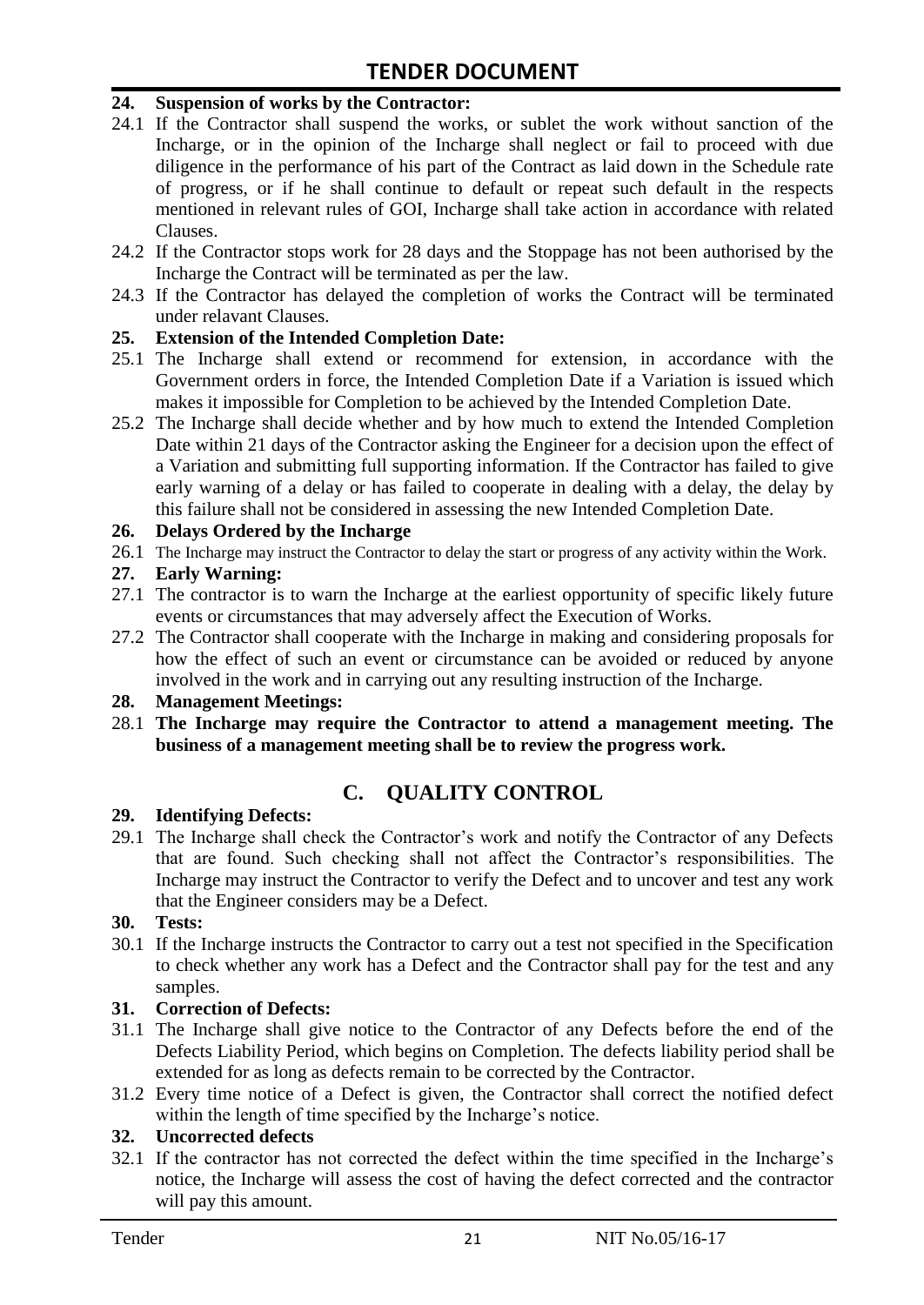#### **33. Quality Control:**

In addition to the normal inspection by the regular staff in charge of the execution of work, the work may also be inspected by the, Quality control Circle or by the State or District level Vigilance Cell Unit and any other authorised external Agency if any sub-standard work or excess payments are noticed with reference to measurement books etc., during inspection, action will be taken based on their observations and these will be effected by the Incharge of the execution of the work.

## **D. COST CONTROL**

#### **34. Bill of Quantities:**

- 34.1 The Bill Quantities shall contain items for the construction work to be done by the Contractor.
- 34.2 The Contractor is paid for the quantity of the work done as per quoted rate in the Bill of Quantities for each item.

#### **35. Changes in the Quantities:**

- 35.1 The contractor is bound to execute all supplemental works that are found essential, incidental and inevitable during execution of main work.
- 35.2 The payment of rates for such supplemental items of work will be regulated as under; Supplemental items directly deducible from similar items in the original agreement.
- 35.2.1 The rates shall be derived by adding to or subtracting from the agreement rate of such similar item the cost of the difference in the quantity of materials labour between the new items and similar items in the agreement worked out with reference to the Standard Schedule of Rates adopted in the sanctioned estimate with which the tenders are accepted.
- 35.2.2 (a) Similar items but the rates of which cannot be directly deduced from the original agreement.

(b) Purely new items which do not correspond to any item in the agreement.

35.2.3 The rates of all such items shall be Estimated Rates plus or minus overall Tender premium.

#### **36. Extra Items:**

- 36.1 Extra items of work shall not vitiate the contract. The contractor shall be bound to execute extra items of work as directed by the Incharge. The rates for extra items shall be worked out by the as per the conditions of the Contract and the same are binding on the Contractor.
- 36.2 The contractor shall before the 15th day of each month, submit in writing to the a statement of extra items if any that they have executed during the preceding month failing which the contractor shall not be entitled to claim any.

#### **36.3 Entrustment of additional items:**

- 36.3.1 Where ever additional items not contingent on the main work and outside the scope of original agreement are to be entrusted to the original contractor dispensing with bids and if the value of such items exceeds the limits up to which the officer is empowered to entrust works initially to contractor without calling for tenders, approval of next higher authority shall be obtained. Entrustment of such items on nomination shall be at rates not exceeding the estimated rates.
- 36.3.2 Entrustment of the additional items contingent on the main work will be authorised by the officers upto the monetary limits upto which they themselves are competent to accept items in the original agreement so long as the total amounts upto which they are competent to accept in an original agreement rates for such items shall be worked out in accordance with the procedure (I) For all items of work in excess of the quantities shown in the Bill of Quantities of the Tenders, the rate payable for such items shall be estimate rates for the items accepted by the competent authority.
- 36.3.3 Entrustment of either the additional or supplemental items shall be subject to the provisions of the agreement entered into by a Competent Authority after the tender is accepted. The Director being the authority next higher to the Director, who entered into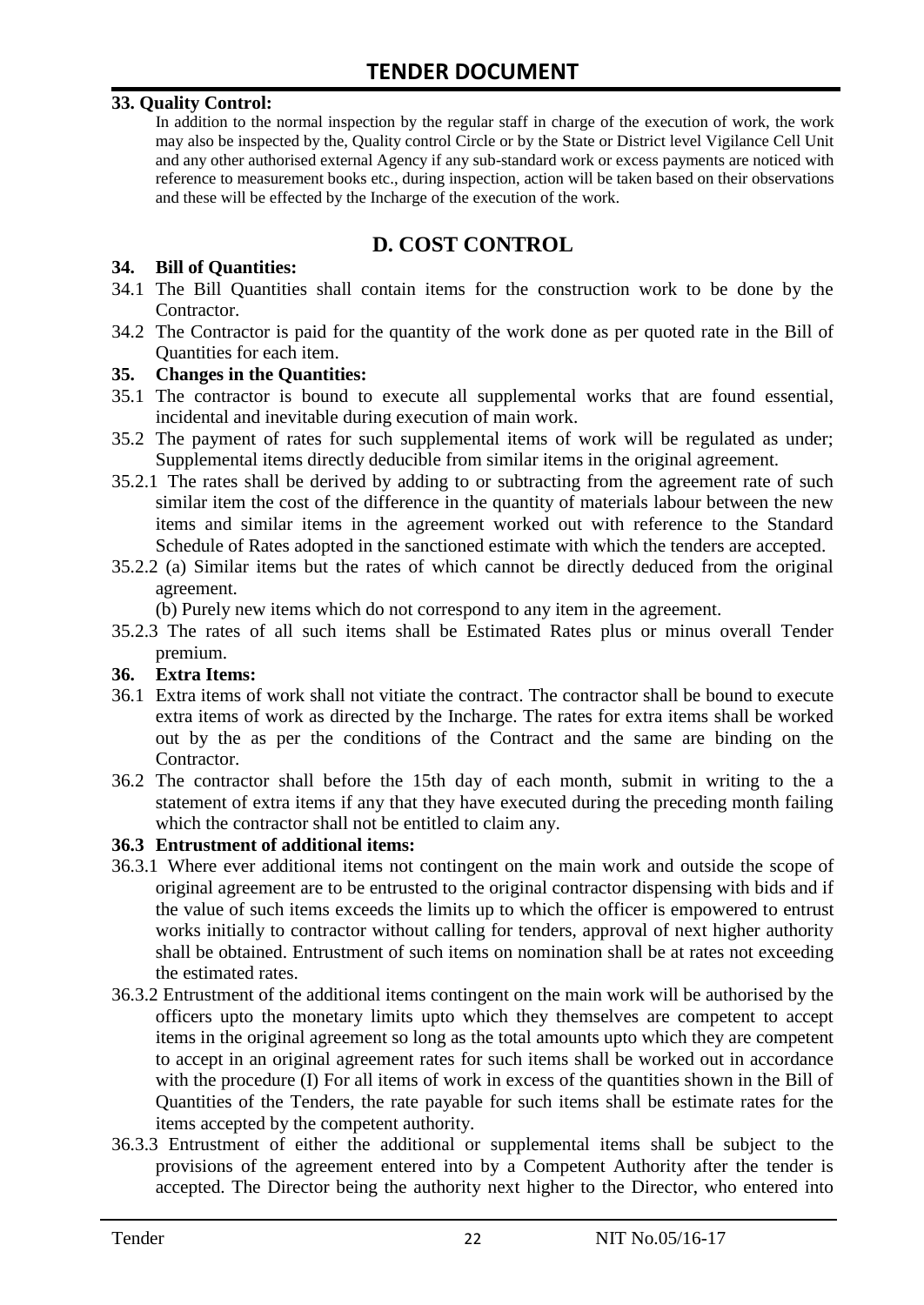the agreement approves the rate for the items / variation in quantity in the current agreement. The items shall not be ordered by an officer on his own responsibility if the revised estimate or deviation statement providing for the same requires the sanction of Director.

- Note:It may be noted that the term Estimate Rate used above means the rate in the sanctioned estimate with which the tenders are accepted, or if no such rates is available in the estimate, the rate derived will be with reference to the Standard Schedule of Rates adopted in the sanctioned estimate with which tenders are accepted.
- **37. Cash flow forecasts:**
- **37.1 When the program is updated, the contractor is to provide the Incharge with an updated cash flow forecast.**
- **38. Payment Certificates:**
- **38.1 The Contractor shall submit to the Incharge monthly statements of the estimated value of the work completed less the cumulative amount certified previously.**
- **38.2 The Incharge shall check the Contractor's monthly statement within 14 days.**
- **38.3 The value of work executed shall be determined by the Incharge.**
- **38.4 The value of work executed shall comprise the value of the quantities of the items in the Bill of Quantities completed.**
- **38.5 The Incharge may exclude any item certified in a previous certificate or reduce the proportion of any item previously certified in any certificate in the light of later information.**
- **39. Payments:**
- **39.1 Payment will be made after satisfactory completion of the work.**
- 39.2 Part Payment if any will be consider as per Govt. of India norms.
- 39.3 Part payment if any will be adjusted against the final payment
- **39.3 Payments and Certificates:**
- 39.3.1 In case of over payments or wrong payment if any made to the contractor due to wrong interpretation of the provisions of the contract a n d c ontract conditions etc., such unauthorized payment will be deducted in the subsequent bills or final bill for the work or from the bills under any other contracts with the Government or at any time there after from the deposits available with the Government.
- 39.3.2 Any recovery or recoveries advised by the Government Department either state or central, due to non-fulfilment of any contract entered into with them by the contractor shall be recovered from any bill or deposits of the contractor.
- 39.3.3 No claim shall be entertained, if the same is not represented in writing to the Incharge within 15 days of its occurrence.
- 39.3.4 The contractor is not eligible for any compensation for inevitable delay in handing over the site or for any other reason. In such case, suitable extensions of time will be granted after considering the merits of the case.

#### **40. Interest on Money due to the Contractor:**

- 40.1 No omission by the or the sub-divisional officer to pay the amount due upon certificates shall vitiate or make void the contract, nor shall the contractor be entitled to interest upon any guarantee fund or payments in arrear, nor upon any balance which may, on the final settlement of his accounts, found to be due to him.
- **41. Certificate of Completion of works:**
- **41.1 Certificate of Completion of works:**
- **41.1.1 When the whole of the work has been completed and has satisfactory passed any final test that may be prescribed by the Contract, the Contractor may give a notice to that effect to the Incharge accompanied by an undertaking to carryout any rectification work during the period of maintenance, such notice and undertaking shall be in writing and shall be deemed to be request by the Contractor for the Incharge to issue a Certificate of completion in respect of the Works. The Incharge**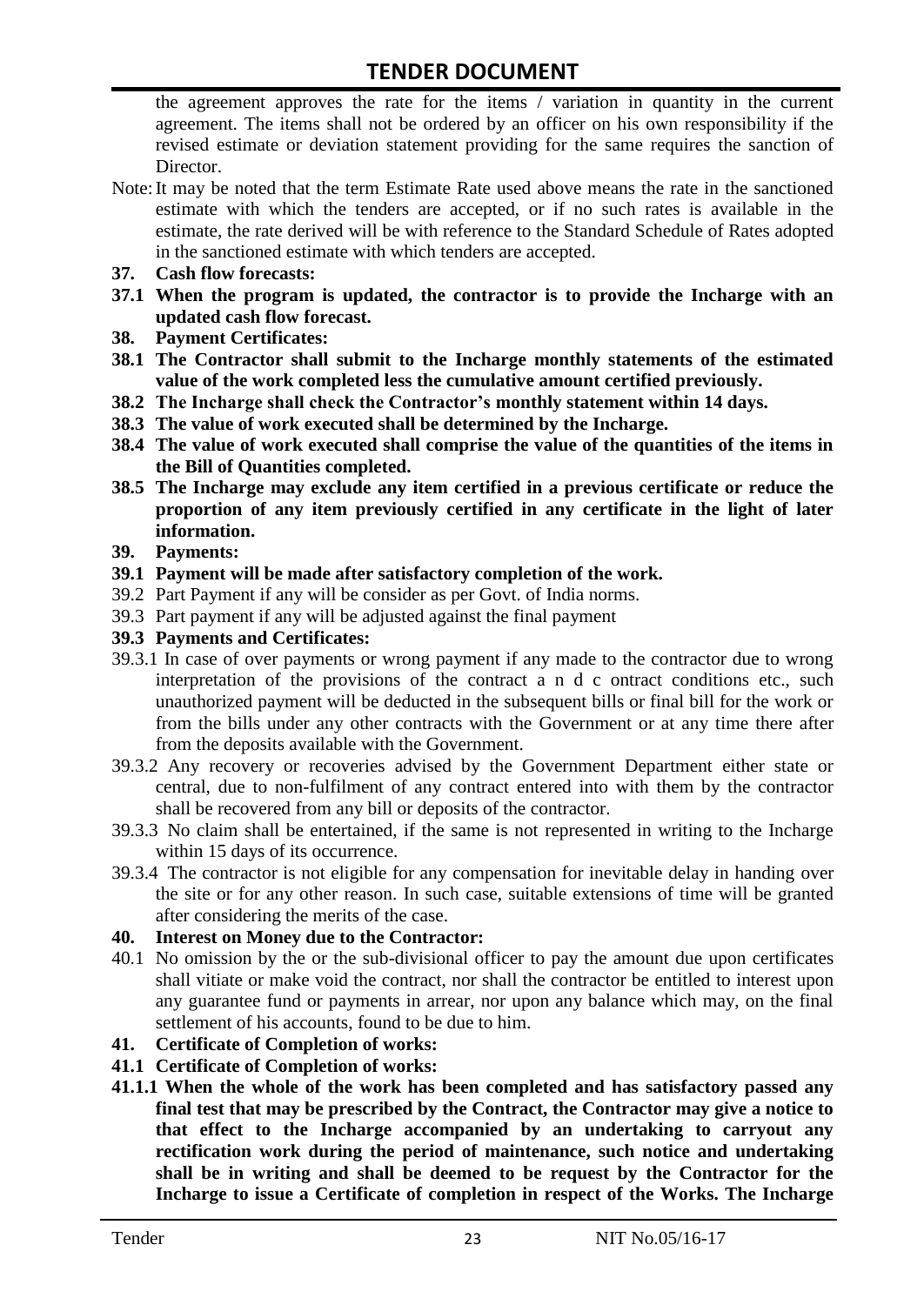**shall, within twenty one days of the date of delivery of such notice either issue to the Contractor, a certificate of completion stating the date on which, in his opinion, the works were completed in accordance with the Contract or give instructions in writing to the Contractor specifying all the Works which, in the Incharge'' opinion, required to be done by the Contractor before the issue of such Certificate.**

- **41.1.2 Incharge shall also notify the Contractor of any defects in the Works affecting completion that may appear after such instructions and before completion of the Works specified there in. The Contractor shall be entitled to receive such Certificate of the Completion within twenty one days of completion to the satisfaction of the Incharge of the Works so specified and making good of any defects so notified.**
- **41.1.3 Similarly, the Contractor may request and the Incharge shall issue a Certificate of Completion in respect of:**
- **a) Any section of the Permanent works in respect of which a separate time for completion is provided in the Contract, and**
- **b) Any substantial part of the Permanent Works which has been both completed to the satisfaction of the Incharge and occupied or used by the Department.**
- **41.1.4 If any part of the Permanent Works shall have been completed and shall have satisfactorily passed any final test that may be prescribed by the Contract, the Incharge may issue such certificate, and the Contractor shall be deemed to have undertaken to complete any outstanding work in that part of the Works during the period of Maintenance.**

#### **42. Taxes included in the Price:**

42.1 The rates quoted by the contractor shall be deemed to be inclusive of the sales Tax and other taxes on all materials that the contractor will have to purchase for performance of this contract.

#### **43. Liquidated Damages:**

- 43.1 If for any reason, which does not entitle the contractor to an extension of item, the rate of progress of works, or any section is at any time, in the opinion of the Director, ICAR-RCER too slow to ensure completion by the prescribed time or extended time for completion Director, ICAR-RCER shall so notify the contractor in writing and the contractor shall there upon take such steps as are necessary and the Director, ICAR-RCER may approve to expedite progress so as to complete the works or such section by the prescribed time or extended time. The contractor shall not be entitled to any additional payment for taking such steps. If as a result of any notice given by the Director, ICAR-RCER under this clause the contractor shall seek the Director, ICAR-RCER permission to do any work at night or on Sundays, if locally recognised as days or rest, or their locally recognised equivalent, such permission shall not be unreasonably refused.
- 43.2 If the contractor fails to complete whole of the works or any part thereof or section of the works within the stipulated periods of individual mile stones (including any bonafide extensions allowed by the competent authority without levying liquidated damages), the Director, ICAR-RCER may without prejudice to any other method of recovery will deduct one hundreds of one percent of contract value per calendar day or part of the day for the period of delays subject to a maximum of 10% of the contract value not as a penalty from any monies in his hands due or which may become due to the contractor. The payment or deductions of such damages shall not relieve the contractor from his obligation to complete the works, or from any other of his obligations and liabilities under the contract
- 43.3 The liquidated damages for the whole of the work are @0.05% of value of contract per day for delay. The maximum amount of liquidated damages for the whole of the works is ten percent of final contract price.

The effective date will be from the date of handing over of the site after agreement and after obtaining a Program of the work.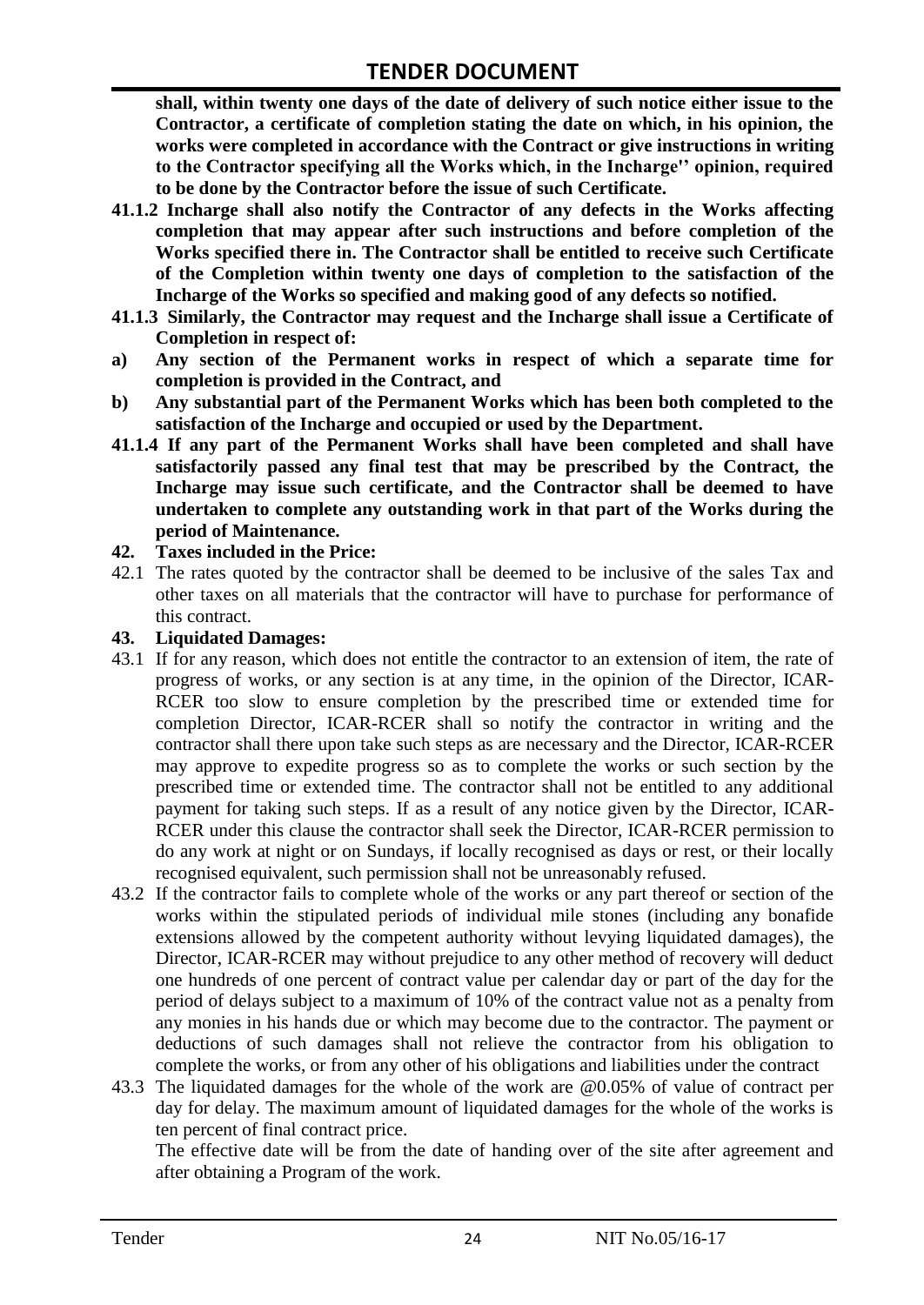#### **44. Cost of Repairs:**

44.1 Loss or damage to the works or materials to the works between the start date and the end of the defects correction periods shall be remedied by the contractor at the contractor"s cost if the loss or damage arises from the contractor's acts or omissions.

## **E. FINISHING THE CONTRACT**

#### **45. Completion:**

45.1 The Contractor shall request the Incharge to issue a Certificate of completion of the Works and the Incharge will do so upon deciding that the work is completed.

#### **46. Taking Over:**

- 46.1 The Department shall takes over the Site and the Works within seven days of the Incharge issuing a certificate of Completion based on the report given by the Consultant.
- *47. Final Account:*
- **47.1 The Contractor shall supply to the Incharge a detailed account of the total amount that the Contractor considers payable under the Contract before the end of the Defects Liability Period. The Incharge shall issue a Defects Liability Certificate and certify any final payment that is due to the Contractor within 56 days of receiving the Contractor's account if it is correct and complete. If it is not, the Incharge shall issue within 56 days a schedule that states the scope of the corrections or additions that are necessary. If the final Account is still unsatisfactory after it has been resubmitted, the Incharge shall decide on the amount payable to the Contractor and issue a payment certificate with in 56 days of receiving the Contractor's revised account.**

#### **48. Termination:**

- 48.1 The Department may terminate the Contract if the contractor causes a fundamental breach of the Contract.
- 48.2 Fundamental breaches of Contract include, but shall not be limited to the following.
- a) The Contractor stops work for 28 days when no stoppage of work is shown on the current program and the stoppage has not been authorised by the Incharge.
- b) The Contractor is made bankrupt or goes into liquidation other than for a reconstruction or amalgamation.
- c) The Incharge gives Notice that failure to correct a particular Defect is a fundamental breach of Contract and the Contractor fails to correct it within a reasonable period of time determined by the Incharge; and
- d) The Contractor does not maintain a security which is required and
- e) The Contractor has delayed the completion of works by the number of days for which the maximum amount of liquidated damages can be paid as defined.
- f) If the contractor, in the judgement of the Department has engaged in corrupt or fraudulent practices in competing for or in the executing the contract.

For the purpose of this paragraph: "corrupt practice" means the offering, giving, receiving or soliciting of any thing of value to influence the action of a public official in the procurement process or in contract execution. "Fraudulent practice" means a misrepresentation of facts in order to influence a procurement process or the execution of a contract to the detriment o the Government and includes collusive practice among Tenderers (prior to or after Tender submission) designed to establish Tender prices at artificial non-competitive levels and to deprive the Government of the benefits of free and open competition.

- 48.3 Notwithstanding the above the Department may terminate the contract for convenience.
- 48.4 If the Contract is terminated, the Contractor shall stop work immediately, make the Site safe and secured leave the Site as soon as reasonably possible.

#### **49. Payment upon Termination:**

**49.1 If the Contract is terminated because of a fundamental breach of Contract by the Contractor, the Incharge shall issue a certificate for the value of the work done less**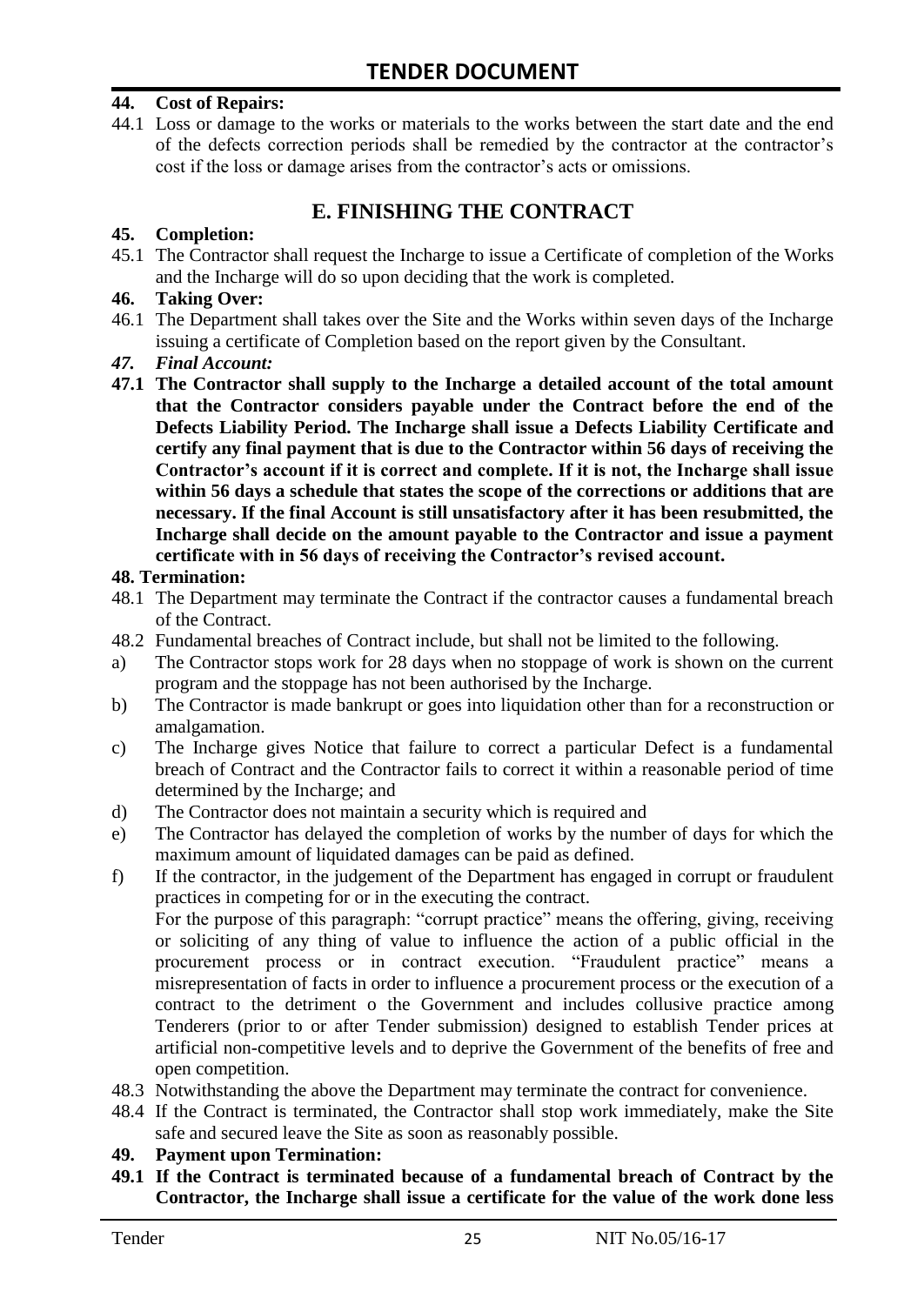**advance payments received upon the date of the issue of the certificate, less other recoveries due in terms of the Contract, less taxes due to be deducted at source as per applicable law and less the rate to apply to the work not completed.. If the total amount due to the Department exceeds any payment due to the Contractor the difference shall be a debt payable to the Department.**

- **50. Property:**
- 50.1 All materials on the Site, Plant, Equipment, Temporary Works and Works are deemed to be the property of the Department if the Contract is terminated because of Contractor's default.
- **51. Release from Performance:**
- 51.1 **If the Contract is frustrated by the outbreak of war or by any other event entirely outside the control of either the Department or the Contractor the Incharge shall certify that the contract has been frustrated. The Contractor shall make the site safe and stop work as quickly as possible after receiving this certificate and shall be paid for all works carried out before receiving it and for any work carried out after wards to which commitment was made.**

# **F. Special Conditions**

#### **52. Water Supply:**

The Contractor has to make his own arrangements for water required for the work and to the colonies and work sites, which are to be established by the Contractor.

#### **53. Electrical Power:**

The Contractors will have to make their own arrangements for drawing electric power from the nearest power line after obtaining permission from the PESU at his own cost. In case of failure of electricity, the Contractor has to make alternative arrangements for supply of electricity by Diesel Generator sets of suitable capacity at place of work. If the supply is arranged by the Department, necessary Tariff rates shall have to be paid based on the prevailing rates.

The contractor will pay the bills of Electricity Board for the cost of power consumed by him.

**The contractor shall satisfy all the conditions and rules required as per Indian Electricity Act 1910 and under rule –45(I) of the Indian Electricity Rules, 1956 as amended from time to time and other pertinent rules.**

The power shall be used for bonafide Departmental works only.

#### **53.1 Electric Power for Domestic Supply:**

- a) The contractor has to make his own arrangements for the supply of electric power for domestic purposes and the charges for this purpose have to be paid by him at the rates as fixed by the Bihar State Electricity Board from time to time.
- b) The contractor will have to make his own arrangements to lay and maintain the necessary distribution lines and wiring for the camp at his own cost. The layout and the methods of laying the lines and wiring shall have the prior approval of the Incharge. All camp area shall be properly electrified. All lines, streets, approaches for the camp etc., shall be sufficiently lighted for the safety of staff and labour of the contractor, at the cost of the Contractor and it will be subject to the approval of the Incharge.

#### **54. Land:**

#### **54.1 Land for Contractor's use:**

The contractor will be permitted to use Government land for execution of work. The contractor shall have to make his own arrangements for acquiring and clearing the site, leveling, providing drainage and other facilities for labour staff colonies, site office, workshop or stores and for related activities. The Contractor shall apply to the Department within a reasonable time after the award of the contract and atleast 30 days in advance of its use, the details of land required by him for the work at site and the land required for his camp and should any private land which has not been acquired, be required by the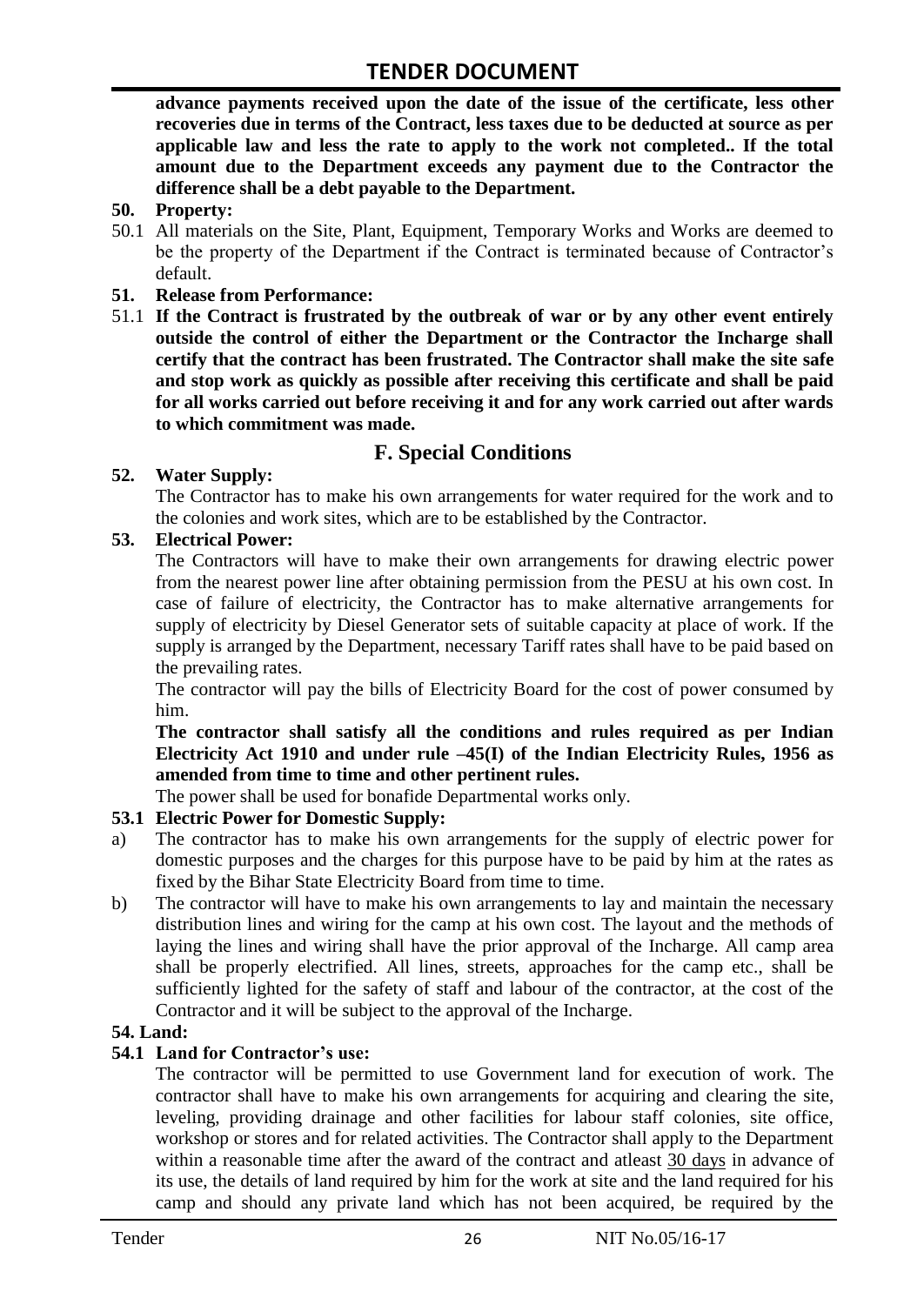contractor for his use. The same may be acquired by the contractor at his own cost by private negotiations and no claim shall be admissible to him on this account. The Incharge reserves the right to refuse permission for use of any government land for which no claim or compensation shall be admissible to the contractor. The contractor shall, however, not be required to pay cost or any rent for the Government land given to him.

#### **54.2 Surrender of occupied land**

- a) The Government land as here in before mentioned shall be surrendered to the Incharge within seven days, after issue of completion certificate. Also no land shall be held by the contractor longer than the Incharge shall deem necessary and the contractor shall on the receipt of due notice from the Incharge, vacate and surrender the land which the Incharge may certify as no longer required by the Contractor for the purpose of the work.
- b) The contractor shall make good to the satisfaction of the Incharge any damage to areas, which he has to return or to other property or land handed over to him for purpose of this work. Temporary structures may be erected by the contractor for storage sheds, offices, residences etc., for non-commercial use, with the permission of the on the land handed over to him at his own cost. At the completion of the work these structures shall be dismantled site cleared and handed over to the. The land required for providing amenities will be given free of cost from Government lands if available otherwise the contractor shall have to make his own arrangements.

#### **54.3 Contractor not to dispose off Spoil etc.,**

The contractor shall not dispose off or remove except for the purpose of fulfilment of this contract, sand, stone, clay ballast, earth, trees and shrubs or other materials obtained in the excavation made or lying on the site of the work, and all such materials and produce shall remain property of the Government. The Department may upon request from the contractor, or if so stipulated in the conditions of the contract allow the contractor to use any of the above materials for the works either free of cost or after payment as may be specifically mentioned or considered necessary during the execution of the work.

#### **55. Roads:**

In addition to existing public roads and roads Constructed by Government, if any, in work area all additional approach roads inside work area and camp required by the Contractor shall be constructed and maintained by him at his own cost. The layout design, construction and maintenance etc. of the roads shall be subject to the approval of the Incharge. The contractor shall permit the use of these roads by the Government free of charge.

It is possible that work at, or in the vicinity of the work site will be performed by the Government or by other contractors engaged in work for the Government during the contract period. The contractor shall without charge permit the government and such other contractor and other workmen to use the access facilities including roads and other facilities, constructed and acquired by the contractor for use in the performance of the works.

The contractor's heavy construction traffic or tracked equipment shall not traverse any public roads or bridges unless the contractor has made arrangement with the authority concerned. In case contractor"s heavy construction traffic or tracked equipment is not allowed to traverse any public roads or bridges and the contractor is required to make some alternative arrangements, no claim on this account shall be entertained. The contractor is cautioned to take necessary precautions in transportation of construction materials to avoid accidents.

#### **56. Payment for Camp Construction**

No payment will be made to the contractor for construction, operation and maintenance of camp and other camp facilities and the entire cost of such work shall be deemed to have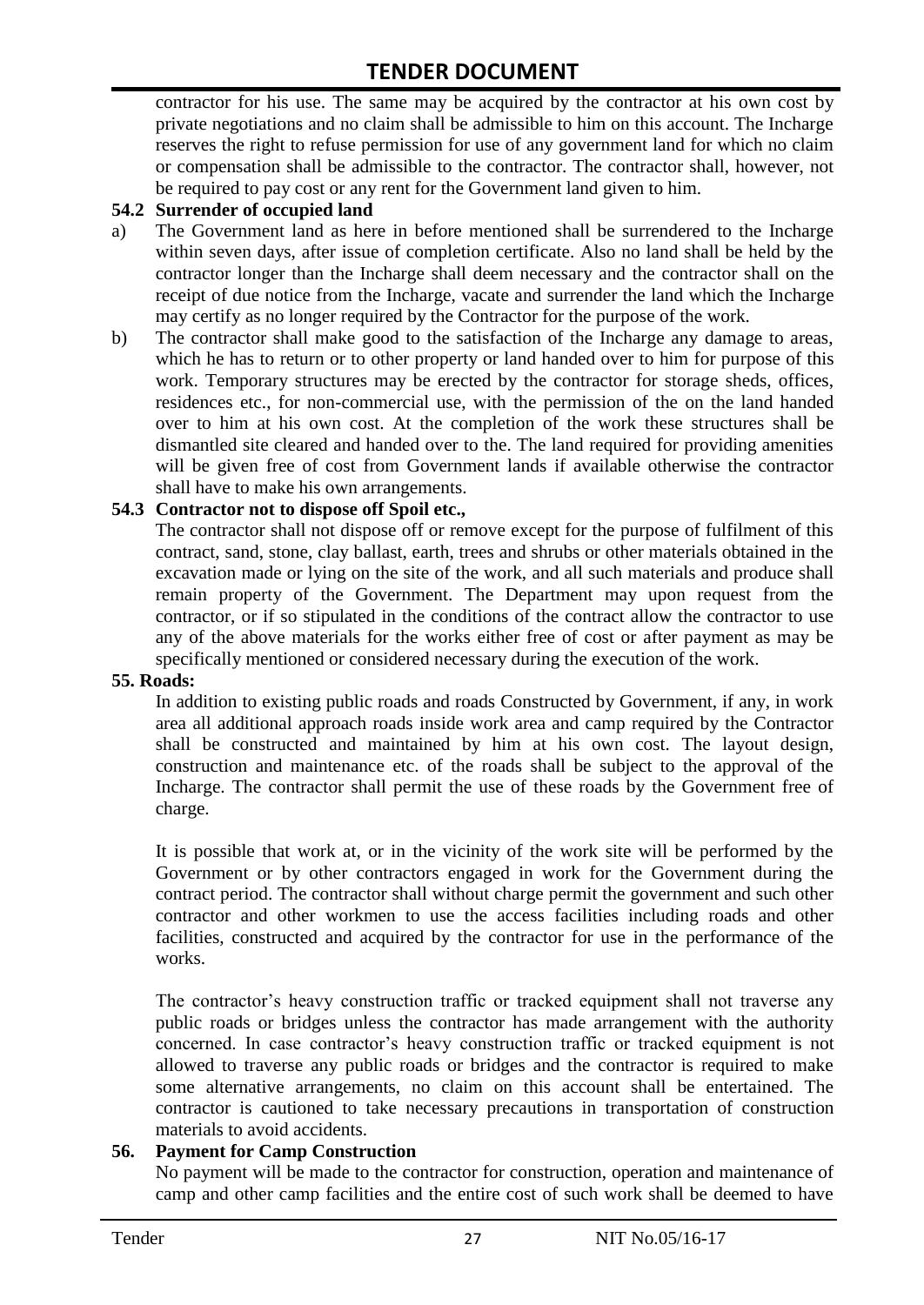been included in the tendered rate for the various items of work in the schedule of quantities and bids.

#### **57. Explosive And Fuel Storage Tanks**

No explosive shall be stored within ½ (half) KM of the limit of the camp sites. The storage of gasoline and other fuel oils or of Butane, Propane and other liquefied petroleum gases, shall confirm to the regulations of Andhra Pradesh State Government and Government of India. The tanks, above ground and having capacity in excess of 2000 liters, shall not be located within the camp area, nor within 200m, of any building.

#### **58. Labour:**

The contractor shall, make his own arrangements for the engagement of all staff and labour, local or other, and for their payment, housing, feeding and transport.

Labour importation and amenities to labour and contractor's staff shall be to the contractor's account. His quoted rate shall include the expenditure towards importation of labour amenities to labour and staff;

The contractor shall, if required by the Incharge deliver to the Incharge a written in detail, is such form and at such intervals as the Incharge may prescribe, showing the staff and the numbers of the several classes of labour from time to time employed by the contractor on the Site and such information respecting Contractor"s Equipment as the Incharge may require.

#### **58.1 Transportation of Labour:**

- I. The contractor shall make his own arrangement for the daily transportation of the labour and staff from labour camps colonies to the work spot and no labour or staff of the contractor shall stay at the work spot. No extra payment will be made to the contractor for the above transportation of the labour and his quoted rate to the work shall include the transportation charges of labour from colonies to work spot and back.
- **II. The contractor will at all times duly observe the provisions of employment of children Act XXVI of 1938 and any enactment or modification of the same and will not employ or permit any person to do any work for the purpose under the provisions of this agreement in contravention of said Act. The contractor here by agrees to indemnify the department from and against all claims, penalties which may be suffered by the department or any person employed by the department by any default on the part of the contractor in the observance and performance of the provisions of the employment of children Act. XXVI of 1938 or any enactment or modification of the same.**

**The contractor shall obtain the insurance at his own cost to cover the risk on the works to labour engaged by him during period of execution against fire and other usual risks and produce the same to the concerned before commencement of work as per govt. guidelines.**

#### **59. Safety Measures:**

- 1. The contractor shall take necessary precautions for safety of the workers and preserving their health while working in such jobs, which require special protection and precautions. The following are some of the measures listed but they are not exhaustive and contractor shall add to and augment these precautions on his own initiative where necessary and shall comply with directions issued by the or on his behalf from time to time and at all times.
- 2. Providing protective foot wear to workers situations like mixing and placing of mortar or concrete sand in quarries and places where the work is done under much wet conditions.
- 3. Providing protective head wear to workers at places like under ground excavations to protect them against rock falls.
- 4. Providing masks to workers at granulates or at other locations where too much fine dust is floating about and sprinkling water at frequent intervals by water hoses on all stone crushing area and storage bins abate to dust.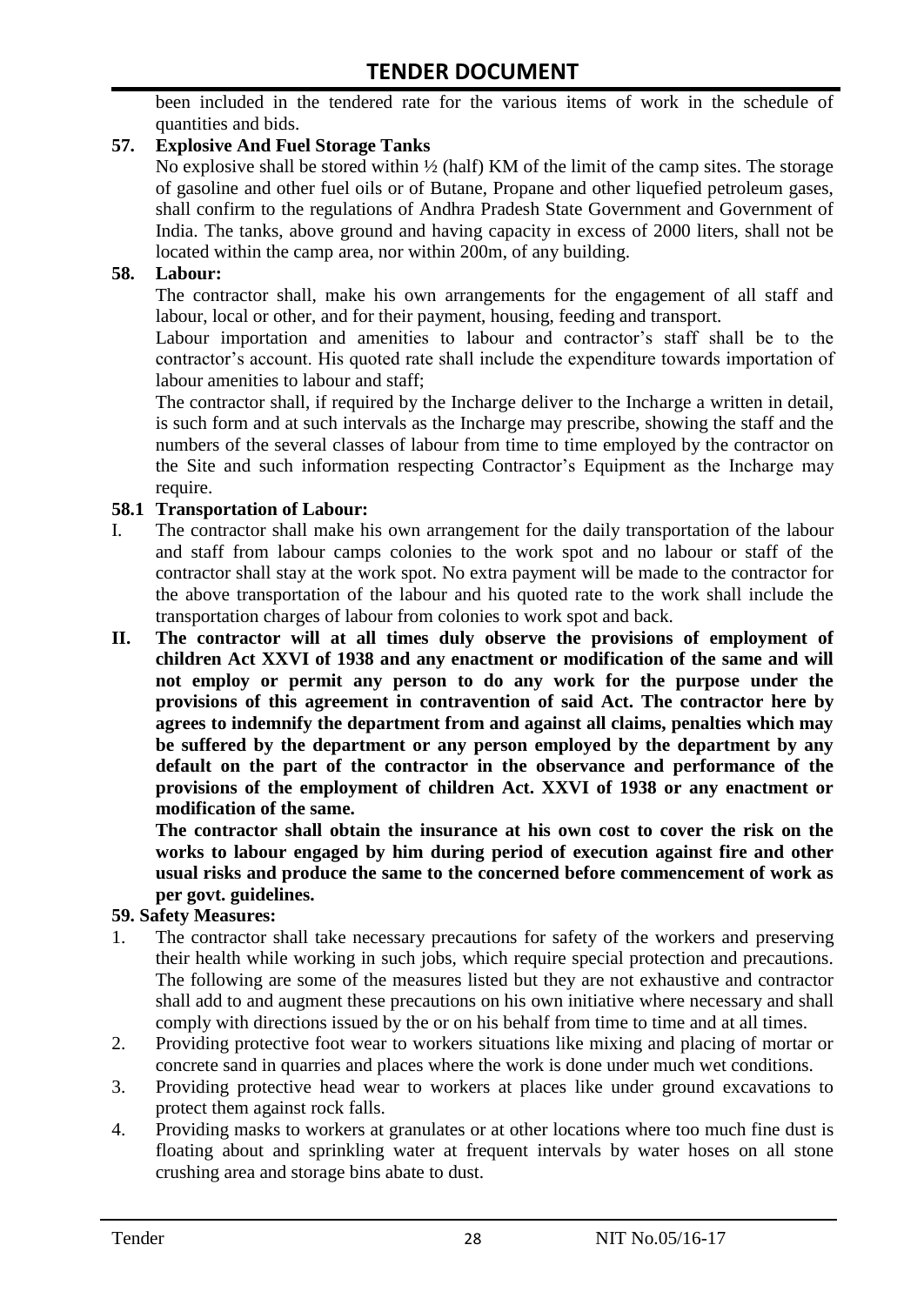- 5. Getting the workers in such jobs periodically examined for chest trouble due to too much breathing in to fine dust.
- 6. Taking such normal precautions like fencing and lightening in excavation of trenches, not allowing rolls and metal parts of useless timber spread around, making danger areas for blasting providing whistles etc.
- 7. Supply work men with proper belts, ropes etc., when working in precarious slopes etc.
- 8. Avoiding named electrical wire etc., as they would electrocute the works.
- 9. Taking necessary steps towards training the workers concerned on the machinery before they are allowed to handle them independently and taking all necessary precautions in around the areas where machines hoists and similar units are working.

#### **60. Fair Wage Clause:**

- 1. The contractor shall pay not less than fair wages to labourers engaged by him on the work.
- 2. "Fair" wages means wages whether for time of piecework notified by the Government from time in the area in which the work is situated.
- 3. The contractor shall not with-standing the revisions of any contract to the contrary cause to be paid to the labour, in directly engaged on the work including any labour engaged by the sub-contractor in connection with the said work, as if the laborers had been directly employed by him.
- 4. In respect of labour directly or indirectly employed in the works for the purpose of the contractors part of the agreement the contractor shall comply with the rules and regulations on the maintenance of suitable records prescribed for this purpose from time to time by the Government. He shall maintain his accounts and vouchers on the payment of wages to the laborers to the satisfaction of the Incharge.
- 5. The shall have the right to call for such record as required to satisfy himself on the payment of fair wages to the labourers and shall have the right to deduct from the contract amount a suitable amount for making good the loss suffered by the worker or workers by reason of the "fair wages" clause to the workers.
- 6. The contractor shall be primarily liable for all payments to be made and for the observance of the regulations framed by the Govt. from time to time without prejudice to his right to claim indemnity from his sub-contractors.
- **7. As per contract labour (Regulation and abolition) Act. 1970 the contractor has to produce the license obtained from the licensing officers of the labour department along with the tender or at the time of agreement.**
- 8. Any violation of the conditions above shall be deemed to be a breach of his contract.
- 9. Equal wages are to be paid for both men and women if the nature of work is same and similar.
- 10. The contractor shall arrange for the recruitment of skilled and unskilled labour local and imported to the extent necessary to complete the work within the agreed period as directed by the Engineer-in-charge in writing.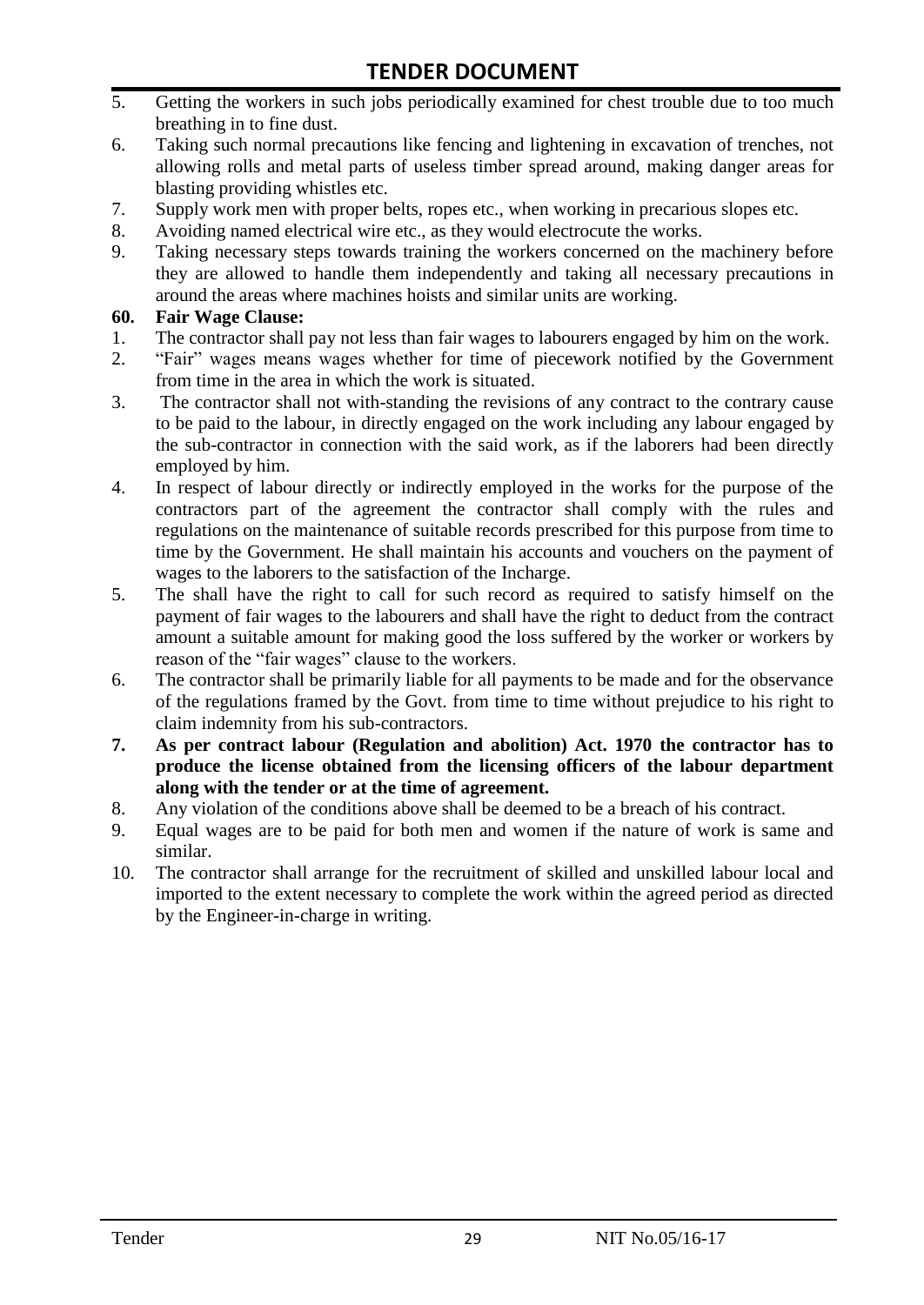#### **61. Indemnity Bond:**

**Name of work: Extension of Boundary wall at Sabajpura Farm, ICAR-RCER, Patna.**

**I …………………………………. contractor S/o……………………………………..... aged ……………………………Resident of ……………………………………………. do hereby bind myself to pay all the claims may come (a) under Workmen's Compensation Act. 1933 with any statutory modification there of and rules there under or otherwise for or in respect of any damage or compensation payable in connection with any accident or injury sustained (b) under Minimum wages Act 1948 (c) under payment of wages Act.1936 (d) under the Contractor labour (Regulation and Abolition) Act. 1970 by workmen engaged for the performance of the business relating to the above contract i.e., failing such payment of claims of workmen engaged in the above work, I abide in accepting for the recovery of such claims, effected from any of my assets with the departments.**

**62. Compliance with Labour Regulations:**

**During continuance of the contract, the contractor and his sub contractors shall abide at all times by all existing labour enactments and rules made there under, regulations, notifications and bye laws of the State or Central Government or local authority and any other labour law (including rules), regulations, bye laws that may be passed or notifications that may be issued under any labour law in future either by the State or the Central Government or the local authority and also applicable labour regulations, health and sanitary arrangements for workmen, insurance and other benefits. Salient features of some of the major labour laws that are applicable to construction industry are given below. The contractor shall keep the Department indemnified in case any action is taken against Department by the competent authority on account of contravention of any of the provisions of any Act or rules made there under, regulations or notifications including amendments. If the Department is caused to pay or reimburse, such amounts as may be necessary to cause or observe, or for non-observance of the provision stipulated in the notifications/bye laws/Acts/Rules/regulations including amendments, if any, on the part of the contractor, the Incharge /Department shall have the right to deduct any money due to the contractor including his amount of performance security. The Department/Incharge shall also have right to recover from the contractor any sum required or estimated to be required for making good the loss or damage suffered by the Department.**

**The employees of the Contractor and the Sub-contractor in no case shall be treated as the Department of the Department at any point of time.**

- **63. Salient features of some major labour laws applicable to establishment engaged in buildings and other construction work:**
- **(a) Workmen compensation Act 1923: The Act provides for compensation in case if injury by accident arising out of and during the course of employment.**
- **(b) Payment of Gratuity Act 1972: Gratuity is payable to an employee under the Act on satisfaction of certain conditions on separation if any employee has completed 5 years service or more, or on death, the rate of 15 days wages for every completed year of service. The Act is applicable to all establishments, employing 10 or more employees.**
- **(c) Employees P.F. and Miscellaneous provision Act 1952: The Act provides for monthly contributions by the Department plus workers @ 10% or 8.33%. The benefits payable under the Act are:**
- **(i) Pension or family pension on retirement or death, as the case may be.**
- **(ii) Deposit linked insurance on the death in harness of the worker.**
- **(iii) Payment of P.F. accumulation on retirement/death etc.,**
- **(d) Maternity Benefit Act 1951: The Act provides for leave and some other benefits to women employees in case of confinements or miscarriage etc.**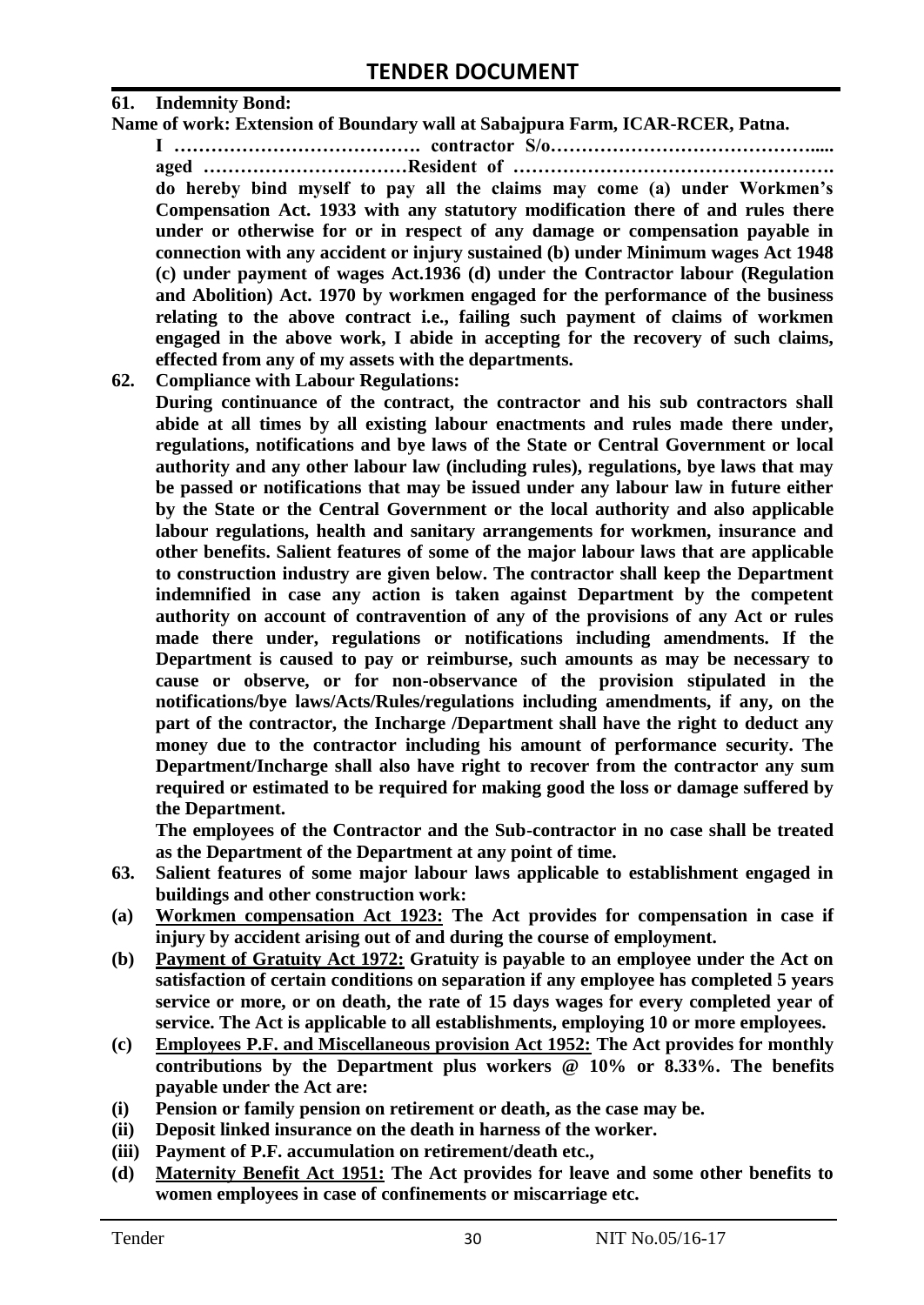## **TENDER DOCUMENT**

- **(e) Contract Labour (Regulation & Abolition) Act 1970: The Act provides for certain**  welfare measures to be provided by the contractor to contract labour and in case the **Contractor fails to provide, the same are required to be provided by the Principal Department by Law. The Principal Department is required to take certificate of Registration and the contractor is required to take license from the designated Officer. The Act is applicable to the establishments or Contractor of Principal Department if they employ 20 or more contract labour.**
- **(f) Minimum wages Act 1948: The Department is supposed to pay not less than the Minimum wages fixed by appropriate Government as per provisions of the Act if the employment is a scheduled employment construction of Buildings, Roads, Runways are scheduled employments.**
- **(g) Payment of wages Act 1936: It lays down as to by what date the wages are to be paid, when it will be paid and what deductions can be made form the wages of the workers.**
- **(h) Equal Remuneration Act 1979: The Act provides for payment of equal wages for work of equal nature to Male or Female workers and for not making discrimination against Female employee in the matters of transfers, training and promotions etc.**
- **(i) Payment of Bonus Act 1965: The Act Is applicable to all establishments employing 20 or more employees. The Act provides for payment of annual bonus subject to a minimum of 8.33% of wages and maximum of 20% of wages to employees drawing Rs. 3500/- per month or less. The bonus to be paid to employees getting Rs.2500/- per months or above and upto Rs.3500/- per month shall be worked out by taking wages as Rs.2500/- per monthly only. The Act does not apply to certain establishments. The newly set-up establishments are exempted for five years in certain circumstances. Some of the State Governments have reduced the employment size from 20 to 10 for the purpose of applicability of this Act.**
- **(j) Industrial Disputes Act 1947: The Act lays down the machinery and procedure fo resolution of Industrial disputes, in what situations a strike or lock- out becomes illegal and what are the requirements for laying off or retrenching the employees or closing down the establishment.**
- **(k) Industrial Employment (Standing Orders) Act 1946: It is applicable to all establishments employing 100 or more workmen (employment size reduced by some of the State and Central Government to 50). The Act provides for laying down rules governing the conditions of employment by the Department on matters provided in the Act and get the same certified by the designated Authority.**
- **(l) Trade Unions Act 1926: The Act lays down the procedure for registration of trade unions of workmen and Departments. The Trade Unions registered under the act have been given certain immunities from civil and criminal liabilities.**
- **(m) Child Labour (Prohibition & Regulation) Act 1986: The Act prohibits employment of children below 14 years of age in certain occupations and processes and provides for regulation of employment of children in all other occupations and processes, Employment Child Labour is prohibited in Building and Construction Industry.**
- **(n) Inter-State Migrant workmen's (Regulation of Employment & Conditions of service) Act 1979: The Act applicable to an establishment, which employs 5 or more interstate migrant workmen through an intermediary (who has recruited workmen in one state for employment in the establishment situated in another State). The inter State migrant workmen, in an establishment to which this Act becomes applicable, are required to be provided certain facilities such as housing, medical aid, traveling expenses from home upto the establishment and back, etc.**
- **(o) The Building and Other Construction workers (regulation of Employment and conditions of service) Act 1996 and the Cess Act of 1996: All the establishments who carryon any building or other construction work and employs 10 or more workers are covered under this Act. All such establishments are required to pay cess at the**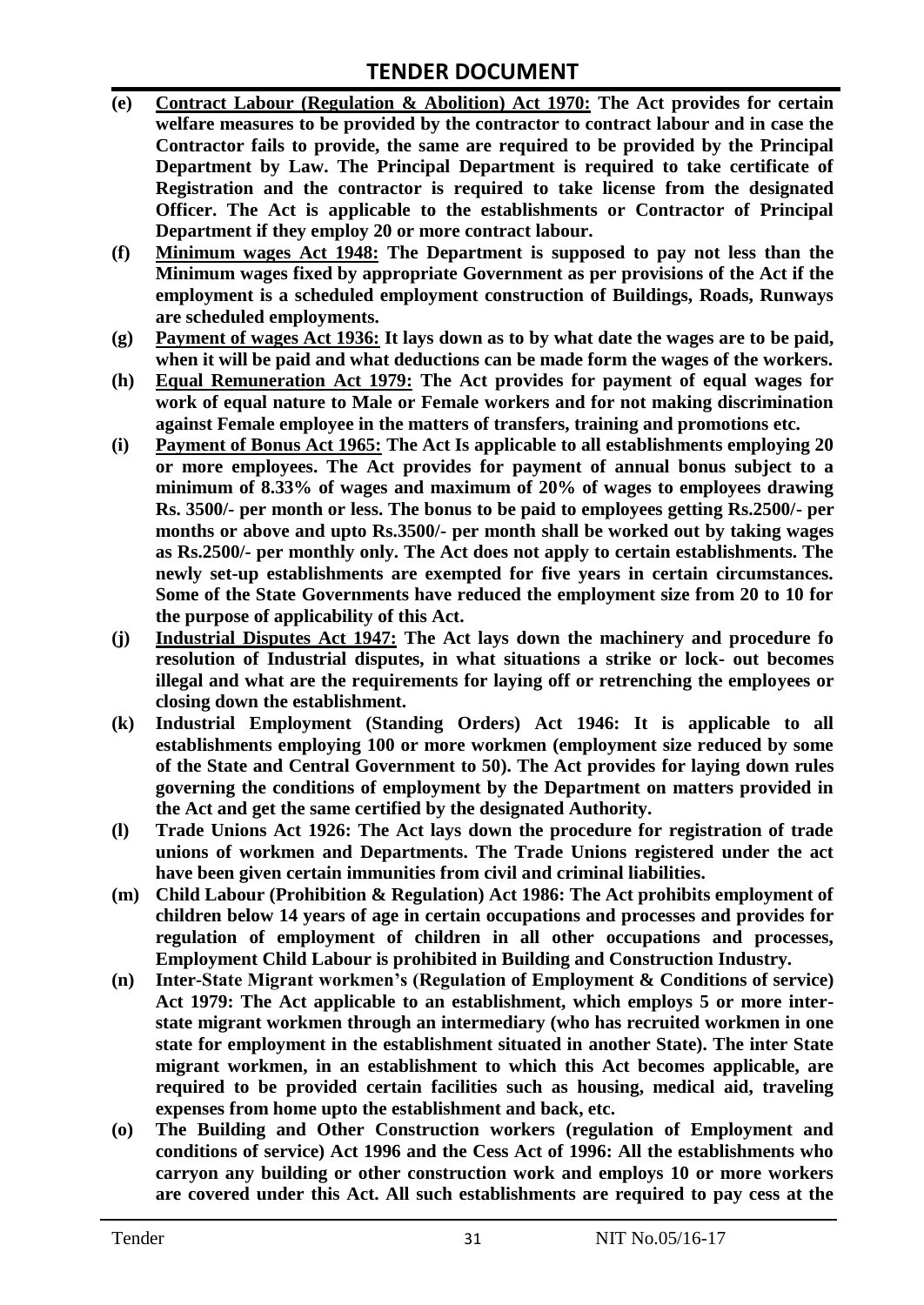**rate not exceeding 2% of the cost of construction as may be modified by the Government. The Department of the establishment is required to provide safety measures at the Building or construction work and other welfare measures, such as Canteens, First-aid facilities, Ambulance, Housing accommodations for workers near the work place etc. The Department to whom the Act applies has to obtain a registration certificate from the Registering Officer appointed by the Government.**

**(p) Factories Act 1948: The Act lays down the procedure for approval of plans before setting up a factory, health and safety provisions, welfare provisions, working hours, annual earned leave and rendering information regarding accidents or dangerous occurrences to designated authorities. It is applicable to premises employing 10 person or more with aid of power or 20 or more persons without the aid of power engaged in manufacturing process.**

#### **64. Liabilities of the Contractor**

- 64.1 Accident Relief and workmen compensation:
	- The contractor should make all necessary arrangements for the safety of workmen on the occurrence of the accident, which results in the injury or death of any of the workmen employed by the contractor, the contractor shall within 24 hours of the happenings of the accident and such accidents should intimate in writing to the Consultant and Incharge of the Centre. The contractor shall indemnify Centre against all loss or damage sustained by the Centre resulting directly or indirectly from his failure to give intimation in the manner aforesaid including the penalties or fines if any payable by Centre as a consequence of Centre failure to give notice under workmen"s compensation Act or otherwise conform to the provisions of the said Act in regard to such accident.
- 64.2 In the event of an accident in respect of which compensation may become payable under the workmen"s compensation Act VIII 23 whether by the contractor, by the Government it shall be lawful for the Incharge to retain such sum of money which may in the opinion of the Incharge be sufficient to meet such liability. The opinion of the Incharge shall be final in regard to all matters arising under this clause.
- 64.3 The contractor shall at all times indemnify the Centre against all claims which may be made under the workmen"s compensation act or any statutory modification thereafter or rules there under or otherwise consequent of any damage or compensation payable in consequent of any accident or injuries sustained or death of any workmen engaged in the performance of the business relating to the contractor.

#### **65. Contractor's Staff, Representatives and Labour:**

- (a) The contractor shall, at all times, maintain on the works, staff of qualified Engineers, and Supervisors of sufficient experience of similar other jobs to assure that the quality of work turned out shall be as intended in the specifications. The contractor shall also maintain at the works, a Work Manager or sufficient status, experience and office and duly authorize him to deal with all aspects of the day-today work. All communications to any commitments by the Work Manager shall be considered as binding on the Contractor.
- (b) The Contractor shall at all times submit details of skilled and unskilled labour and equipment employed to the Incharge in prescribed proforma as he may require to assess and ensure the proper progress of work.
- (c) If the contractor does not employ the technical person agreed to on the work a fine may be imposed as decided by the Competent Authority.

#### **66. Accommodation and food:**

The contractor should arrange accommodation he needs, at his own cost. The contractor shall make his own arrangements for supply of food grains, fuel and other provision to his staff and labourers including controlled commodities.

#### **67. Relationship :**

Contractor shall have to furnish information along with tender, about the relationship he is having with any officer of the Centre.

#### **68. Protection of adjoining premises:**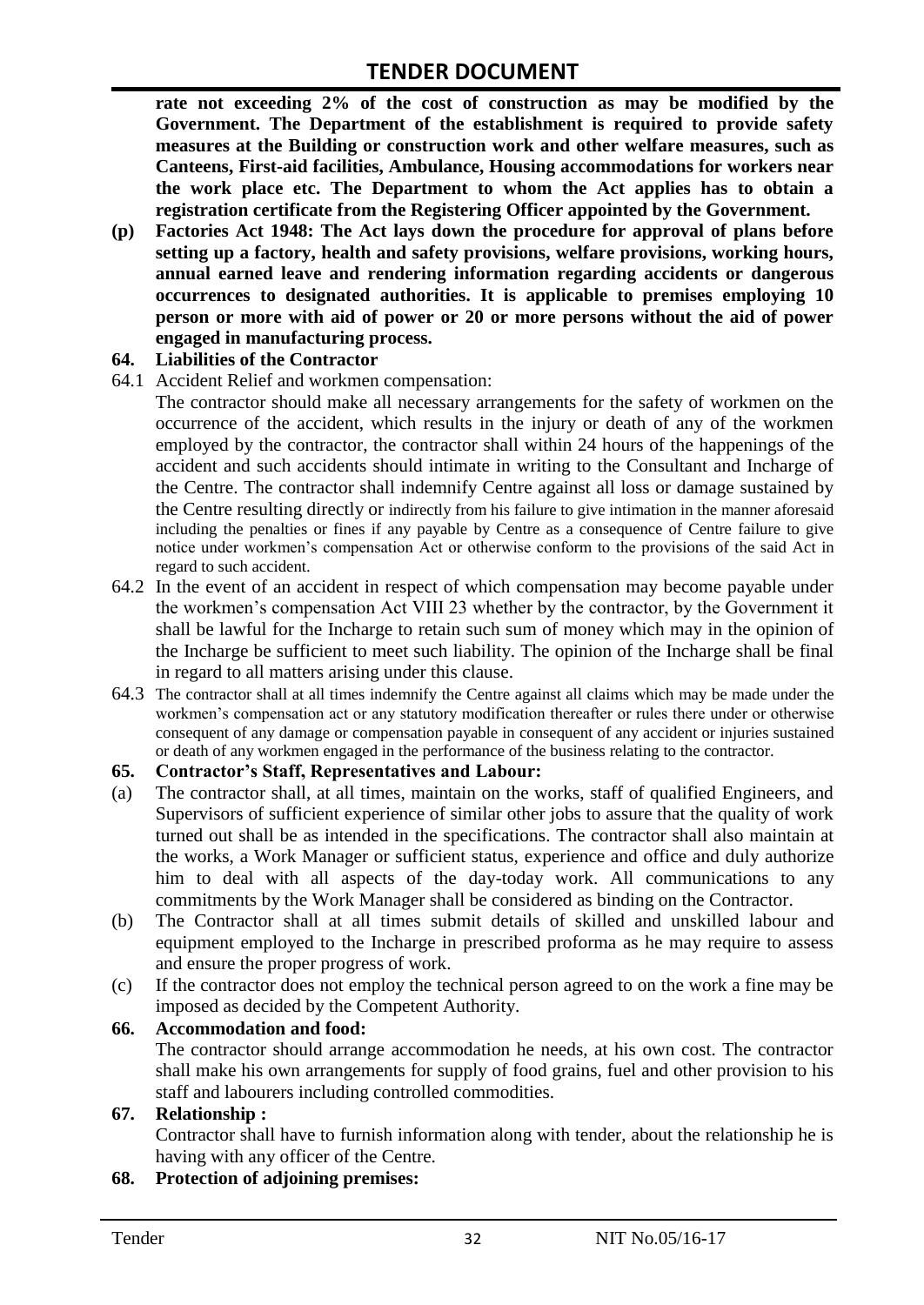The contractor shall protect adjoining sites against structural, decorative and other damages that could be caused by the execution of these works and make good at his cost any such damages.

#### **69. Work during night or on Sundays and holidays:**

The works can be allowed to be carried out during night, Sundays or authorised holidays in order to enable him to meet the schedule targets and the work shall require almost round the clock working keeping in view:

- (i) The provisions of relevant labour laws being adhered to:
- (ii) Adequate lighting, supervision and safety measures are established to the satisfaction of the and
- (iii) The construction programme given by the Contractor and agreed upon by the envisages such night working or working during Sundays or authorised holidays

#### **70. Layout of materials stacks:**

The contractor shall deposit materials for the purpose of the work on such parts only of the ground as may be approved by the Incharge before starting work. A detailed survey, clearly indicating position and areas where materials shall be stacked and sheds built is to be conducted by the contractor at his own cost and only after obtaining necessary approval of the plan for use of sites by the Incharge, the Contractor can use the sites accordingly.

#### **71. Use of blasting materials:**

Procurement of blasting materials and its storage is the responsibility of the contractor. The contractor shall engage licensed blaster for blasting operation. The contractor is to act in accordance with Indian Explosive Act and other rules prevailing, during the execution of work. It is the responsibility of the contractor to see, that works by other agencies in the vicinity are not hampered, in such cases if any claim is made by other agencies that should be borne by the contractor. Carriage of blasting materials, from the magazine to the work site, is the responsibility of the contractor.

#### **72. Plant and Equipment:**

- 72.1 The contractor shall have sufficient plant, equipment and labour and shall work such hours and shifts as may be necessary to maintain the progress on the work as per the approval progress schedule. The working and shifts hours shall comply with the Govt. Regulations in force.
- 72.2 It is to expressly and clearly understood that contractor shall make his own arrangements to equip himself with all machinery and special tools and plant for the speedy and proper execution of the work and the department does not undertake responsibility towards their supply.
- 72.3 The department shall supply such of the machinery that may be available on hire basis but their supply cannot be demanded as matter of right and no delay in progress can be attributed to such non-supply of the plant by the department and the department cannot be made liable for any damage to the contractor. The Contractor shall be responsible for safe custody of the departmental machinery supplied to him (which will be delivered to contractor at the machinery yard at site of work) and he has to make good all damages and losses if any other than fire, wear and tear to bring it to the conditions that existed at the time of issue to the contractor before handing over the same to the department. The hire charges for the machinery handed over to the contractor will be recovered at the rate prevalent at the time of supply. The contractor will have to execute supplemental agreement with at the time of supply of the machinery.
- 72.4 The acceptance of departmental machinery on hire is optional to the contractor.

#### **73. Steel forms:**

Steel forms should be used for all items involving and use of centering and shuttering shall be single plane without any dents and undulations.

#### **74. Inconvenience to public:**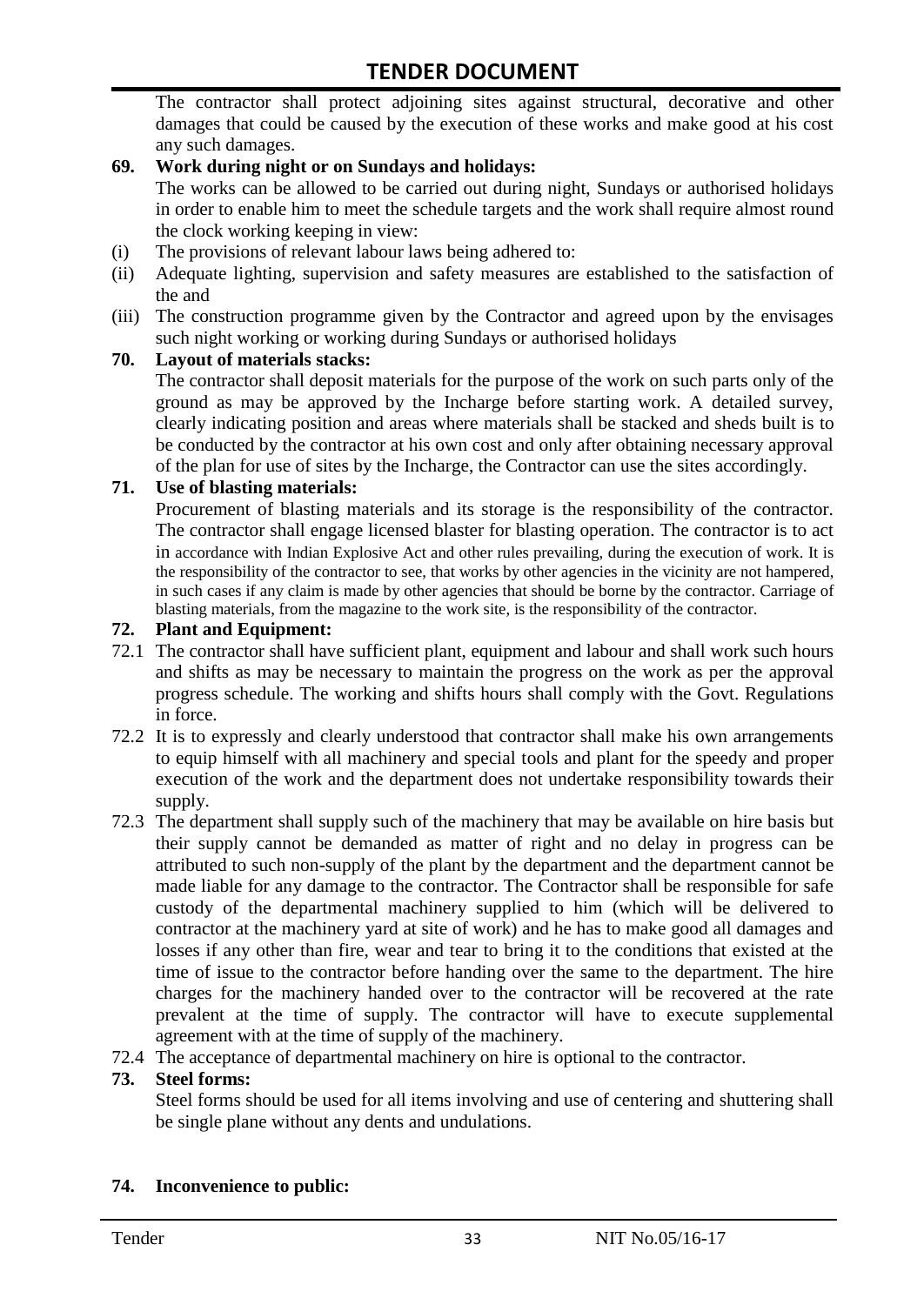The contractor shall not deposit materials at any site, which will cause inconvenience to public. The Incharge may direct the contractor to remove such materials or may undertake the job at the cost of the contractor.

#### **75. Conflict of interest:**

**Any bribe, commission, gift or advantage given, promised or offered by on behalf of contractor or his partner, agent or servant or any one on his behalf to any officer, servant, representatives, agents of Incharge or any persons on their behalf, in relation to the obtaining or to execution of this, or any other contract with Incharge shall in addition to any criminal liability, which it may occur, subject to the cancellation of this or all other contracts and also to payment of any loss or damage resulting from any such cancellation. Incharge shall then be entitled to deduct the amount, so payable from any money, otherwise due to the contractor under this or any other contract.**

#### **76. Contract documents and materials to be treated as confidential:**

All documents, correspondences, decisions and orders, concerning the contract shall be considered as confidential and/or restricted in nature by the contractor and he shall not divulge or allow access to them by any unauthorized person

#### **77. General obligations of Contractor:**

- 77.1 The contractor shall, subject to the provision of the contract and with due care and diligence, execute and maintain the works in accordance with specifications and drawings.
- 77.2 The contractor shall promptly inform the Department and the Incharge of any error, omission, fault and such defect in the design of or specifications for the works which are discovered when reviewing the contract documents or in the process of execution of the works.
- 77.3 If Contractor believes that a decision taken by the Incharge was either outside the authority given to the Incharge by the Contract or that the decision was wrongly taken, the decision shall be referred to the technical expert within 14 days of the notification of the Incharge's decisions.
- 77.4 Pending finalisation of disputes, the contractor shall proceed with execution of work with all due diligence

#### **78. Security measures:**

- a) Security requirements for the work shall be in accordance with the Government's general requirements including provisions of this clause and the Contractor shall conform to such requirements and shall be held responsible for the actions of all his staff, employees and the staff and employees of his sub-contractors
- b) All contractors' employees, representatives and sub-contractor's employees shall wear identifications badges provided by the contractor. Badges shall identify the contractor, showing and employee"s number and shall be worn at all times while at the site. Individual labour will not be required to wear identification badges.
- c) All vehicles used by the contractor shall be clearly marked with contractor"s name.
- d) The contractor shall be responsible for the security of the works for the duration of the contract and shall provide and maintain continuously adequate security personnel to fulfil these obligations. The requirements of security measures shall include, but not limited to maintenance of order on the site, provision of all lighting, fencing, guard flagmen and all other measures necessary for the protection of the works within the colonies, camps and elsewhere on the site, all materials delivered to the site, all persons employed in connection with the works continuously throughout working and non working period including nights, Sundays and holidays for duration of the contract.
- e) Other contractors working on the site concurrently with the contractor will provide security for their own plant and materials. However, their security provisions shall in no way relieve the contractor of his responsibilities in this respect.
- f) Separate payment will not be made for provision of security services.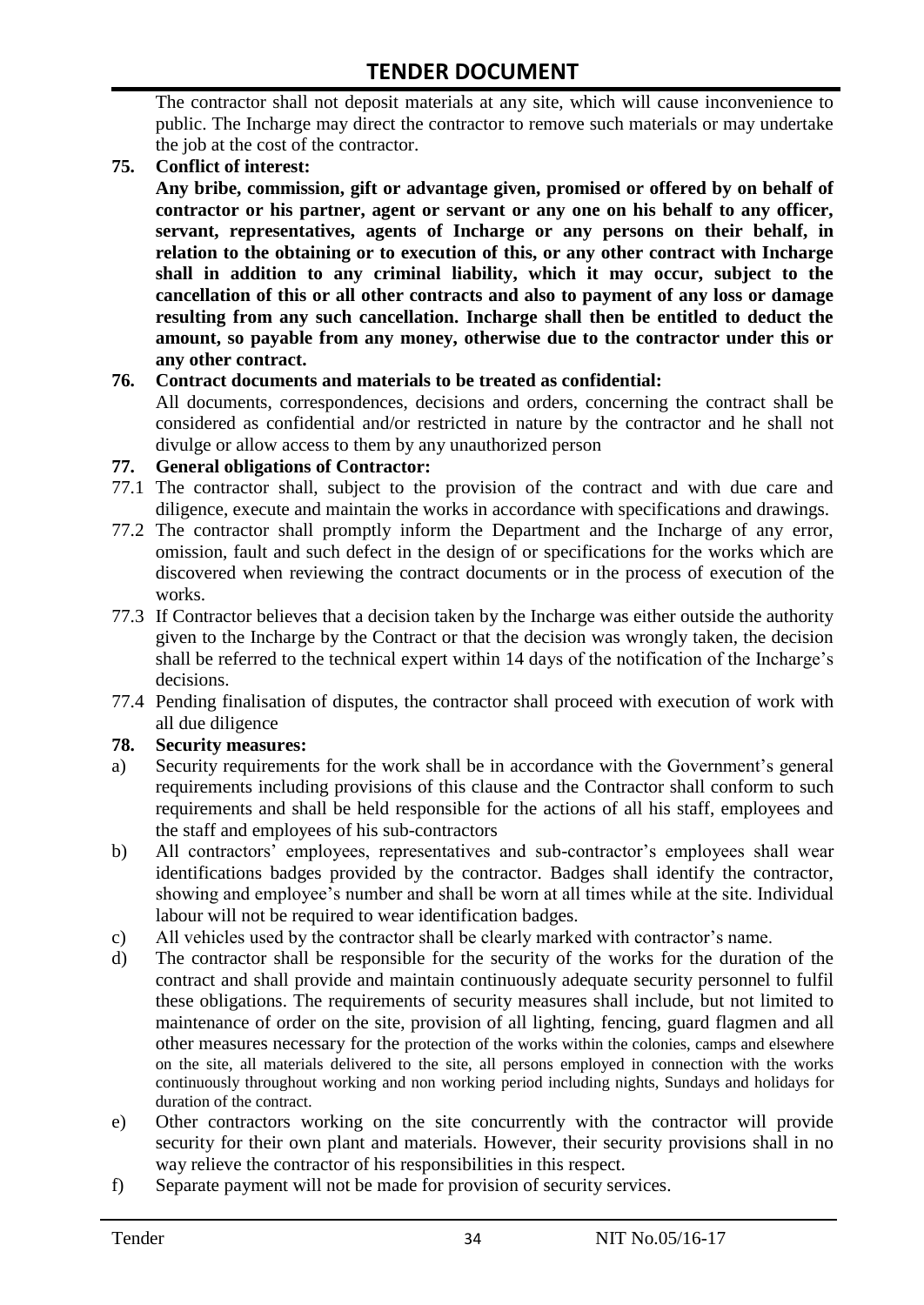#### **79. Fire fighting measures:**

- a) The contractor shall provide and maintain adequate fire fighting equipment and take adequate fire precaution measures for the safety of all personnel and temporary and permanent works and shall take action to prevent damage to destruction by fire of trees shrubs and grasses.
- b) Separate payment will not be made for the provision of fire prevention measures.

#### **80. Sanitation:**

The contractor shall implement the sanitary and watch and ward rules and regulations for all forces employed under this contract and if the Contractor fails to enforce these rules, the Incharge may enforce them at the expenses of the Contractor.

#### **81. Training of personnel:**

The contractor, shall, if and as directed by the Incharge provide free of any charge adequate facilities, for vocational training of Government Officers, students, Engineers, supervisors, foremen, skilled workmen etc. not exceeding six in number at any one time on the contractor"s work. Their salaries, allowances etc. will be borne by the Government and the training schemes will be drawn up by the Incharge in consultation with the contractor.

#### **82. Ecological balance:**

- a) The contractor shall maintain ecological balance by preventing de-forestation, water pollution and defacing of natural landscape. The contractor shall so conduct his construction operation as to prevent any unnecessary destruction, scarring, or defacing of the natural surrounding in the vicinity of the work. In respect of the ecological balance, Contractor shall observe the following instructions.
- i) Where unnecessary destruction, scarring, damage or defacing may occur, as result of the operation, the same shall be repaired replanted or otherwise corrected at the contractor"s expense. The contractor shall adopt precautions when using explosives, which will prevent scattering of rocks or other debris outside the work area. All work area including borrow areas shall be smoothened and graded in a manner to conform to the natural appearances of the landscape as directed by the Incharge.
- ii) All trees and shrubbery which are not specifically required to be cleared or removed for construction purposes shall be preserved and shall be protected from any damage that may be caused by the contractor's construction operation and equipment. The removal of trees and shrubs will be permitted only after prior approval by the Incharge. Special care shall be exercised where trees or shrubs are exposed to injuries by construction equipment, blasting, excavating, dumping, chemical damage or other operation and the contractor shall adequately protect such trees by use of protective barriers or other methods approval by the Incharge. Trees shall not be used for anchorages. The contractor shall be responsible for injuries to trees and shrubs cause by his operations. The term "injury" shall include, without limitation bruising, scarring, tearing and breaking of roots, trunks or branches. All injured trees and shrubs be restored as nearly as practicable without delay to their original condition at the contractor's expense.
- (iii) The contractor"s construction activities shall be performed by methods that will present entrance or accidental spillage of solid matter contaminants, debris and other objectionable pollutants and wastage into river. Such pollutant and waste include earth and earth products, garbage, cement concrete, sewage effluent, industrial wastes, radio-active substances, mercury, oil and other petroleum products, aggregate processing, mineral salts and thermal pollution. Pollutants and wastes shall be disposed off in a manner and at sites approved by the Incharge.
- (iv) In conduct of construction activities and operation of equipments the contractor shall utilize such practicable methods and devices as are reasonably available to control, prevent and otherwise minimize the air pollution. The excessive omission of dust in to the atmosphere will not be permitted during the manufacture, handling and storage of concrete aggregates and the contractor shall use such methods and equipment as a necessary for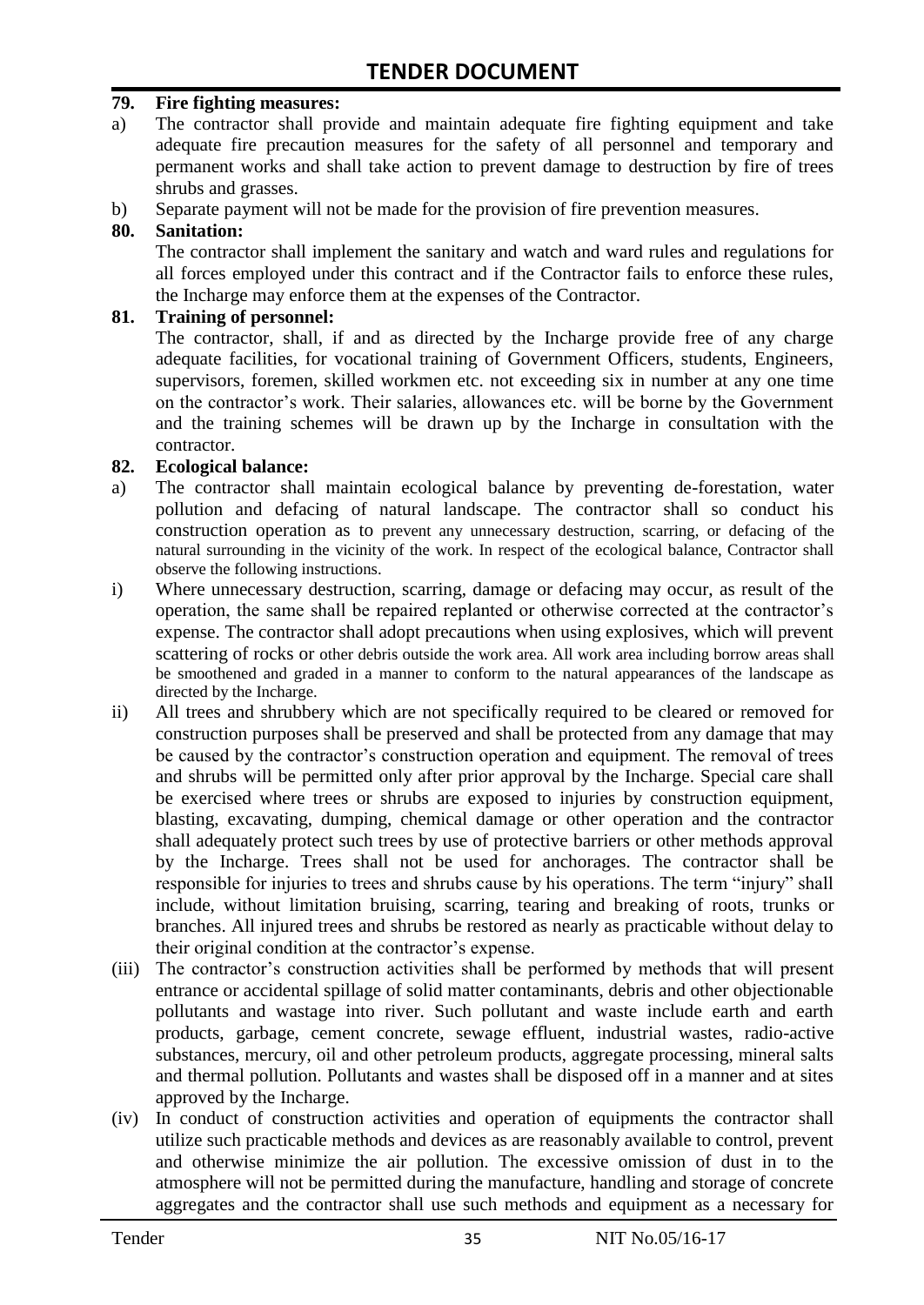collection and disposal or prevention of dust during these operation. The contractor's methods of storing and handling cement shall also include means of eliminating atmospheric discharges of dust, equipment and vehicles that give objectionable omission of exhaust gases shall not be operated. Burning of materials resulting from clearing of trees, bushes, combustible construction materials and rubbish may be permitted only when atmospheric conditions for burning are considered favourable.

b) Separate payment will not be made for complying with the provisions of this clause and all cost shall be deemed to have been included in the unit rates and prices included in the contract if any provision is not complied with within a reasonable time even after issue of a notice in this respect, the necessary operations would be carried out by the Incharge at the cost of the Contractor, Orders of the Incharge in this respect would be final and binding on the contractor.

#### **83. Preservation of existing vegetation:**

- a) The contractor will preserve and protect all existing vegetation such as trees, on or adjacent to the site which do not unreasonably interfere with the construction as may be determined by the Incharge. The contractor will be held responsible for all unauthorized cutting or damage of trees, including damage due to careless operation of equipment, stockpiling of materials or tracking of grass areas by equipment. Care shall be taken by the Contractor in felling tress authorised for removal to avoid any unnecessary damages to vegetation and tress that are to remain in place and to structures under construction or in existence and to workmen.
- b) All the produce from such cutting of trees by the contractor shall remain the property of Government and shall be properly stacked at site, approved by the Incharge. No payment whatsoever, shall be made for such cutting and its stacking by the Contractor. If an produce from such cutting is not handed over to the Government by the contractor, he shall be charged for the same at the rates to be decided by the Incharge. The recovery of this amount shall be made in full from the intermediate bill that follows.
- c) The contractor shall also make arrangements of fuel deposits for supply of required fuel for the labourer to be employed for cooking purpose at his own cost in order to prevent destruction of vegetation growth in the surrounding area of the work site.

#### **84. Possession prior to completion:**

The Incharge shall have the right to take possession of or use any completed part of work or works or any part there of under construction either temporarily or permanently. Such possession or use shall not be deemed as an acceptance of any work either completed or not completed in accordance with the contract, except where expressly otherwise specified by the Incharge.

#### **85. Payment upon termination:**

If the contract is terminated because of a fundamental breach of contract by the contractor, the Incharge shall issue a certificate for the value of the work done less advance payment received upon the date of the issue of the certificate and less the rate to apply to the work not completed as indicated in the contract data. Additional liquidated damages shall not apply. If the total amount due to the Department exceeds any payment due to the contractor the difference shall be a debt payable to the Department. In case of default for payment within 28 days from the date of issue of notice to the above effect, the contractor shall be liable to pay interest at 12% per annum for the period of delay.

#### **86. Access to the contractor's books:**

Whenever it is considered necessary by the Incharge to ascertain the actual cost of execution of any particular extra item of work or supply of the plant or material on which advance is to be made or of extra items or claims, he shall direct the contractor to produce the relevant documents such as payrolls, records of personnel, invoices of materials and any or all data relevant to the item or necessary to determine its cost etc. and the contractor shall when so required furnish all information pertaining to the aforesaid items in the mode and manner that may be specified by the Incharge.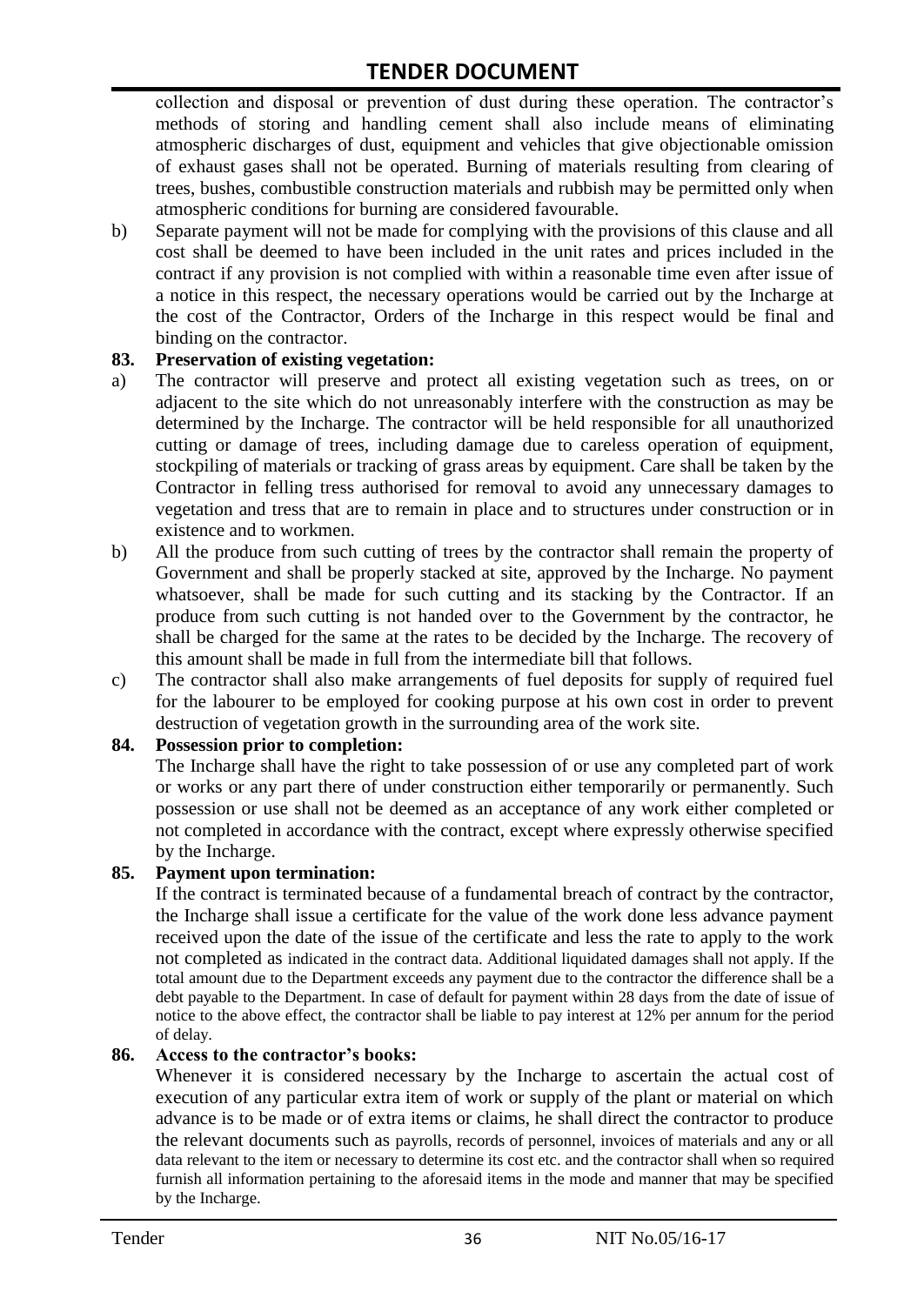#### **87. Drawing to be kept at site:**

One copy of the drawings furnished to the contractor shall be kept by the contractor on the site and the same shall at all reasonable time be available for inspection and use by the Incharge and the Incharge"s representative and by any other persons authorized by the Incharge in writing.

#### **88. B.I.S. [I.S.I.] books to be kept at site:**

A complete set of Indian Standard specification referred to in "Technical Specifications" shall be kept at site for reference.

#### **89. Site Order Book:**

An order book shall be kept at the site of the work. As far as possible, all orders regarding the work are to be entered in this book. All entries shall be signed and dated by the Department Officer in direct charge of the work and by the contractor or by his representative. In important cases, the Incharge will countersign the entries, which have been made. The order book shall not be removed from the work, except with the written permission of the Incharge.

#### **90. Variations by way of modification, omissions or additions:**

For all modifications, omissions from or additions to the drawings and specifications, the will issue revised plans, or written instructions, or both and no modification, omission or addition shall be made unless so authorised and directed by the Incharge in writing. The shall have the privilege of ordering modifications, omission or additions at any time before the completion of the work and such orders shall not operate to annual those portions of the specifications with which said changes do not conflict. "s Decision:

It shall be accepted as in separable part of the contract that in matters regarding materials, workmanship, removal of improper work, interpretation of the contract drawings and contract specification, mode of the procedure and the carrying out o the work, the decision of the Incharge, which shall be given in writing shall be binding on the contractor.

#### **91. Income tax**

- **a) During the currency of the contract deduction of income tax at 2.24% shall be made from the gross value of each bill of the contract, the contract value of which is in excess of Rs. 10,000/- for deduction of tax at rates lower than 2.24% procedure stipulated under section 194-C(4) of Income Tax Act, 1961 shall be followed.**
- **b) Income Tax clearance certificate should be furnished before the payment of final bill.**
- **c) The contractor's staff, personnel and labour will be liable to pay personnel income taxes in respect of their salaries and wages as are chargeable under the laws and regulations for the time being in force, and the contractor shall perform such duties in regard to such deductions thereof as may be imposed on him by such laws and regulations.**
- **92. Value Added Tax (VAT):**
- **92.1. The Contractor has to pay the Sales Tax/ VAT wherever payable.**
- **92.2. The contractor should produce a valid Value Added Tax Clearance Certificate before the payment of the final bill, otherwise payment to the contractor will be withheld.**

#### **93. Supply of construction materials:**

- i) The contractor has to make his own arrangements for procurements, supply and use of construction materials.
- ii) All materials so procured should confirm to the relevant specifications indicated in the bidding documents.
- iii) The contractor shall follow all regulations of the Department/Government of India in respect of import licenses etc., of the procurement of the materials is through imports and he shall be responsible for the payment of applicable duties and taxes, port clearances, inland transportation etc.
- iv) The contractor shall make his own arrangements for adequate storage of the materials.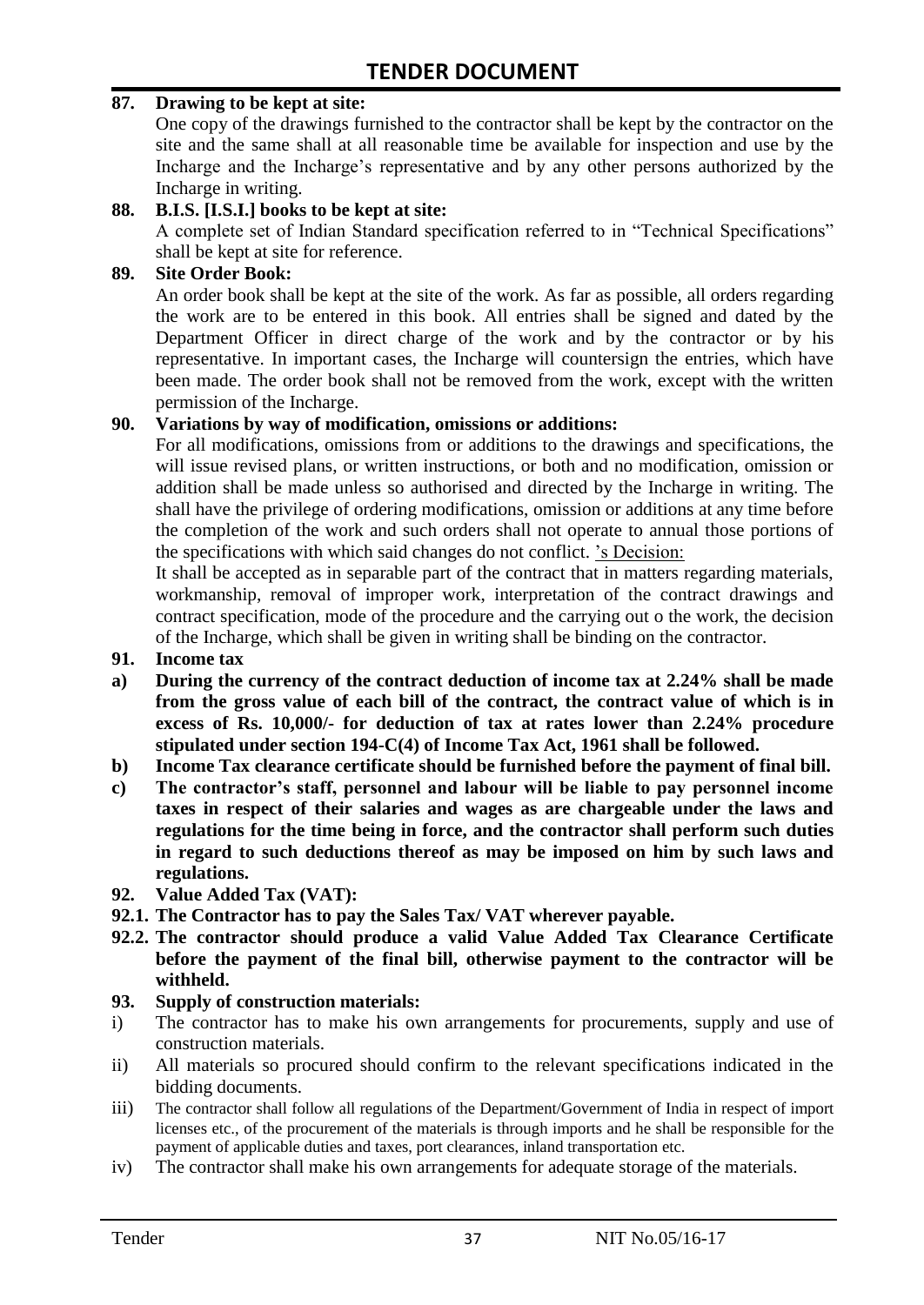# **ADDITIONAL CONDITIONS TO TENDER NOTICE**

A Statement giving brief particulars of equipment and resources that will be put at the disposal of the work under the following classification should accompany the tender

- 1. a. Equipment transport for material viz. Lorrie / Carts, Crushers etc.,
	- b. Organization: 1.Technical 2. Unskilled
	- c. Methods that will be adopted to speed up the work to ensure completion within the prescribed time.
- 2. The contractor shall make his own arrangements for all the tools and plants required for the execution of the work. The equipment if any, available with the Department may be hired to the contractor at rates and conditions prescribed by the Department.
- 3. National Savings Certificates and other Government Bonds will not be accepted towards the Earnest Money Deposit.
- 4. A Separate tender must be submitted to each work as mentioned in the list of works enclosed. Tenders submitted for more than one work in one cover will be rejected. Only one tender should be enclosed in the cover.
- 5. All rejected materials shall be removed from the site, within 24 hours after written instructions of rejecting and materials and ordering their removal have been issued in case of default, on the part of the contractor to carryout such order, the materials will be got removed through other agency at the contractor's risk and cost.
- 6. All materials rejected or obstructing traffic shall be removed by the Contractor, with the least possible delay, within the time specified, failing which it is open to the Department to remove them at the contractor's risk, through other agency. All labour in testing and measuring during measurements and check measurements should be borne by the contractor.
- 7. The contractor shall with his own expenses, make all the arrangements and take all possible steps and precautionary measures, for the safety of the public, during the execution of the electrical works. The rates offered by the contractor should be inclusive of such incidental charges.
- 8. Fully accepted agreement rates will be paid only after all the items of work are completed. The agreement executing authority will decide the exact items, the rates of which are considered to be high, for the purpose of this clause and his decision of the Incharge shall be final and binding on the contractor.
- **9. As per new section 104 – C of the Income Tax 1961, deduction at the rate of 2.24% on the gross amounts of payments, will be made towards Income Tax should the value of the contract exceeds Rs. 10,000/- (Vide Government of India Reference F. N. 275 / 100/ 72 –1 – TJI – dated 29-5-72).**
- 10. Where the value of the contract exceeds the sum of Rs. 10,000/- the contractor has to produce a valid income tax clearance certificate along with the tender, atleast at the time of payment of final bill of the work. In case the final bill is withheld, the bill will be paid only after production of the certificate.
- 11. Once a contractor buys a tender schedule he shall not be permitted to return the schedule.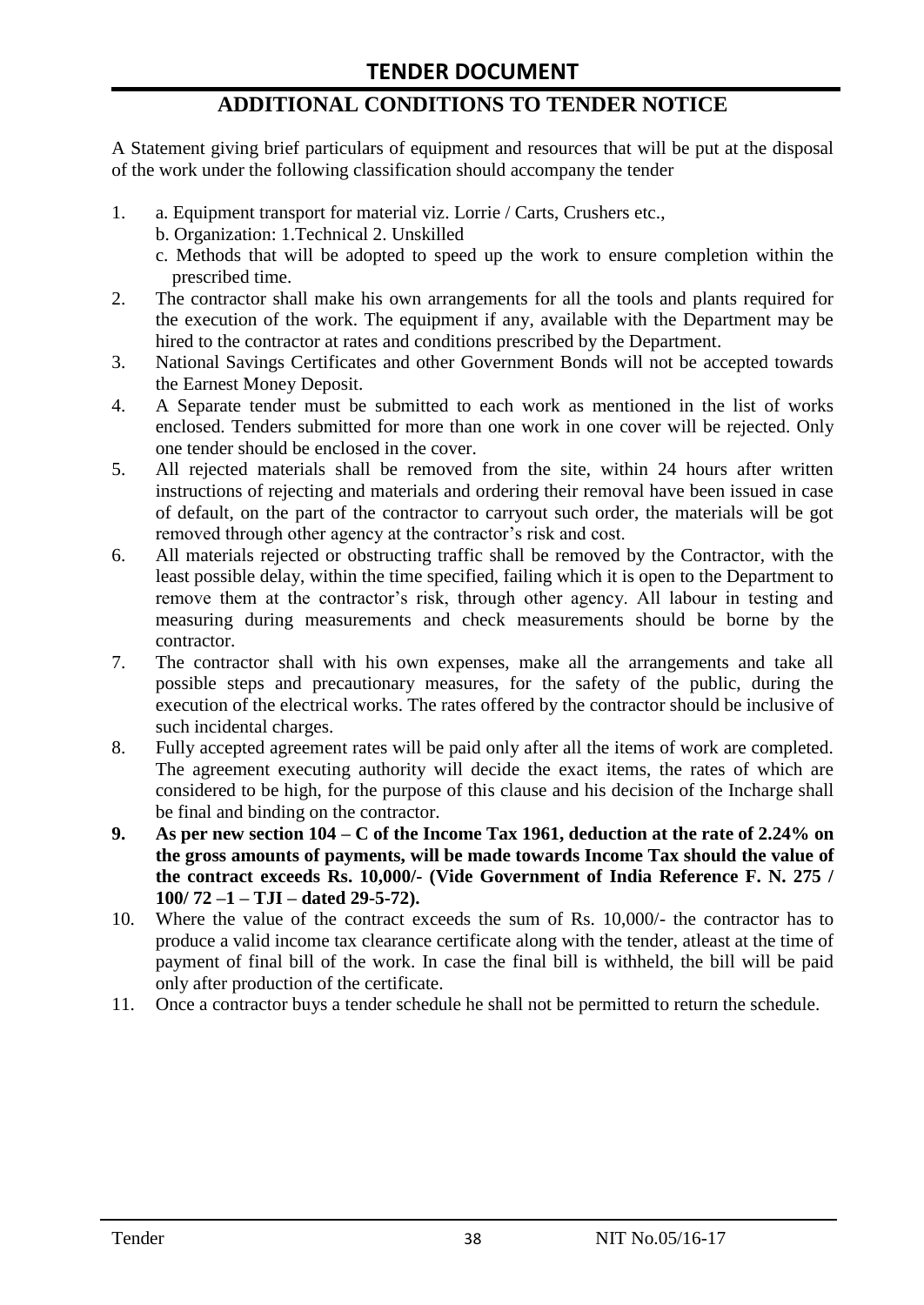# **GENERAL SPECIFICATIONS**

#### **1. General Specifications for (Name of the work)**

#### **2. General Specifications and Instructions for Electrical Work**

- 1. I.E. RULES 1956: The installation shall generally be carried out in conformity with the Indian Electricity rule 1956 as amended from time to time and National Electrical code which contains specific regulations to be adhered to in the supply and use of electricity energy in the interest of safety.
- 2. PRESSURE AND FREQUENCY OF SUPPLY: All current consuming devices shall be suitable for the pressure and frequency of supply stated in the special conditions of contract
- 3. SYSTEM OF WIRING: The wiring shall be carried out on such a system as may be specified in the conditions of contract. "Power wiring shall be kept separate and distinct from lighting wiring. All conductors shall be run as far as possible along the walls and ceiling, so as to be easily accessible for inspection. The balancing of circuits in 3 phase

#### **a) General Conditions for Electrical Works**

- 1. The make of material mentioned in the Schedule A, should be used on the work in variably and the Department reserves the right to insist upon using any of the make of the material mentioned in the Schedule – A from their choice.
- 2. The work shall be carried out strictly in conformity with (i) code of practice for Electrical wiring and fittings in Government Building (ii) The Indian Standard Specification (iii) The Department specification, if the work carried out does not comply with the code of practice and Departmental specifications and if the work man ship is unsatisfactory it will be binding of the contractor to redo the job without any extra cost and pay penalty as decided by the department towards inconvenience caused , if any.
- 3. The work should be carried out under the direct supervision of persons holding a certificate of competency for the type of work involved.
- 4. After completion of work a plan of building should be furnished indicating the location of various main and sub- boards and all the fittings together with a circuit diagram duly numbered ( in the diagram)
- 5. The contractor will be responsible for any defect noticed during either improper workmanship or defective materials supplied by him for two calendar years from the date of final completion of work.
- 6. Lugs should be provided for all earth connections.
- 7. The contractor himself should arrange for the transportation of men and material to their work spot.
- 8. All Civil works and patch works indicated for providing electrical installations should be well finished to the satisfaction of the authorities. A certificate from them should be obtained to the effect that the Civil and patch work done is to the satisfaction of authorities. It will be the responsibility of the electrical contractor to obtain such certificate from the Engineer. Unless such certificate is produced this office will have right to with held the bill.
- 9. Concreting to the pole and providing independent earthing should be done in presence of departmental staff.
- 10. The distribution boards with Switch controls shall be separate in each floor for normal supply and essential supply.
- 11. The lighting circuits shall be provided with separate conductor to enable to connect the normal lighting and essential lighting without linking to any of the above systems to ensure to switch over to essential supply in order to have minimum lighting to avoid inconvenience to the staff working.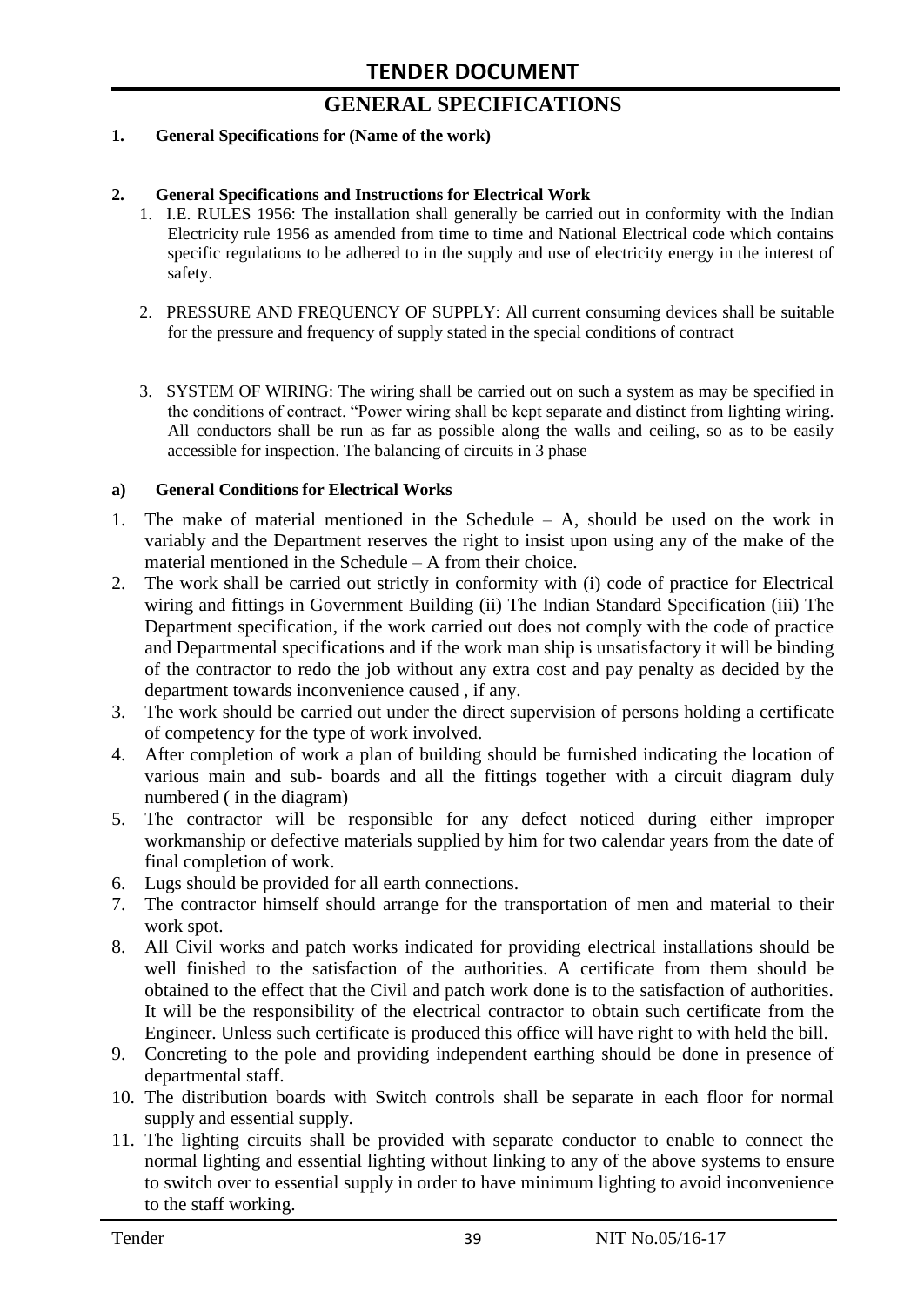# **TENDER DOCUMENT**

- 12. The control for the luminaire to be provided in the hall for both to be connected to the normal supply and essential supply shall be separate and away from the each system.
- 13. For the points to be connected to essential supply, a separate conduit system is to be laid as enumerated in the above conditions includes circuit main of any system.
- 14. The locations for the D. B"s and Switch controls for essential supply will be decided during the course of execution where the circuit conduit way have to be terminated.
- 15. The tenderer / agency is bound to supply the materials prescribed in Schedule A and no change of specification and make will be entertained. The tenderer has to survey the market regarding availability of the materials for specified item brand / specified make in schedule – A of the tender schedules before tendering for the work. In case of Discrepancy Final Decision will be taken by the tender accepting authority.
- 16. The tenderer has to furnish the copy of the relevant test certificates /delivery challan against the materials supplied in support of genuine electrical materials.
- 17. Tenderer has to furnish compliance report comprising the details of the testing of the installation duly indicating IR values and fitness before the Energisation as per IE rules and he is solely responsible after Energisation of the installation during the defect liability.
- 18. It is bounded duty of the tenderer to see that the site is taken over after issue of the work order or after signing the agreement and should commence the work without delay. Any failure in this regard will be viewed seriously and necessary penalty will be levied as per agreement conditions.
- 19. The tenderer has to keep the necessary test equipment at site at his own cost for the convenience of the inspecting officers till the work is completed.

#### **Drawings**

#### **1. Discrepancies**

- 1.1 In case of discrepancies between documents the following order of procedure shall apply:-
- 1.1.1 Between the written description of written dimensions in the drawings and the corresponding one in the specifications, the latter shall apply.
- 1.1.2 Figured dimensions shall supersede scaled dimensions. The drawings on a larger scale shall take precedence over those on a smaller scale.
- 1.1.3 Drawings issued as construction drawings from time to time shall supersede tender drawings and also the correspondence drawings previously issued.
- Note: The contractor should not execute any component of work without obtaining the working drawings. Any work done without drawings shall be at the contractor"s responsibility only. Acceptance for such work will be at the discretion of the Incharge.

#### **2.0 SECRECY CLAUSE**

The drawings and specifications made available to the tenderer shall exclusively be used on the work and they are retained from passing on each plan to any unauthorized hand either in parts or in full under the provisions of Section-3 and 5 of the official secrets Act 1923. Any violation in this regard will entail suitable action under appropriate clause or official secret Act 1923.

- 3. The Drawings enclosed to the tender are as follows:
	- a. Site plan and Building Plan **(as per page No.).**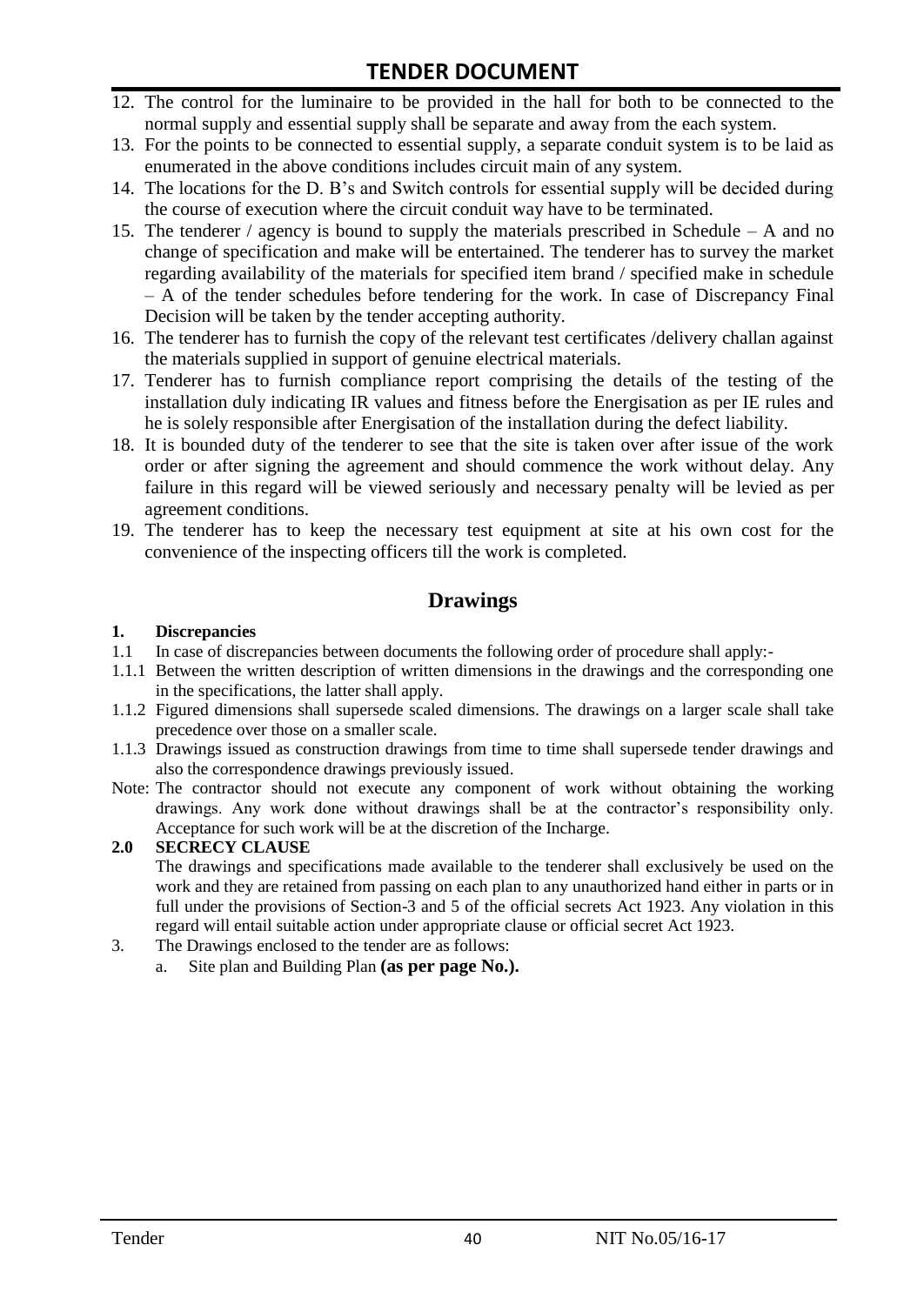#### **BILL OF QUANTITIES**

#### **Name of work: Extension of Boundary wall at Sabajpura Farm, ICAR-RCER, Patna. PREAMBLE**

- 1. The Bill of Quantities shall be read in conjunction with the instructions to Tenderers, General and Special conditions of Contract Technical Specifications and Drawings.
- 2. The quantities given in the Bill of Quantities are estimated and provisional and are given to provide common basis for tendering. The quantities here given are those upon which the lumpsum tender cost of the work is based but they are subject to alterations, omissions, deductions or additions as provided for in the conditions of this contract and do not necessarily show the actual quantities of work to be done. The basis of payment will be actual quantities of work ordered and carried out as measured by the Contractor and verified by the Engineer and valued at the estimate rate plus or Bill of Quantities where applicable, and otherwise at such rates and prices as the Incharge may fix within the terms of Contract.
- 3. The estimate rates in the Bill of Quantities shall, except in so-far as it is otherwise provided under the Contract include cost of all constructional material, labour, machinery, transportation, erection, maintenance, profit, taxes and duties together with all general risks, liabilities and obligations set out or implied in the Contract.
- 4. The plans enclosed with the tender are liable to be altered during execution of work as per necessity of site conditions. The Tender rate quoted by the tenderer shall hold good for execution of work even with altered plans.
- 5. The whole cost of complying with the provisions of the Contract shall be included in the estimated rates for items provided in the Bill of Quantities and where no items are provided in the Bill of Quantities, their cost shall be deemed to be distributed among the estimate rates entered for the related items of work.
- 6. General directions and descriptions of work and materials are not necessarily repeated nor summarised in the Bill of Quantities. References to the relevant sections of the Contract documentation shall be made before entering estimate rate against each item in the Bill of Quantities.
- 7. The method of measurements of completed work for payment shall be in accordance with the relevant B.I.S. Codes.
- 8. All items of work are to be executed as per the drawings / specifications supplied with the contract documents. If there is any contradiction between the drawings and the text of the specifications, the
- later shall prevail. 9. The Tenderer should inspect and select the quarries of his choice before he quotes the tender rate in the Schedule of Bill of Quantities and satisfy himself about the availability of required quantum of materials.
- 10. Diversion drains should be excavated before completion of the embankments and the useful soils should be used in the nearby embankments.
- 11. The actual mix proportion by weight to be adopted during execution will be got designed in the laboratories to suit the grade of concrete and mortar to be used. It will be the responsibility of the contractor to manufacture concrete and mortar of required strength.
- 12. The quantum of measurement for all items of earthwork involving conveyance manually or by machinery shall be as assessed by level measurement. The measurements for the embankment will be for the consolidated banks only.
- 13. Wherever bailing out of water is involved either for excavation or for foundations or for constructions, the rate quoted shall take into account the dewatering charges necessary. No separate payment will be made for dewatering.
- 14. Wherever embankment work is involved, useful soils approved by the Incharge from the cutting reaches and diversion drains shall be taken and used for forming nearby embankments soils used for constructions will be at free of cost.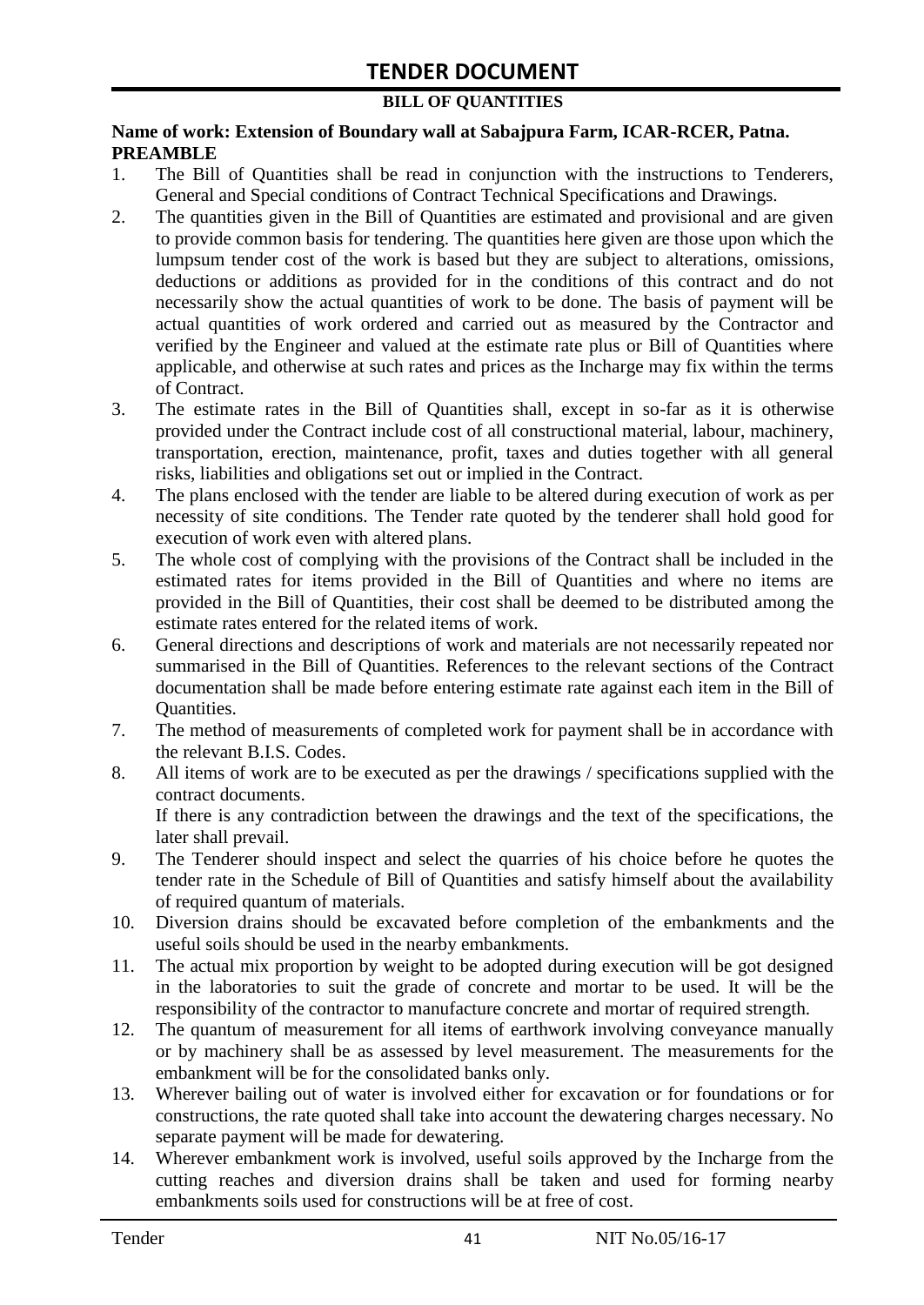# **TENDER DOCUMENT**

- 15. The quoted tender rates shall also include the work of any kind necessary for the due and satisfactory construction, completion and maintenance of the works according to the drawings and these specifications and further drawings and orders that may be issued by the Incharge from time to time. The quoted tender rate shall include compliance by the Contractor with all the general conditions of contract, whether specifically mentioned or not in the various clauses of these specifications, all materials, machinery, plant, equipment, tools, fuel, water, strutting, timbering, transport, offices, stores, workshop staff, labour and the provision of proper and sufficient protective works, diversions, temporary fencing and lighting. It shall also include safety of workers, first aid equipments suitable accommodation for the staff and workmen, with adequate sanitary arrangements, the effecting and maintenance of all insurances, the payment of all wages, salaries, fees, royalties / Taxes, duties or other charges arising out of the execution of works and the regular clearance of rubbish, reinstatement and clearing-up of the site as may be required on completion of works safety of the public and protection of the works and adjoining land. The work of Building in quality control / assurance shall be deemed to be covered in the quoted rate.
- 16. The Contractor shall ensure that, the quoted tender r a t e shall cover all stages of work such as setting out, selection of materials, selection of construction methods, selection of equipment and plant, deployment of personnel and supervisory staff, quality control testing etc. The work quality assurance shall be deemed to be covered in the tender rate.
- 17. a) The special attention of the tenderer is drawn to the conditions in the tender notices and the Standard preliminary specifications containing therein. These preliminary specifications shall apply to the agreement to be entered into between the contractor and the ICAR-RCER and shall form an in-separable condition of the contract along with the estimate. All these documents taken together shall be deemed to form one contract and shall be complimentary to another.

b) The tenderer shall examine, closely the BIS also the standard preliminary specifications contained therein and sign the Incharge office copy of the BIS and its addenda volume in token of such study before submitting his overall tender rate which shall be for finished work in-situ. He shall also carefully study the drawings and additional specifications and all the documents, which form part of the agreement to be entered into by the successful tenderer.

- 18. The tenderers attention is directed to requirements for materials conforming to the Bureau of Indian Standards specifications etc., shall be used on the work and the tenderers shall quote his overall tender rate accordingly.
- 19. The tenderer has to do his own testing of materials and satisfy himself that they conform to the specifications of respective I.S.I. Codes before tendering.
- 20. The contractor shall himself procure the required construction materials of approved quality including the earth for formation of embankment and water from quarries / sources of his choice. All such quarries / sources of materials required for the work shall be got approved by the Incharge in writing well before their use of the work.
- 21. The contractor shall himself procure the steel, cement, Bitumen, Blasting materials, sand, metal, soils, etc., and such other materials required for the work well in advance. The contractor has to bear the cost of materials for conveyance. The department will not take any responsibility for fluctuations in market in cost of the materials, transportation and for loss of materials etc.
- 22. Inspection of site and quarries by the tenderer: Every tenderer is expected before quoting his overall tender rate, to inspect the site of proposed work. He should also inspect the quarries and satisfy himself about the quality, and availability of materials. The best class of materials to be obtained from quarries, or other sources shall be used on the work. In every case the materials must comply with the relevant standard specifications. Samples of materials as called for in the standard specifications or in this tender notice, or as required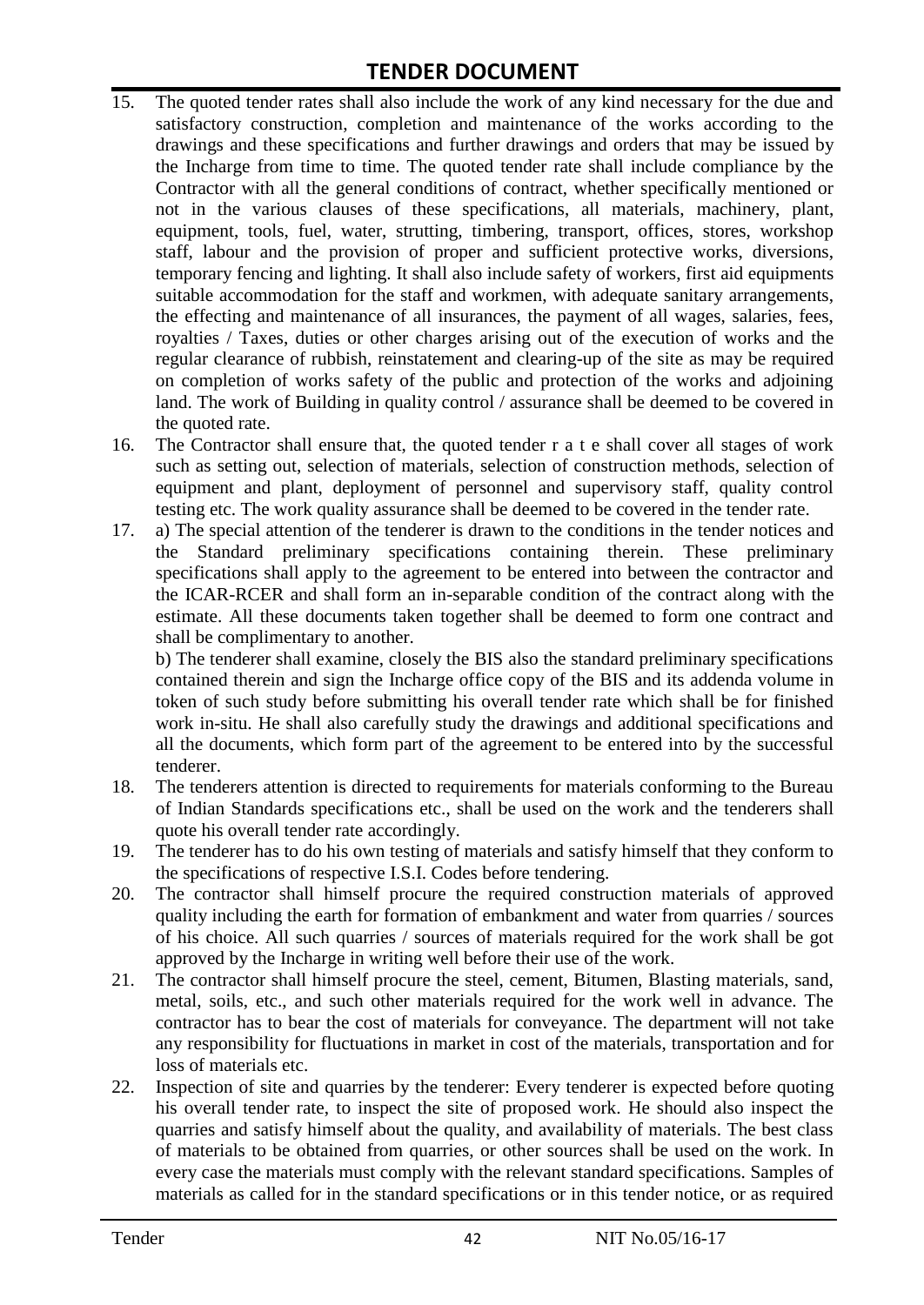by the, in any case, shall be submitted for the "s approval before the supply to site of work is begun.

- 23. The tenderer"s particular attention is drawn to the sections and clauses in the BIS/CPWD specification dealing with
	- a) Test, inspection and rejection of defective materials and work.
	- b) Carriage
	- c) Construction plant
	- d) Water and lighting
	- e) Cleaning up during the progress and for delivery.
	- f) Accidents
	- g) Delays
	- h) Particulars of payments.

The contractor should closely peruse all the specification clauses, which govern the overall tender rate he is tendering.

- 24. The defect liability period of contract in terms of GO Ms No: 8, T(R&B)Dept.dated: 8.1.2003 is twenty four months.
- 25. The estimate rates for items shown in the Schedule "A" include all construction materials. No escalation in rates will be paid unless specified in the tender document. The tenderer has to quote an overall tender rate considering all the aspects of the tender to complete the finished item of work as per the B.I.S. specifications, the special specifications appended, Drawings etc.
- 26. If there is any contradiction between UE / and B.I.S. specifications, listed and detailed technical specifications, the latter shall prevail.
- 27. In case of a job for which specifications are not available with the Schedule or in B.I.S. code and are required to be prescribed, such work shall be carried out in accordance with the written instructions of the Incharge.
- 28. The contractor should use the excavated useful soils and stone for construction purpose. Soils used for construction either for homogeneous section in hearting or in casing zone based on the suitability will be at free of cost and the cost of stone used for construction purpose will be recovered from the contractor's bill.

The contractor should quote his tender rate keeping in view of the above aspects.

- 29. Additions and alternations by the Tenderer in the Schedule of quantities will disqualify the tender.
- 30. In the case of discrepancies between the written description of the item in the Schedule "A" and the detailed description in the specification of the same item, the latter shall be adopted.
- 31. The Unit rates noted below are those governing payment of extras or deductions for omissions according to the conditions or the contract as set-forth in the preliminary specifications of the Indian standard specifications and other conditions of specification of this contract.
- 32. It is to be expressly understood that the measured work is to be taken according to the actual quantities when in place and finished according to the drawings or as may be ordered from time to time by the and the cost calculated by measurement or weight at their respective rates without any additional charge for any necessary or contingent works connected works connected herewith. The rate quoted are for works in situ and complete in every respect.
- 33. For all items of work in excess of the quantities indicated the rates payable for such excess quantities will be tendered rates.
- 34. For all items of work, intermediate payment will be made provisionally as per relevant clause. Full-accepted agreement rates will be paid only after all the items of works are completed.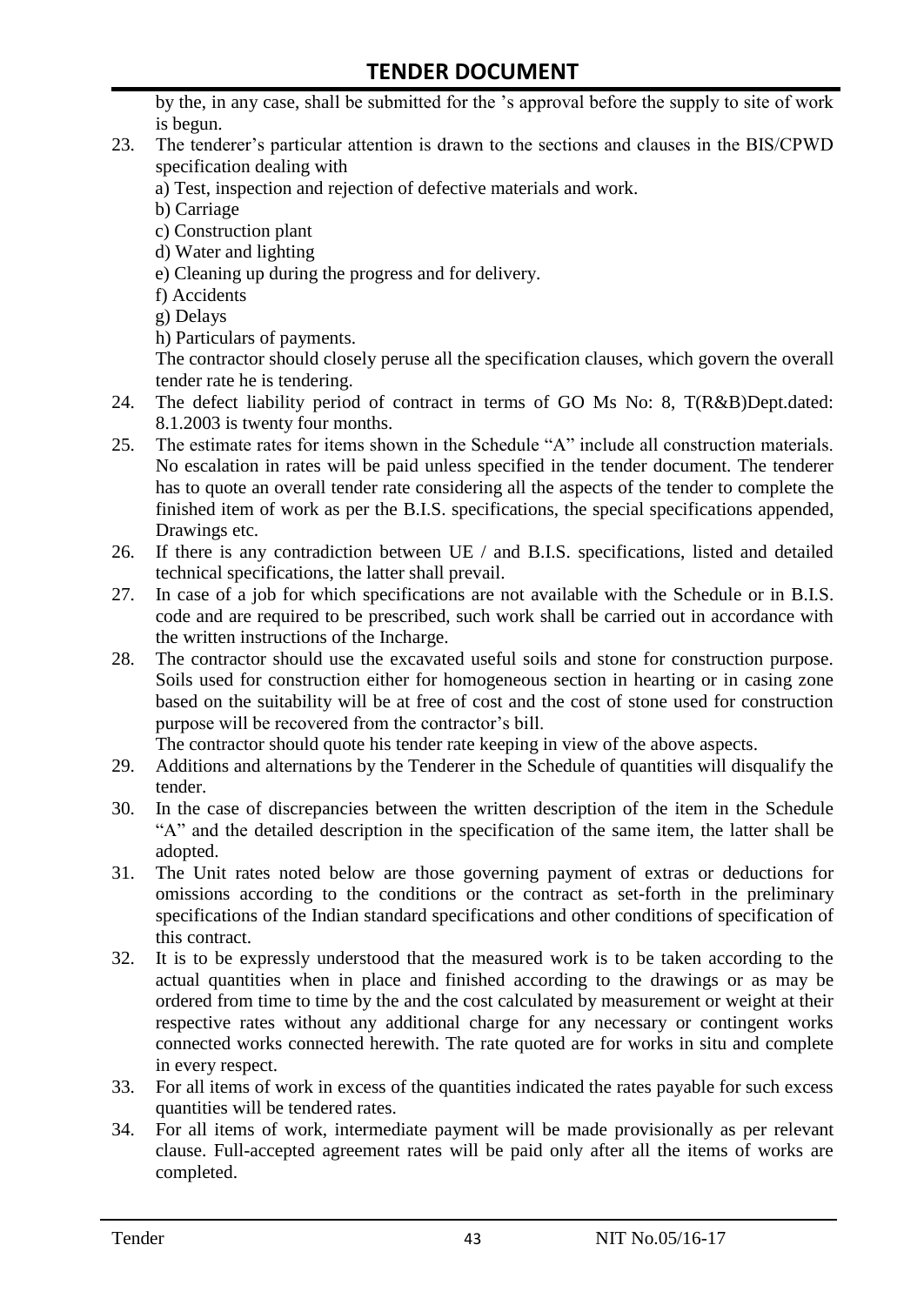- 35. The contractor is bound to execute all supplemental works that are found essential incidental and inevitable during execution of main work.
- 36. The payment of rates for supplement items of work will be regulated as under.

Supplemental items directly deductible from similar items in the original agreement.

The rates shall be derived by adding to or subtracting from the agreement rate of such similar item the cost of the difference in the quantity of materials labour between the new items and similar items in the agreement worked out with reference to the schedule of rates adopted in the sanctioned estimate with which the tenders are compared.

a) Similar items but the rates of which cannot be directly deducted from the original agreement.

b) Purely new items which do not correspond to any item in the agreement.

The rate of all such items shall be overall tender rate.

#### **37. ENTRUSTMENT OF ADDITIONAL ITEMS.**

- a) Where ever additional items not contingent on the main work and outside the scope of original agreement are to be entrusted to the original contractor dispensing with tenders and if the value of such items exceeds the limits upto which the officer is empowered to entrust works initially to contractor without calling for tenders approval of next higher authority shall be obtained. Entrustment of all such items on nomination shall be rates not exceeding the estimate rates.
- b) Entrustment of supplement items contingent on the main work will be authorised by the officers upto the monetary limits upto which they themselves are competent to accept items in the original agreement so long as the total amounts upto which they are competent to accept in an original agreement rates for such items shall be worked in accordance with the procedure prescribed by CPWD.
- c) Entrustment of either the additional supplemental items shall be further subject to the provisions under CPWD Code viz., the items shall not be ordered by an officer on his own responsibility if the revised estimate or deviation statement providing for the same requires the sanction of higher authority.
- Note:It may be noted that the term estimate rate used above means the rate in the sanctioned estimate with which the tender"s compared or if no such rate is available in the estimate the rate derived will be with reference to the schedule of rates adopted in the sanctioned estimate with which tenders are compared.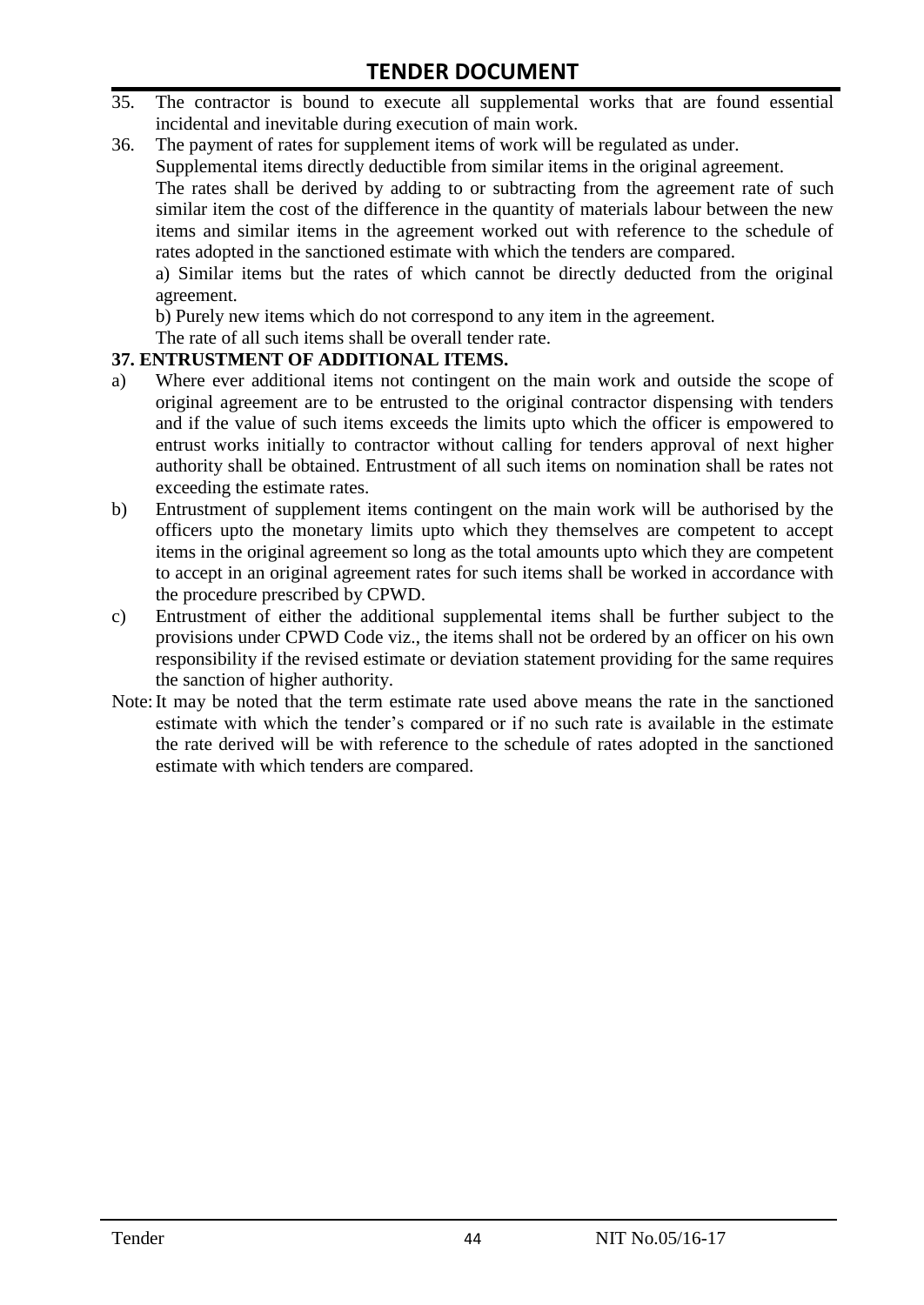# **Schedule - A Price Schedule & Bill of Quantities**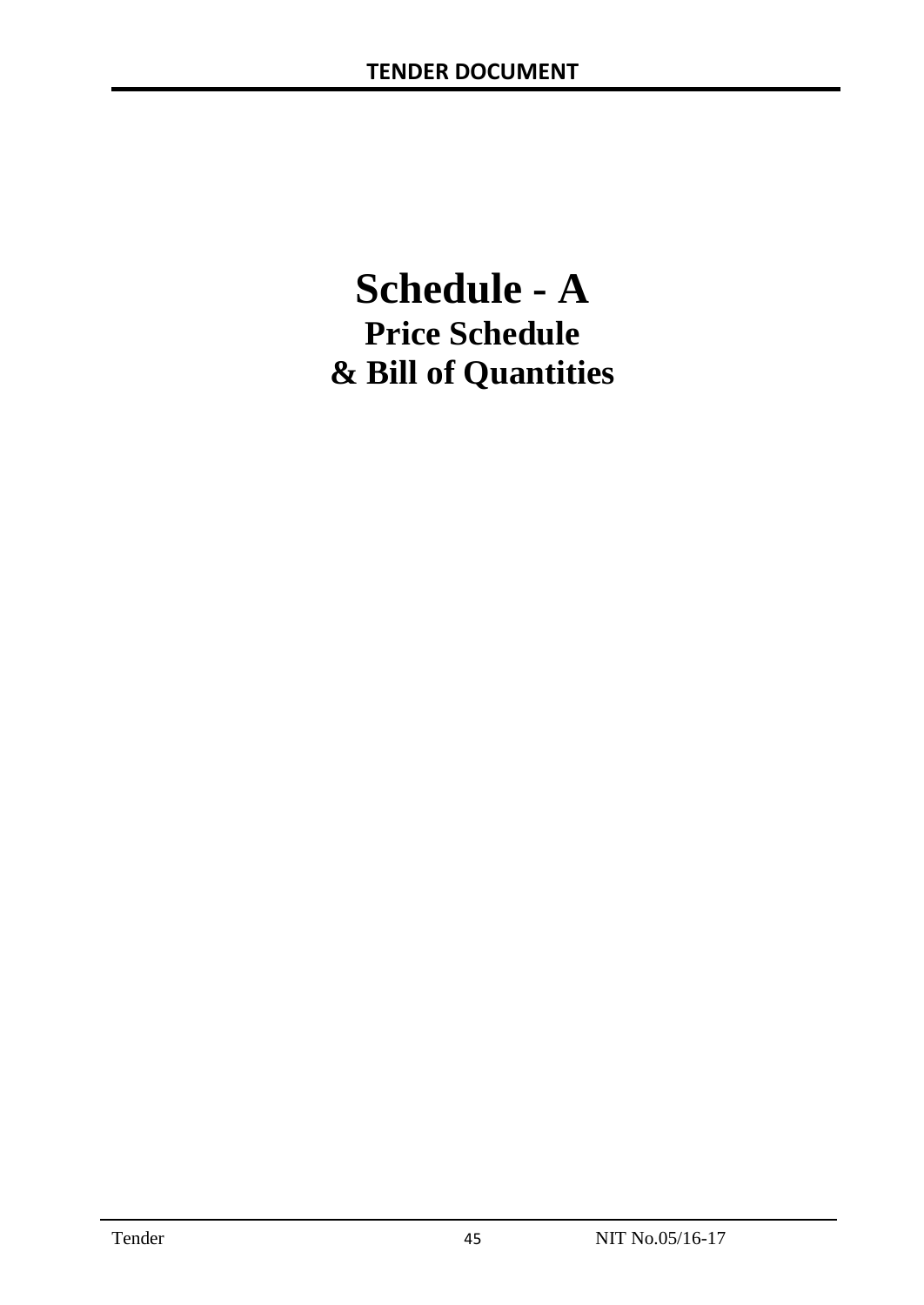#### **PRICE SCHEDULE OF CONTRACT**

Date : …………………

To, Director, ICAR-RCER, ICAR Parisar, Patna-14 Sir,

I/We do hereby tender and if this tender is accepted, undertake to execute the following work viz **(Extension of Boundary wall at Sabajpura Farm, ICAR-RCER, Patna.)** as per the specifications, drawings and such other data furnished.

I/We have studied the scope of work, including item wise specifications, with unit rates and agree to execute the work, when the lump sum payment under the terms of the agreement is varied by payment on measurement quantities. I/We certify that I/We have inspected the site of the work before quoting my rate excess or less on ECV, I/We have satisfied about the quality, availability and transport facilities for all the materials.

I/We undertake to execute the work indicated in price schedules of this tender at the rates quoted below:

| Package   Description | Price    | Price      |
|-----------------------|----------|------------|
| of package            | (In Rs.) | (In Words) |
| Civil Works           |          |            |
|                       |          |            |

I/We hereby distinctly and expressly, declare that the rates quoted by us is inclusive of all taxes and duties, prevailing at the time of execution of work. Further, I/We declare that I/We will not claim any price escalation or extra compensation on this account.

I/We agreed to keep the offer in this tender valid for a period of 6 (Six) Months mentioned in Tender Notice and not to modify the whole or any part of it for any reason within above period. If the tender is withdrawn by me / us for any reasons whatsoever, the earnest money deposit (EMD) paid by me / us will be forfeited to the Government.

IF MY / OUR tender is not accepted the sum shall be returned to me/us on application when intimation is sent to me/us of rejection or at the expiration of three months from last date of receipt of this tender, whichever is earlier. If my/our tender is accepted the earnest money shall be retained by the Government as security for the due fulfilment of this contract. If upon written intimation to me/us by the Office, I/We fail to attend the said office on the date herein fixed or if upon intimation being given to me/us or acceptance of my/our tender, and if I/We fail to make the additional security deposit or to enter into the required agreement as defined in the tender notice, then I/We agree the forfeiture of the earnest money. Any notice required to be served on me/us here under shall be sufficiently served on me/us if delivered to me/us hereunder shall be sufficiently served on me/us if delivered to me/us personally or forwarded to me/us by post to (registered or ordinary) or left at my/our address given herein. Such notice shall if sent by post be deemed to have been served on me/us at the time when in due course of post it would be delivered at the address to which it is sent.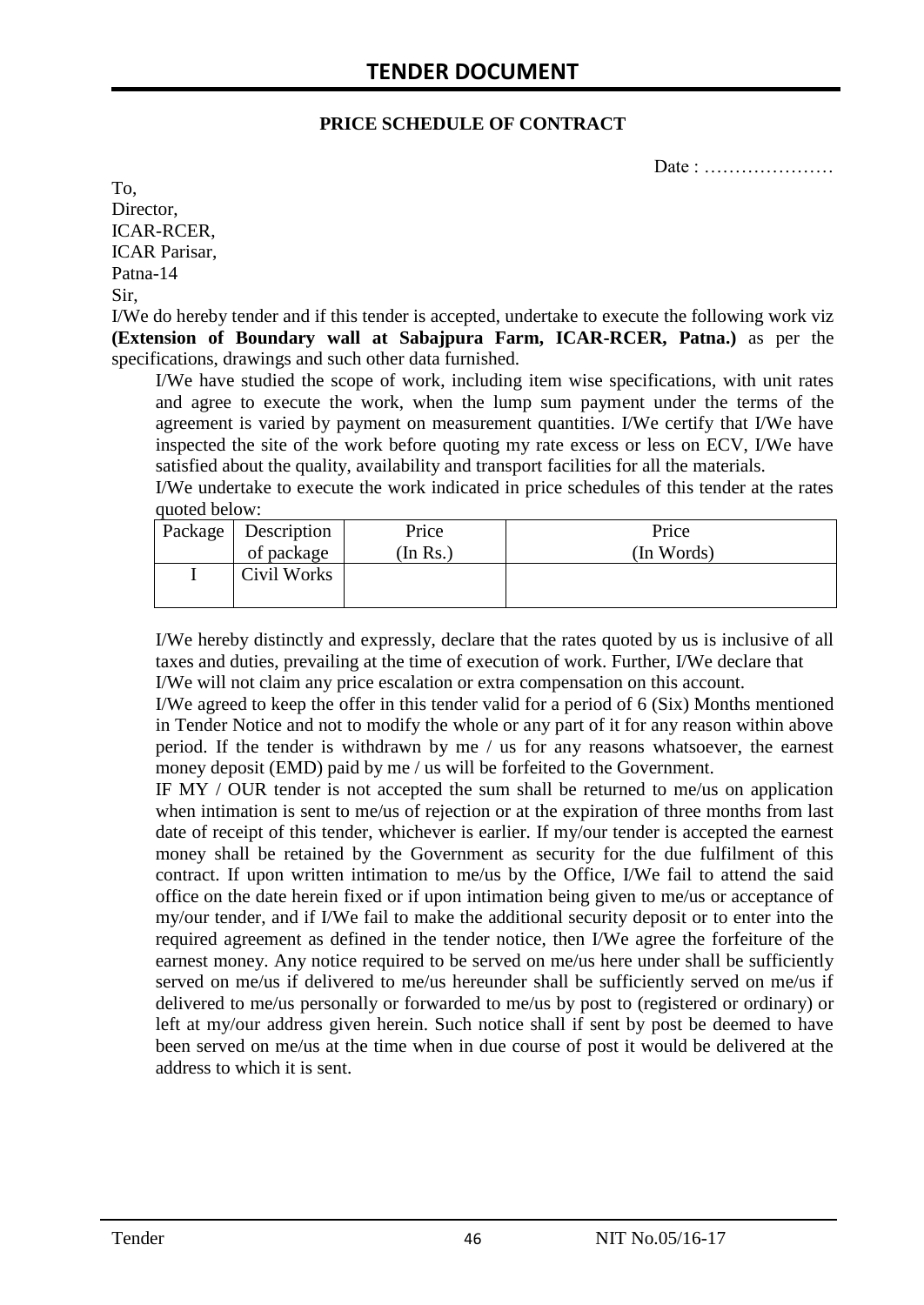I/WE fully understand that the written agreement to be entered into between me/us and Government shall be the foundation of the rights of the both the parties and the contract shall not be deemed to be complete until the agreement has first been signed by me/us and then by the proper officer authorised to enter into contract on behalf of Government. The bid form of the tender is duly signed by the authorized signatory of the Firm/company and sealed in presence of the following witness.

| Address of the Tenderer:                                                                  | (Signature of Tender). |
|-------------------------------------------------------------------------------------------|------------------------|
|                                                                                           |                        |
|                                                                                           |                        |
|                                                                                           |                        |
| $(Fax No: \dots \dots \dots \dots \dots \dots \dots \dots \dots \dots \dots \dots \dots)$ |                        |
|                                                                                           |                        |

#### WITNESS:

| ⌒ |  |
|---|--|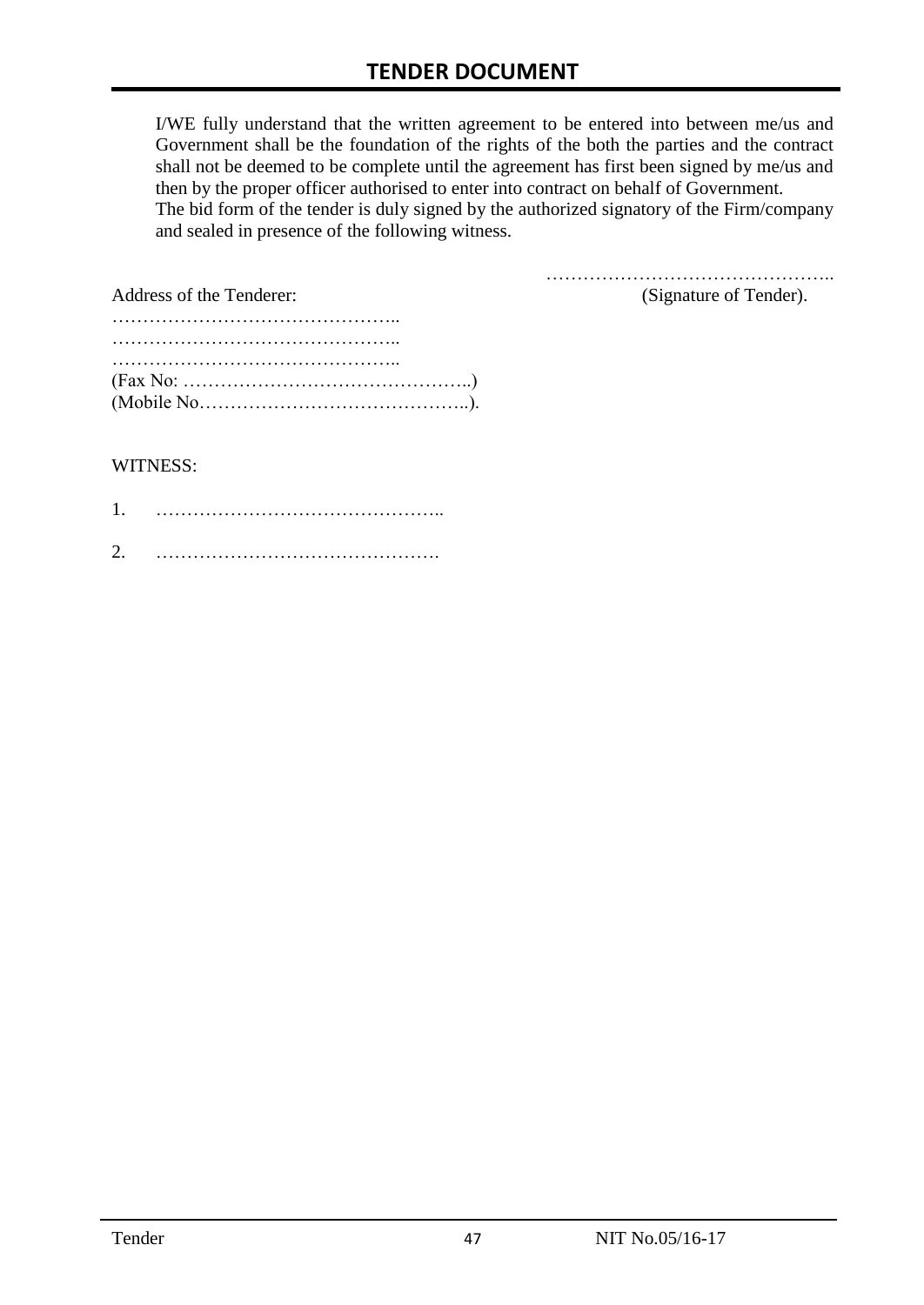#### **PRICE SUMMARY**

#### **Name of the work: Extension of Boundary wall at Sabajpura Farm, ICAR-RCER, Patna.**

PACK-I : CIVIL & ALLIED WORKS: AMOUNT. (Rs).

1 Civil Works.

GRAND TOTAL FOR PROJECT (INCL.TAXES)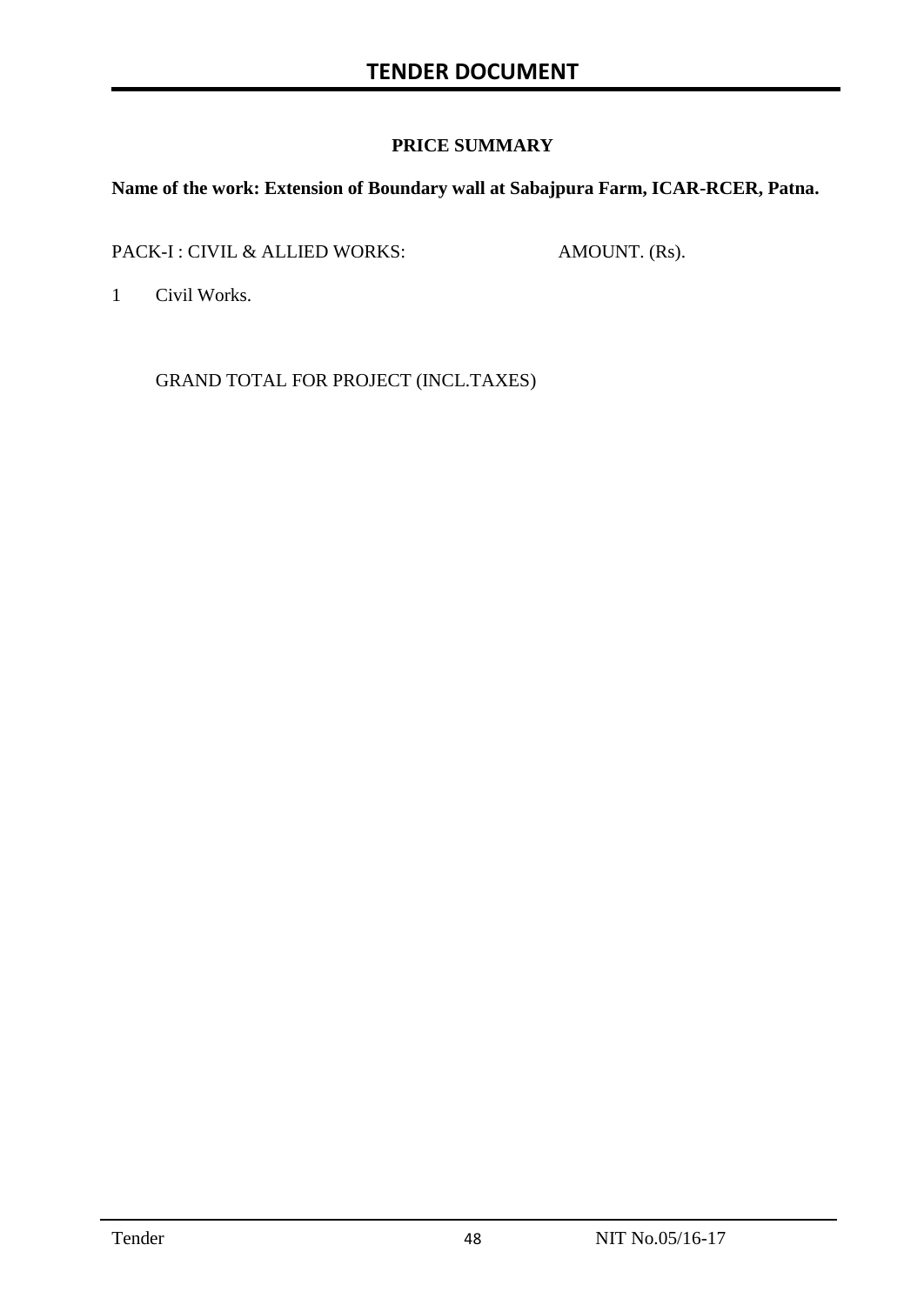## **Price Schedule for: Extension of Boundary wall at Sabajpura Farm, ICAR-RCER, Patna.**

| Name of Work:- Extension of Boundary wall at Sabajpura Farm, ICAR-RCER, Patna. |                                                                                                                                                                                                                                                                                                                                                                                       |        |      |      |                           |
|--------------------------------------------------------------------------------|---------------------------------------------------------------------------------------------------------------------------------------------------------------------------------------------------------------------------------------------------------------------------------------------------------------------------------------------------------------------------------------|--------|------|------|---------------------------|
| SI.<br>$\bf No$                                                                | <b>Description of item</b>                                                                                                                                                                                                                                                                                                                                                            | Qty    | Unit | Rate | <b>Amount</b><br>(in Rs.) |
| $\mathbf{1}$                                                                   | Providing and laying in position specified grade of<br>reinforced cement concrete, excluding the cost of<br>centering, shuttering, finishing and reinforcement<br>- All work up to plinth level : 1:2:4 Base<br>$3x3x3+2x2x6=51$ cft, Tie beam<br>$105.5x10''x10'=72.67ct$<br>Pillar- $10^{9}x10^{9}x8x6+15^{9}x15^{9}x7x2+1'6''x1'x8'6''$<br>$=68.17$ cft, Total = 191.84cft> 5.43um | 5.43   |      |      |                           |
| $\overline{2}$                                                                 | Providing centering $\&$ shuttering including<br>strutting, propping etc and its removal with proper<br>alignment, leveling etc with all complete jobs.<br>$3x2x4x3+2x2x4x6+26.56x5+5x2+2.5x2x8'6"+10$<br>$5x0.83x2=527.3sft=32.83sqm=49.03sqm$                                                                                                                                       | 49.03  |      |      |                           |
| 3                                                                              | Providing reinforcement for R.C.C work including<br>straitening, cutting, bending and binding placing<br>in position with all complete jobs.<br>$\Phi$ 10 52kg $\Phi$ 8- 61kg $\Phi$ 6-83kg Total = 196kg                                                                                                                                                                             | 196    |      |      |                           |
| $\overline{4}$                                                                 | Providing Brickwork with 1 <sup>st</sup> class brick with<br>specified motar C: M 1:6 including raking,<br>scaffolding, curing etc with all complete job<br>7x8+5'x8+15'x7'6"+25'x8'6"+5x8+15x8+10x8+<br>$23'6''x8=849sft=704.67 \text{ cft} > 19.97 = 20 \text{cum}$                                                                                                                 | 20     |      |      |                           |
| 5                                                                              | 12 mm cement plaster of mix: 1:6 1698+95x 0.83<br>$+35+21.25+66.4=1899.25$ sft>176.51 sqm                                                                                                                                                                                                                                                                                             | 176.51 |      |      |                           |
| 6                                                                              | Providing and fixing M.S. grills of required<br>pattern in railing etc. with M.S. flats, square or<br>round bars etc. including priming coat with<br>approved steel primer all<br>complete.2'6"x8'6"+8x6=69.25sft>242.5kg                                                                                                                                                             | 242.5  |      |      |                           |
| $\tau$                                                                         | Colour washing such as green, blue or buff to give<br>an even shade two coats 176.51                                                                                                                                                                                                                                                                                                  | 176.51 |      |      |                           |
| 8                                                                              | Painting with synthetic enamel paint, having VOC<br>(Volatile Organic Compound) content less than<br>150 grams/litre, of approved brand and<br>manufacture, on steel suface, including applying<br>additional coats wherever required toachieve even<br>shade and colour. Over primer.<br>69.25x2=138.5sft>12.87sqm                                                                   | 12.87  |      |      |                           |
|                                                                                | Total (Rs.)                                                                                                                                                                                                                                                                                                                                                                           |        |      |      |                           |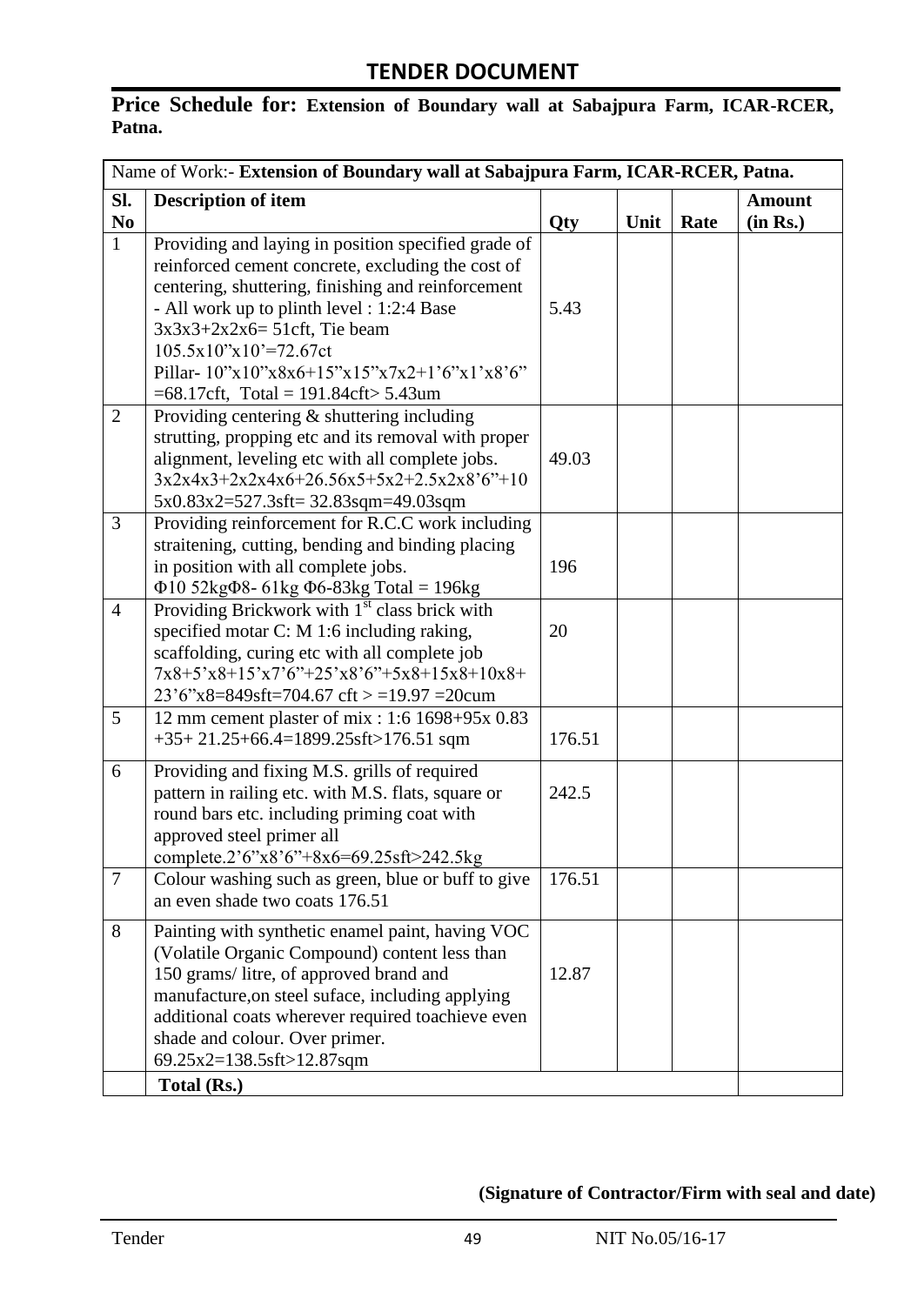## **TENDER DOCUMENT**

#### **CONTRACT FORM**

| This Contract made the |                                                                                                          |
|------------------------|----------------------------------------------------------------------------------------------------------|
|                        | (Month), _______________(Year) between the Hon'ble President of Indian Council of                        |
|                        | Agricultural Research acting through the Director, ICAR Research Complex for Eastern                     |
|                        | <b>Region</b> (Indian Council of Agricultural Research), <b>Patna – 800014</b> (Bihar) (name and address |
|                        |                                                                                                          |
|                        | (name and address of contractor) (hereinafter called "the <b>Contractor</b> " of the other party).       |

WHEREAS the Employer is desirous that the Contractor executes the Work of:-

#### **1. Extension of Boundary wall at Sabajpura Farm, ICAR-RCER, Patna..**

(Ref. No………………………………….) (name and identification number of contract) (hereinafter called "the **Works**") at ICAR-RCER, Patna -800014 (Bihar) and the **Employer** has accepted the Bid by the **Contractor** for the execution and completion of such works and the remedying of any defects therein, at a contract price of **Rs……………(Rupees …………………………………… only)**

#### NOW, THEREFORE, IT IS HEREBY AGREED BETWEEN THE PARTIES AS FOLLOWS:

- 1. In this Contract, words and expressions shall assume the same meanings as are respectively assigned to them in the conditions of Contract hereinafter referred to and they shall be deemed to form and be read and construed as part of this Agreement.
- 2. In consideration of the payments to be made by the Employer to the Contractor as hereinafter mentioned, the Contractor hereby covenants with the Employer to execute and complete the works and remedy the defects therein in conformity in all aspects with the provisions of the contract.
- 3. The Employer hereby covenants to pay the Contractor in consideration of the execution and completion of the works and in remedying the defects wherein the Contract Price or such other sum as may become payable under the provisions of the Contract at the times and in the manner prescribed by the Contract.
- 4. The following documents shall be deemed to form and be read and construed as part of this Contract, viz.:
	- i) Letter of Acceptance
	- ii) Notice to proceed with the works
	- iii) Contractor's Bid
	- iv) Bidding data
	- v) General conditions of contract (including special conditions of contract)
	- vi) Specifications
	- vii) Drawings
	- viii) Bill of quantities
	- ix) Any other documents listed in the contract data as forming part of the contract